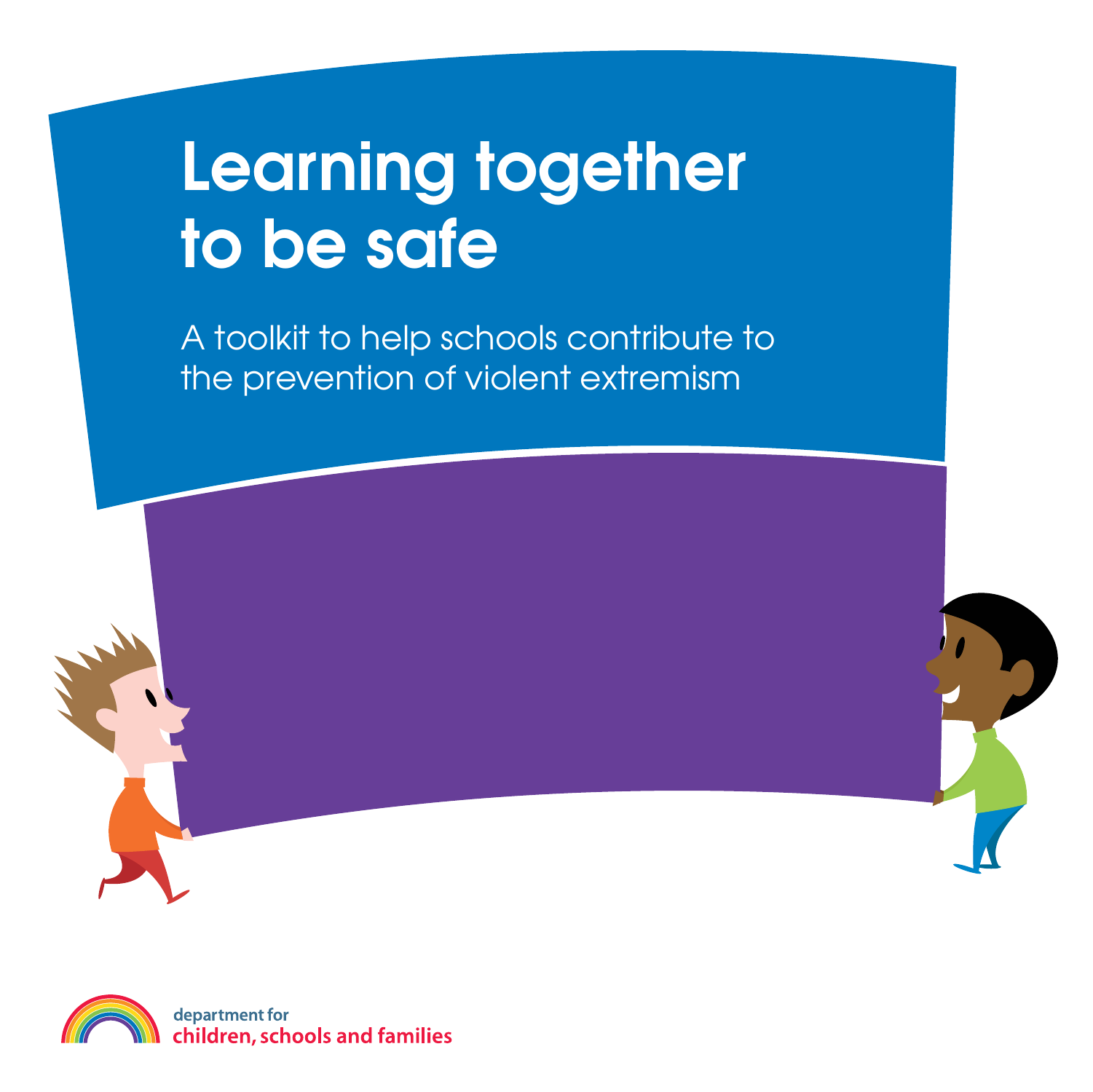# **Contents**

| <b>Introduction</b>                    | 3  |
|----------------------------------------|----|
| <b>Understanding the issues</b>        | 11 |
| <b>Practical advice for schools</b>    | 21 |
| Leadership and values                  | 21 |
| Teaching, learning and the curriculum  | 27 |
| Pupil support and challenge            | 33 |
| Managing risk and responding to events | 37 |
| <b>Annexes</b>                         |    |

| Further information and resources |  |
|-----------------------------------|--|
| Legal and contractual powers      |  |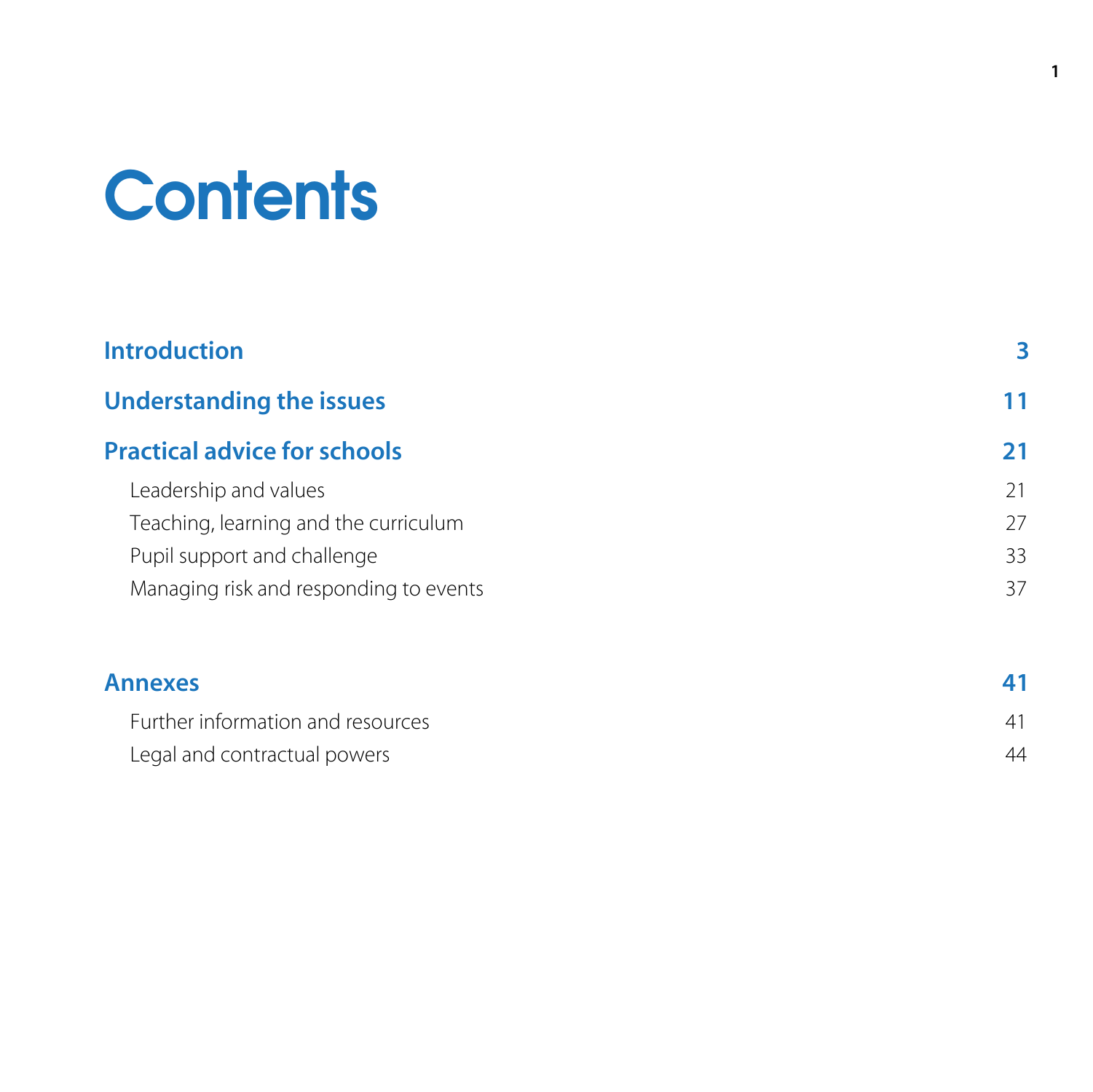## **Introduction**

Dealing with violent extremism is nothing new. Throughout history there have been groups prepared to use violence to achieve their aims. Twenty years ago the major threat we faced was from Irish terrorism. Today we face a different threat. A small minority seek to radicalise young people with an ideology which justifies the use of violence through a distorted interpretation of a peaceful religion. While violent extremism influenced by Al Qaida poses the greatest threat to life, other forms of extremism and prejudice are also affecting individuals and communities across the country and can be a catalyst for alienation and disaffection and potentially lead to violence.

We have learnt from past experience that a security response is not enough. We need to address the underlying issues that can attract people towards violent extremist causes. The view expressed on a young woman's blog – *'instead of rappers glamourising gun-crime, it is extremists glamourising terrorism'* – is a reminder of how real this challenge is and the importance of engaging with today's children and young people if we are to make a difference in the longer term.

Our goal must be to empower young people to come together, with their families and the wider community, to expose violent extremists and reject cruelty and violence in whatever form it takes. Schools can make an important contribution, being a focal point for local communities and helping to build mutual respect and understanding.

Extremists of all persuasions try to paint the world as black and white, accentuating division and difference, and exploiting fears based on ignorance or prejudice. Education can be a powerful weapon against this, equipping young people with the knowledge, skills and reflex to think for themselves, to challenge and to debate; and giving young people the opportunity to learn about different cultures and faiths and, crucially, to gain an understanding of the values we share.

Exploring ideas, developing a sense of identity and forming views are a normal part of growing up. Schools can support young people in this: providing a safe environment for discussing controversial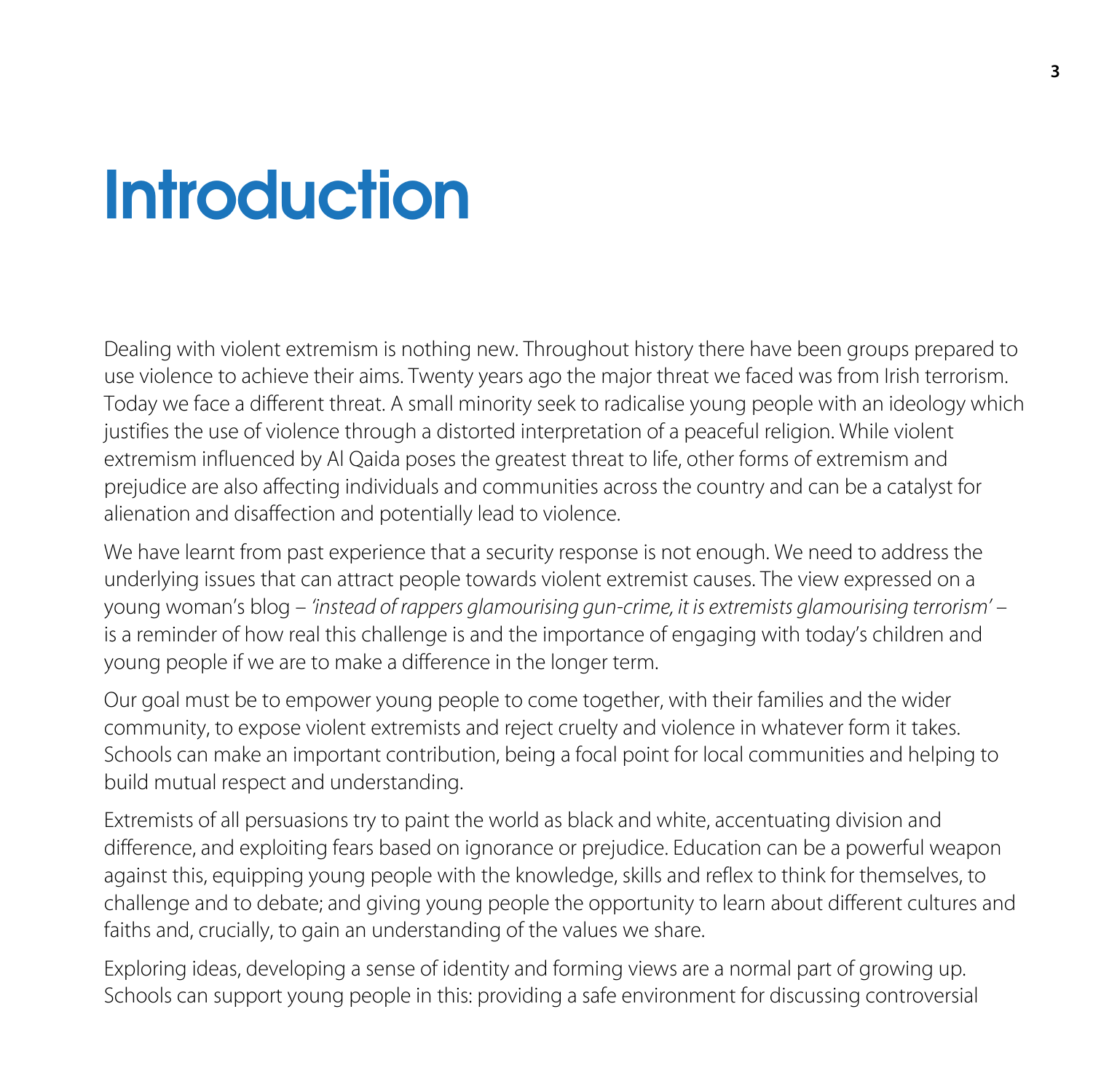issues and helping young people understand how they can influence and participate in decision-making. We need to encourage young people to express their views but also to appreciate the impact their views can have on others, to take responsibility for their actions and to understand that the use of violence to further any cause is criminal.

We also need to recognise that, while it remains very rare for school age children to become involved in extremist activity to the point of committing criminal acts, young people can be exposed to extremist influences or prejudiced views, including via the internet, from an early age. As with other forms of criminality or risk of harm, early intervention is always preferable. Schools, working with other local partners, families and communities, can help support pupils who may be vulnerable as part of wider safeguarding responsibilities.

We have spent a lot of time over recent months talking to young people, teachers, local authorities, police and community representatives about the challenge of preventing violent extremism. I have been struck by your commitment and readiness to engage with what is one of the most challenging and important issues facing our society today.

You have asked for more practical advice and support about the positive contribution you can make in partnership with others in your local area. This toolkit aims to do that, building on much of the excellent work already taking place in schools and communities across the country.

The toolkit is not exhaustive, nor does it aim to be prescriptive – local partners will need to work together to develop responses that are tailored to particular communities' needs. For that reason I am asking local authorities to work with the police and others to provide customised information to go alongside the toolkit and to take the lead in ensuring all local schools are aware of the issues and are supported in this work.

Preventing violent extremism must be a shared endeavour. I am grateful to young people and to colleagues across the education community and beyond for their views and input to this work so far. I look forward to working with you further as we move forward together to build more cohesive and resilient communities, helping all children and young people to achieve their potential, make a positive contribution and stay safe.

#### **Ed Balls**

Secretary of State for Children, Schools and Families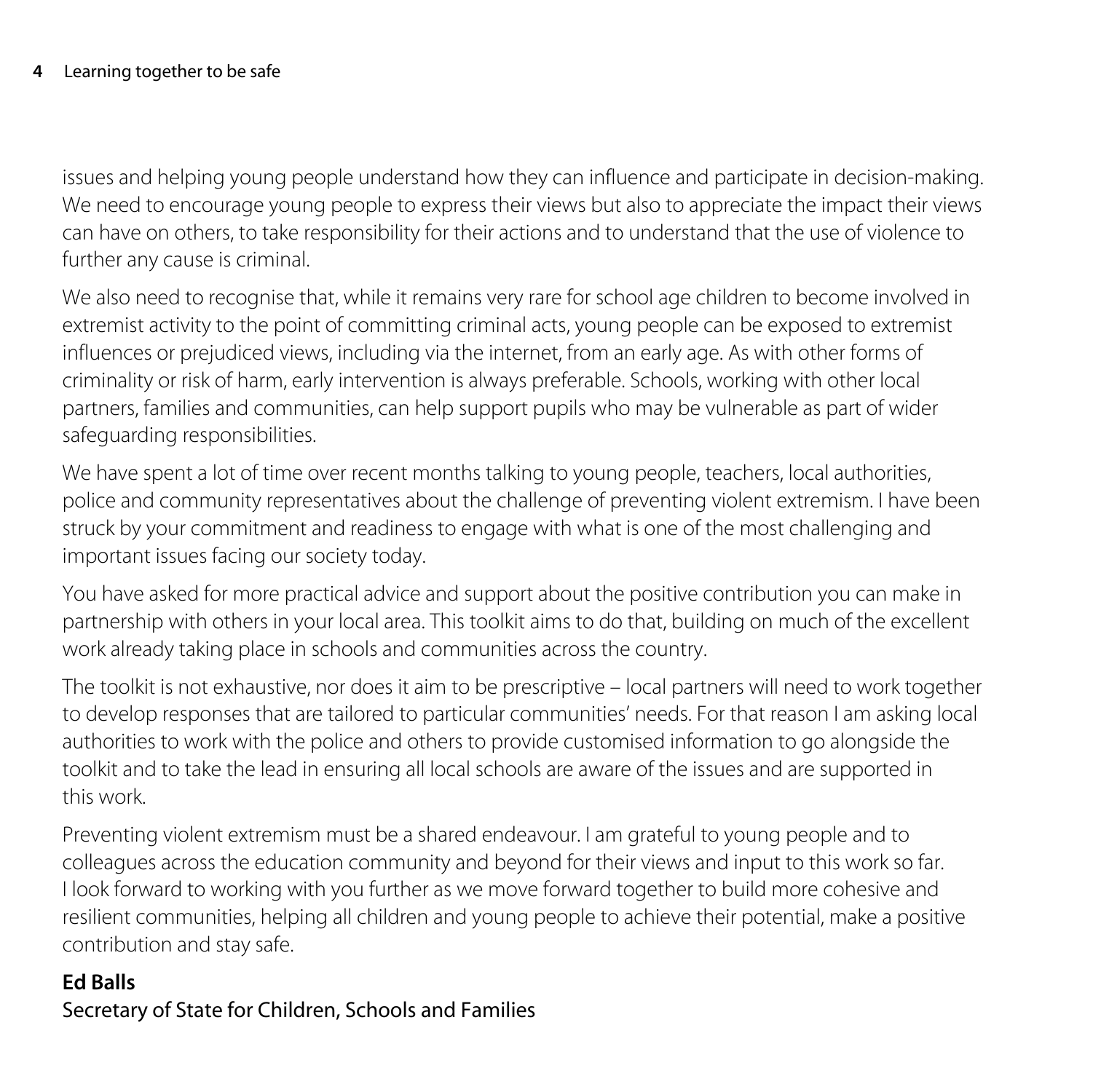*'The effects of terrorism and violent extremism have an impact on everyone in society, including young people. Young people from all backgrounds need to be empowered to discuss matters relating to terrorism and preventing violent extremism on their own terms.*

*'We need more support for teachers who are dealing with such sensitive subjects. As a Muslim myself, to deal with extremism, we have to incorporate all faiths in these discussions. Teachers should be given support and materials which they can use to achieve this.'*

Usman Nawaz, age 18, Member of UK Youth Parliament for Rochdale

## **Aims of the toolkit**

In June 2008, the Government published guidance to local partners on preventing violent extremism that emphasised the importance of working with children and young people and encouraged local partnerships to engage with schools and colleges. This toolkit supplements that guidance, responding to calls for more practical advice specifically focused on the education context. It is the product of discussions with young people, teachers, local authorities, police and community representatives across the country.

This toolkit seeks to:

- raise **awareness** amongst schools of the threat from violent extremist groups and the risks for young people
- provide **information** about what can cause violent extremism, about preventative actions taking place locally and nationally and about where schools can get additional information and advice
- help schools understand the **positive contribution** they can make to empowering young people to create communities that are more resilient to extremism, and **protecting the wellbeing** of particular pupils or groups who may be vulnerable to being drawn into violent extremist activity
- provide advice on **managing risks** and responding to incidents locally, nationally or internationally that might have an impact on the school community

The purpose throughout is to support the confidence and capacity of staff and to encourage local partnership working.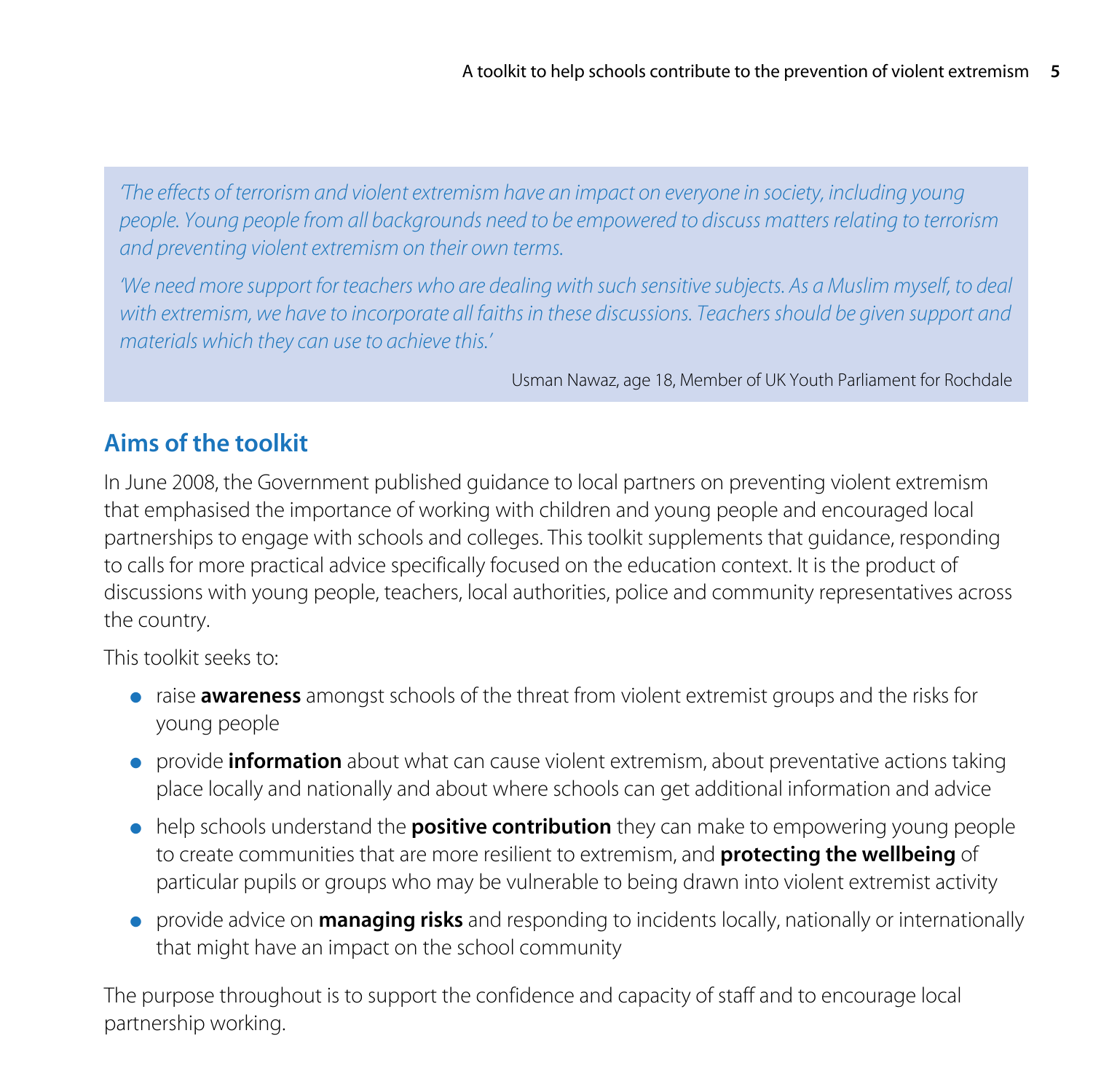## **Who the toolkit is for**

This toolkit is for all primary, secondary and special schools in England including independent schools (it is also relevant for staff in pupil referral units and other alternative provision).

The nature and extent of the threat from violent extremism will vary across the country. However all communities are affected, whether directly or indirectly; and in an increasingly inter-connected world it is important young people are equipped with the knowledge and skills they need for the future regardless of where they go to school. It is therefore important that all schools are aware of the issues and consider what actions are appropriate, in conjunction with local partners.

The toolkit is designed for **school leaders** to use in reviewing school practice and in briefing staff. Certain sections, such as advice on developing the curriculum will be particularly relevant to curriculum leaders and teaching staff.

## **Status and structure of the toolkit**

This toolkit is intended as guidance and does not impose any new requirements on schools. It includes core information sections and practical advice for reviewing school practice and developing partnership working.

The toolkit exists both as a published document and as an on-line resource. The on-line version includes tools to download to review and plan school practice, case studies and a more comprehensive list of links to further information and resources.

Both versions can be accessed via www.dcsf.gov.uk/publications/violentextremism/toolkitforschools.

Hard copies of this document can be ordered from Prolog, reference number: 00804-2008BKT-EN

Local authorities will be providing schools with customised information and contact details relevant to their local area to accompany the toolkit. Sections where local information should be sought are indicated.

## **Building on existing work in schools**

The Government's strategy for preventing violent extremism has five strands designed to address the factors that research suggests can cause people to become involved in this form of criminal activity. These are explained on page 13.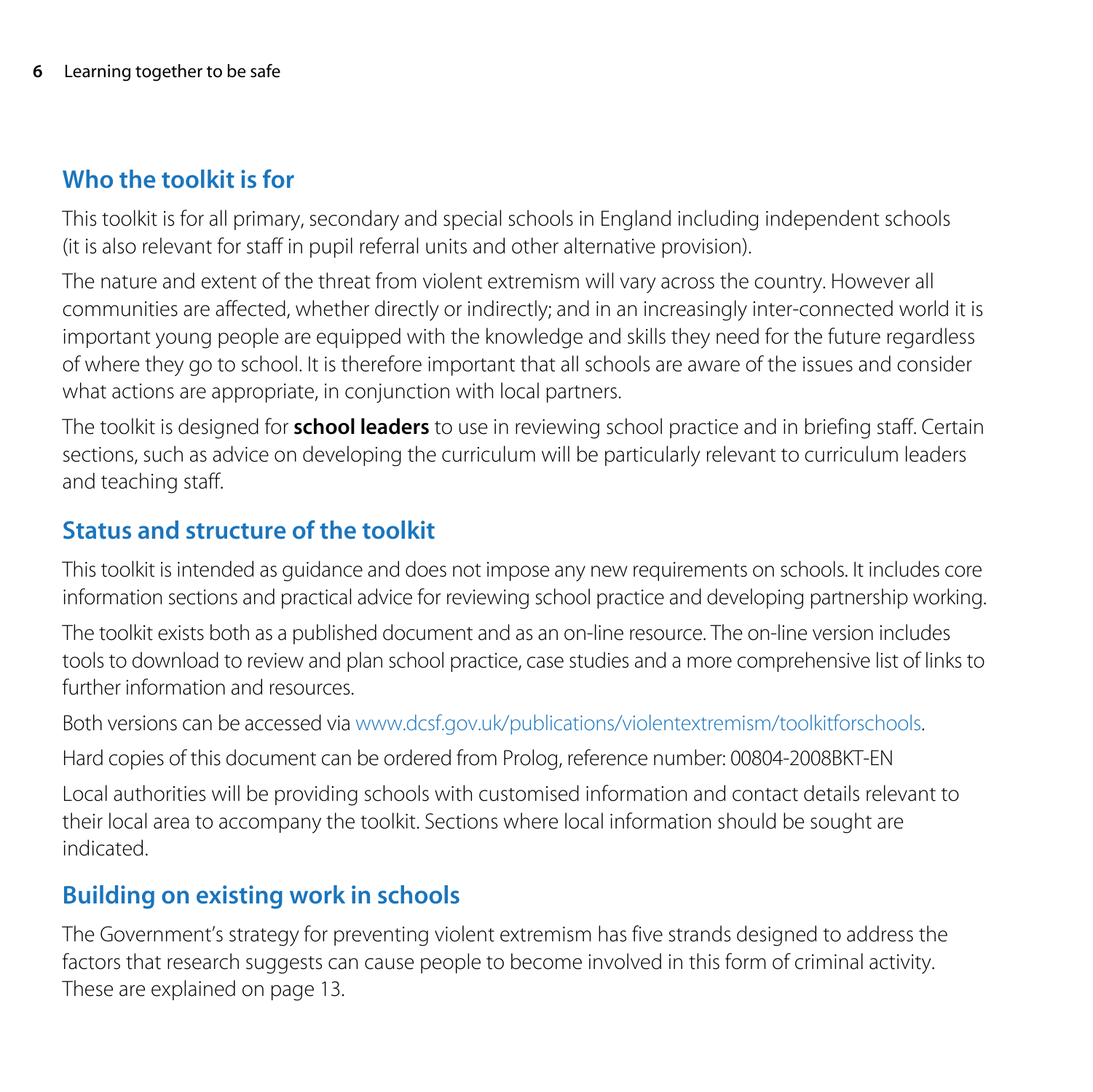In a **school context** the five strands are to:

- 1. understand how an extremist **narrative** which can lead to harm can be challenged by staff in schools; and model to pupils how diverse views can be heard, analysed and challenged in a way which values freedom of speech and freedom from harm
- 2. understand how to **prevent harm** to pupils by individuals, groups or others who promote violent extremism, and manage risks within the school
- 3. understand how to **support individuals** who are vulnerable through strategies to support, challenge and protect
- 4. increase the **resilience of pupils and of school communities** through helping pupils acquire skills and knowledge to challenge extremist views, and promoting an ethos and values that promotes respect for others
- 5. use teaching styles and curriculum opportunities which allow **grievances** to be aired, explored and demonstrate the role of conflict resolution and active citizenship

*94 per cent of young people think schools are the best environment in which to discuss preventing terrorism and violent extremism*

UK Youth Parliament survey published in August 2008

Much of the work all schools will already be doing already will help contribute to the goal of preventing violent extremism. For example, schools can build on work they already do in:

- promoting the Every Child Matters (ECM) outcomes for all pupils
- promoting pupil wellbeing, equalities and community cohesion
- building the resilience of the school, working with partners, to prevent pupils becoming the victims or causes of harm
- working with other agencies and parents to build community networks of support for the school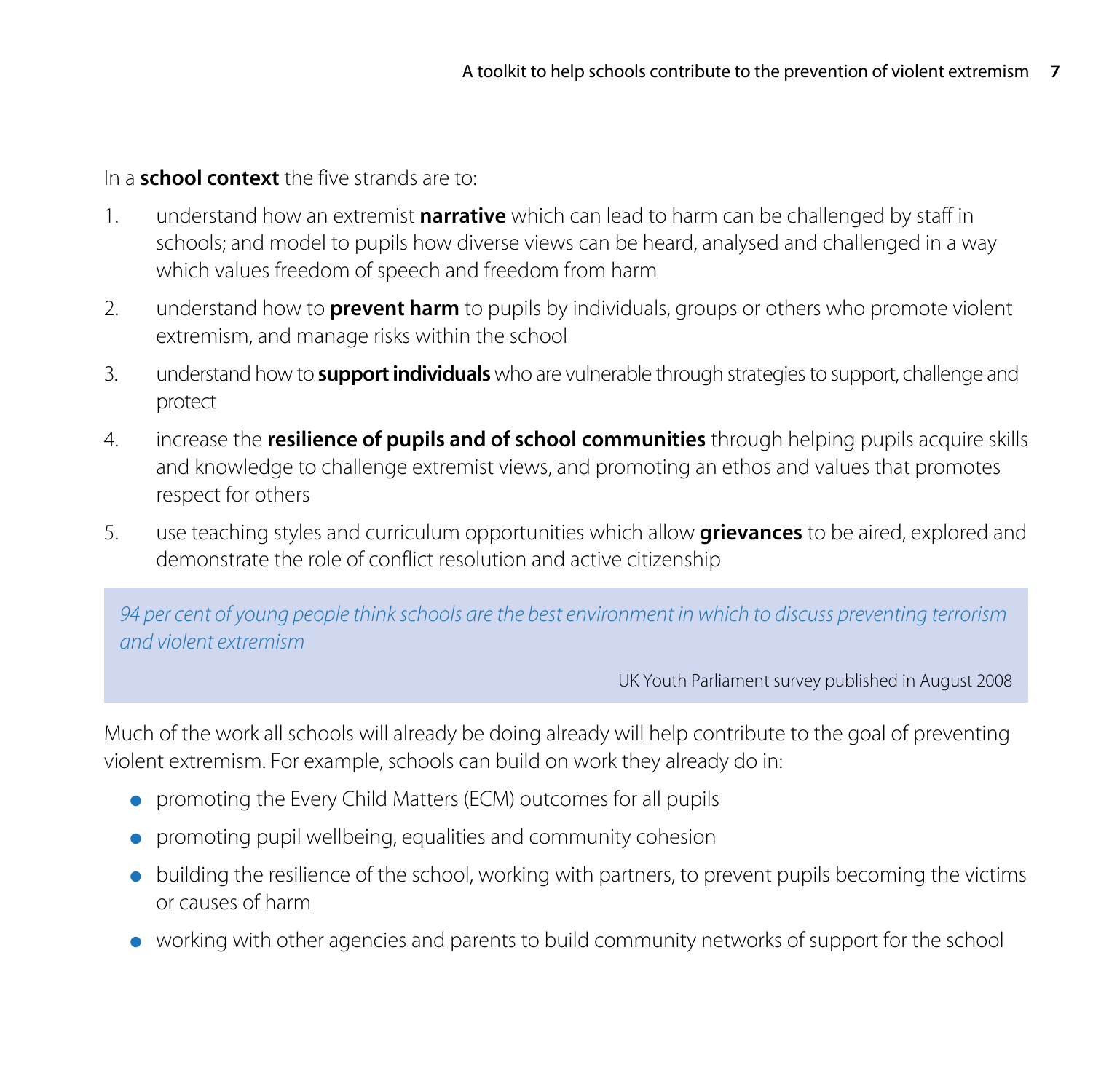The toolkit provides advice on how schools can review current practice to build on their existing **universal**, **targeted** and **specialist** work and develop it further, in conjunction with other activities that are taking place locally.

## **A tiered-approach:**

|                                             | provide effective pupil support processes                                                                                 |
|---------------------------------------------|---------------------------------------------------------------------------------------------------------------------------|
|                                             | • raise staff awareness on key issues                                                                                     |
| Support<br>to particular                    | form good links with police and other partners to share information                                                       |
| individuals                                 | access external support from statutory or voluntary organisations                                                         |
|                                             | use curriculum to challenge extremist narratives                                                                          |
|                                             | allow space for debate and increase staff confidence in discussing<br>controversial issues                                |
| <b>Targeted</b><br>activities<br>related to | understand local issues and tensions with help from local authority and<br>police                                         |
| preventing<br>extremism                     | develop network of community contacts and links with mentors and<br>role models                                           |
|                                             | promote ECM outcomes, community cohesion, equalities and wellbeing                                                        |
|                                             | implement effective anti-bullying policies                                                                                |
|                                             | focus on narrowing the attainment gap for all groups                                                                      |
|                                             | promote pupils' wider skill development in teaching and learning, e.g.<br>social and emotional aspects of learning (SEAL) |
|                                             | encourage active citizenship and pupil voice                                                                              |
| <b>Universal actions</b>                    | develop links with families and local communities, including through<br>extended schools                                  |
|                                             |                                                                                                                           |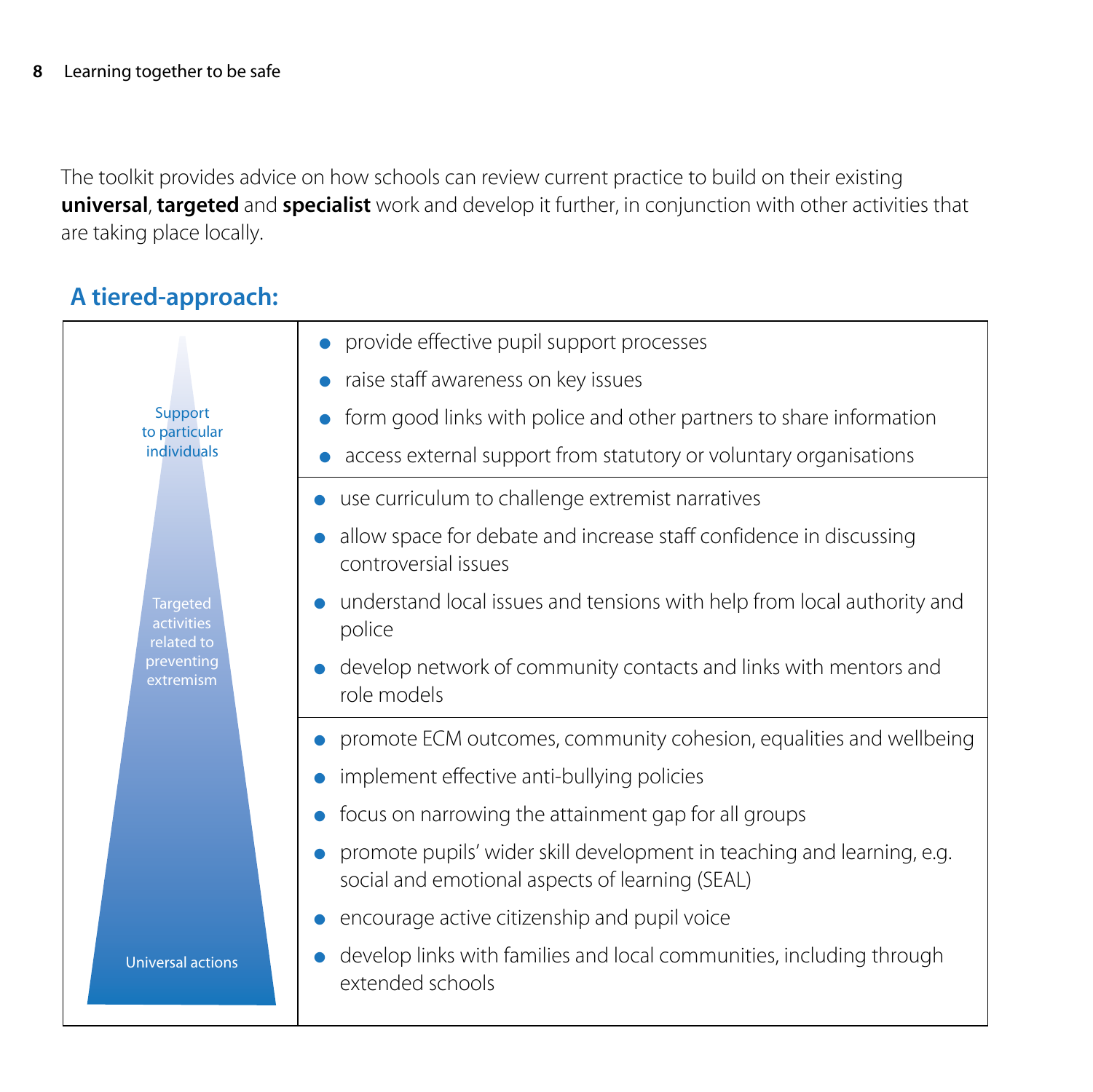The toolkit provides practical advice to schools in four areas. These are summarised in the table below and overleaf.

## **Leadership and Values**

#### Aim:

an ethos which upholds core values of shared responsibility and wellbeing for all pupils and promotes respect, equalities and understanding

## Through:

- promoting the core values of democratic society, pupil voice and participation
- building staff understanding of the issues and confidence to deal with them
- deepening engagement with the communities which the school serves
- modelling positive problem solving
- actively working with partner schools, local authority, police and other agencies to achieve the Every Child Matters outcomes for each pupil

**Action by:** *governors, leadership team, professional development leaders*

## **Teaching, Learning and the Curriculum**

## Aim:

a curriculum and pedagogy which promote knowledge, skills and understanding to build the resilience of pupils and explore controversial issues

## Through:

- a curriculum adapted to recognise local needs, challenge extremist narratives and promote universal rights
- teaching and learning strategies which explore controversial issues in a way which promotes critical analysis and pro social values
- use of external programmes or groups to support learning while ensuring that the input supports the school goals and values

**Action by:** c*urriculum managers, staff who lead on links with external groups*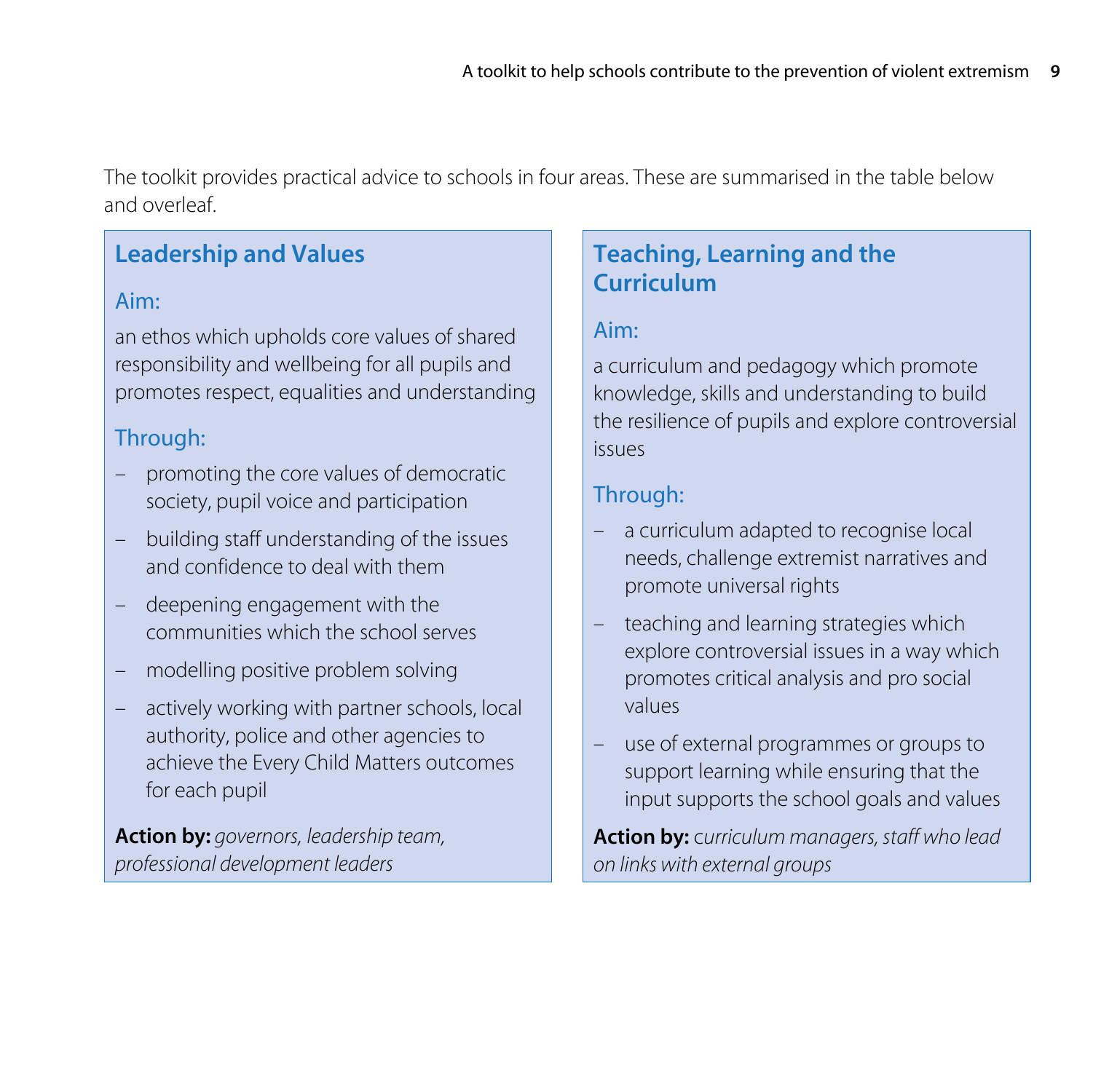## **Pupil support processes**

#### Aim:

staff confident to take preventative and responsive steps working with partner professionals, families and communities

## Through:

- listening to what is happening in the school and the community
- implementing anti bullying strategies and challenging racist behaviour
- helping pupils and adults know how to access support in school or through community partners
- supporting problem solving and repair of harm
- supporting pupils at risk through safeguarding and crime prevention processes

**Action by:** *pupil support, staff managers and staff who lead on family and community engagement*

## **Managing risks and responding to events**

#### Aim:

a school which monitors risks and is ready to deal appropriately with issues which arise

## Through:

- understanding the nature of the threat from violent extremism and how this may impact directly or indirectly on the school
- understanding and managing potential risks within the school and from external influences
- responding appropriately to events in the local, national or international news that may impact on pupils and communities
- developing effective ICT security and responsible user policies

**Action by:** *leadership team, ICT and site managers*

## **Further information:**

If schools have any questions or concerns relating to this toolkit or issues raised within, please contact:

- 1. your local authority or police schools' liaison or neighbourhood officer; or
- 2. the Department for Children, Schools and Families at: **[community.cohesion@dcsf.gsi.gov.uk](mailto:community.cohesion@dcsf.gsi.gov.uk)**.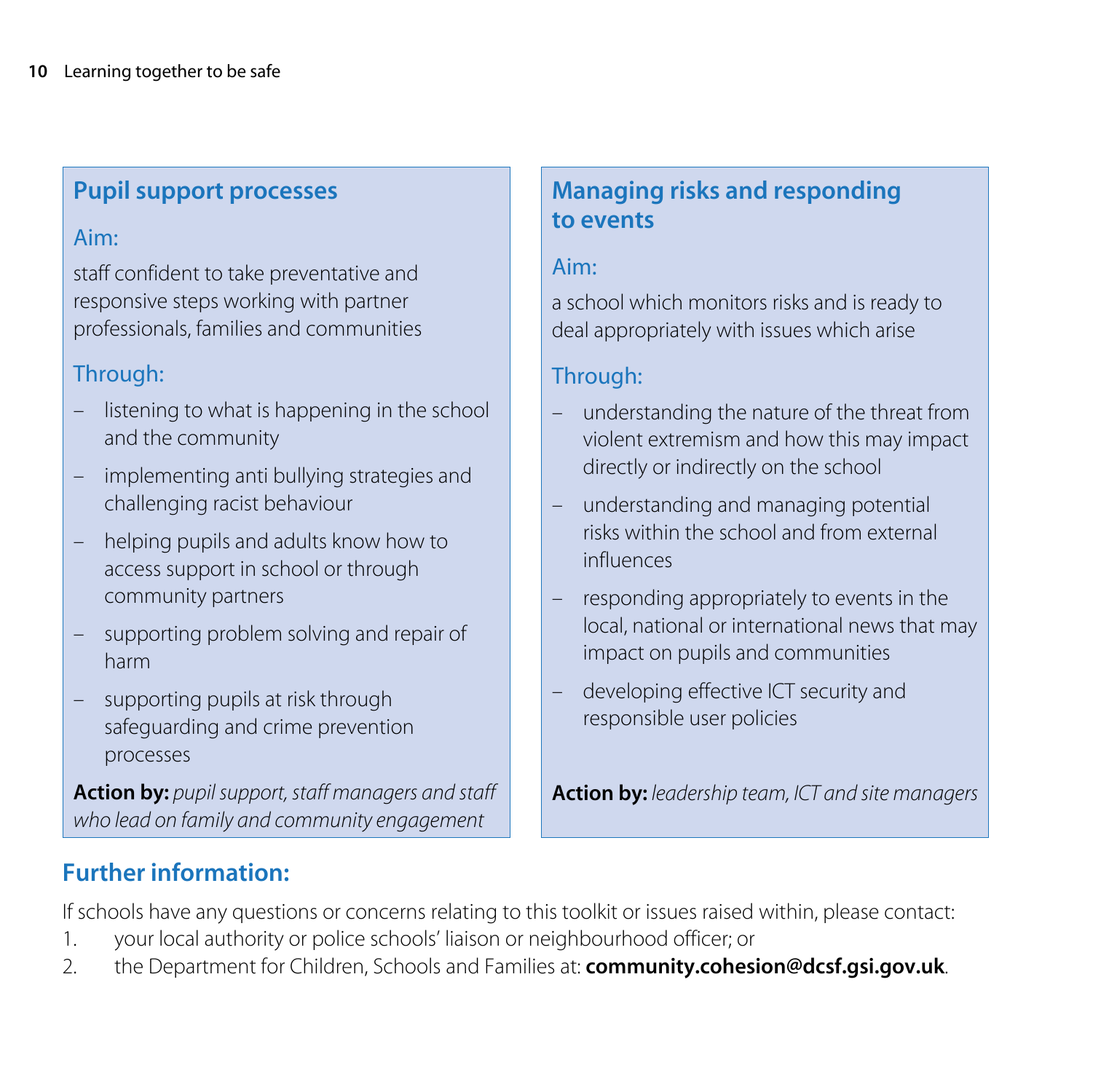# Understanding the Issues

This section addresses the need for schools:

- $\triangleright$  to understand the nature of the threats (at a local and national level)
- $\triangleright$  to be aware of the activities happening locally and nationally to prevent violent extremism
- $\triangleright$  to understand how the experiences faced by some pupils, families and communities may contribute to the process of radicalisation and support for extreme violence

## **1. Understanding the threat nationally and locally**

#### National threats

The Government assesses that the UK is a high priority target for international terrorists aligned with Al Qaida and is likely to remain so for the foreseeable future. In practice this means a threat from British nationals and UK-based terrorists as well as from foreign terrorists planning attacks from abroad.

The majority of violent extremist networks are located in major urban conurbations such as London, Greater Manchester and the West Midlands. However recent arrests in Bristol and Exeter also demonstrate that violent extremists are widely distributed across the UK.

Experience suggests there is no typical profile of UK-based violent extremists influenced by Al Qaida. They can come from a range of geographical areas, from different ethnic and cultural backgrounds and include a number of converts to Islam. The nature of support for violent extremist activity varies but can include recruiting others, training, fundraising and procurement of support for terrorist activities. Training can include outward-bound type courses to encourage bonding either in the UK or in camps operated by Al Qaida overseas.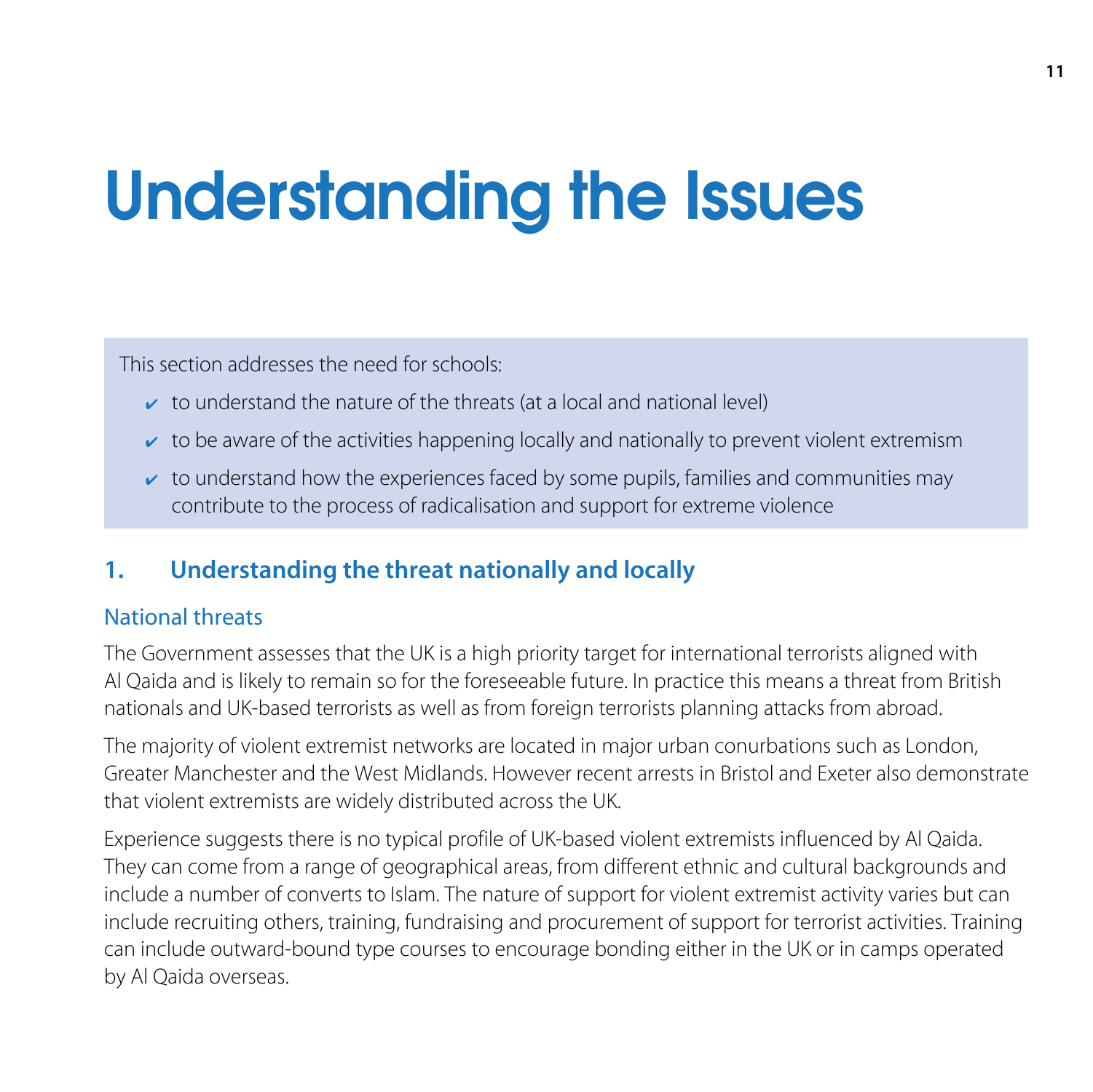In addition to the severe threat posed by Al Qaida-influenced groups, dissident Irish republican terrorist groups who oppose the Northern Ireland peace process still pose a threat to British interests. Other UK-based extremist groups including racist and fascist organisations and far-right extremist groups also pose a threat to public order and the British multicultural way of life. These groups often aspire to campaigns of violence against individuals, families and particular communities and, if unchecked, may provide a catalyst for alienation and disaffection within particular ethnic communities. Evidence suggests that the route to violent far-right extremism often begins with organisations seeking to recruit young people and even arranging specific training activities that include encouraging the use of guns and knives.

The Security Service's appraisal of terrorist threats currently facing the UK can be found at: [www.mi5.gov.uk/output/Page16.html](http://www.mi5.gov.uk/output/Page16.html)

A list of the groups or movements that espouse the use of violence and meet the conditions for being banned – proscribed – under counter-terrorism legislation is at: www.homeoffice.gov.uk/security/terrorism-and-the-law/terrorism-act/proscribed-groups

*'As a country, we are rightly concerned to protect children from exploitation in other areas. We need to do the same in relation to violent extremism. As I speak, terrorists are methodically and intentionally targeting young people and children in this country. They are radicalising, indoctrinating and grooming young, vulnerable people to carry out acts of terrorism. This year, we have seen individuals as young as 15 and 16 implicated in terrorist-related activity.'*

> Director General of the Security Service speech to the Society of Editors' Annual Conference, 5 November 2007

## The local picture

The challenge from violent extremism and activities of different groups will vary across the country. It is important that schools understand and keep up to date with specific local issues affecting their communities. Local authorities and police will be able to help schools gain an overview of current local issues.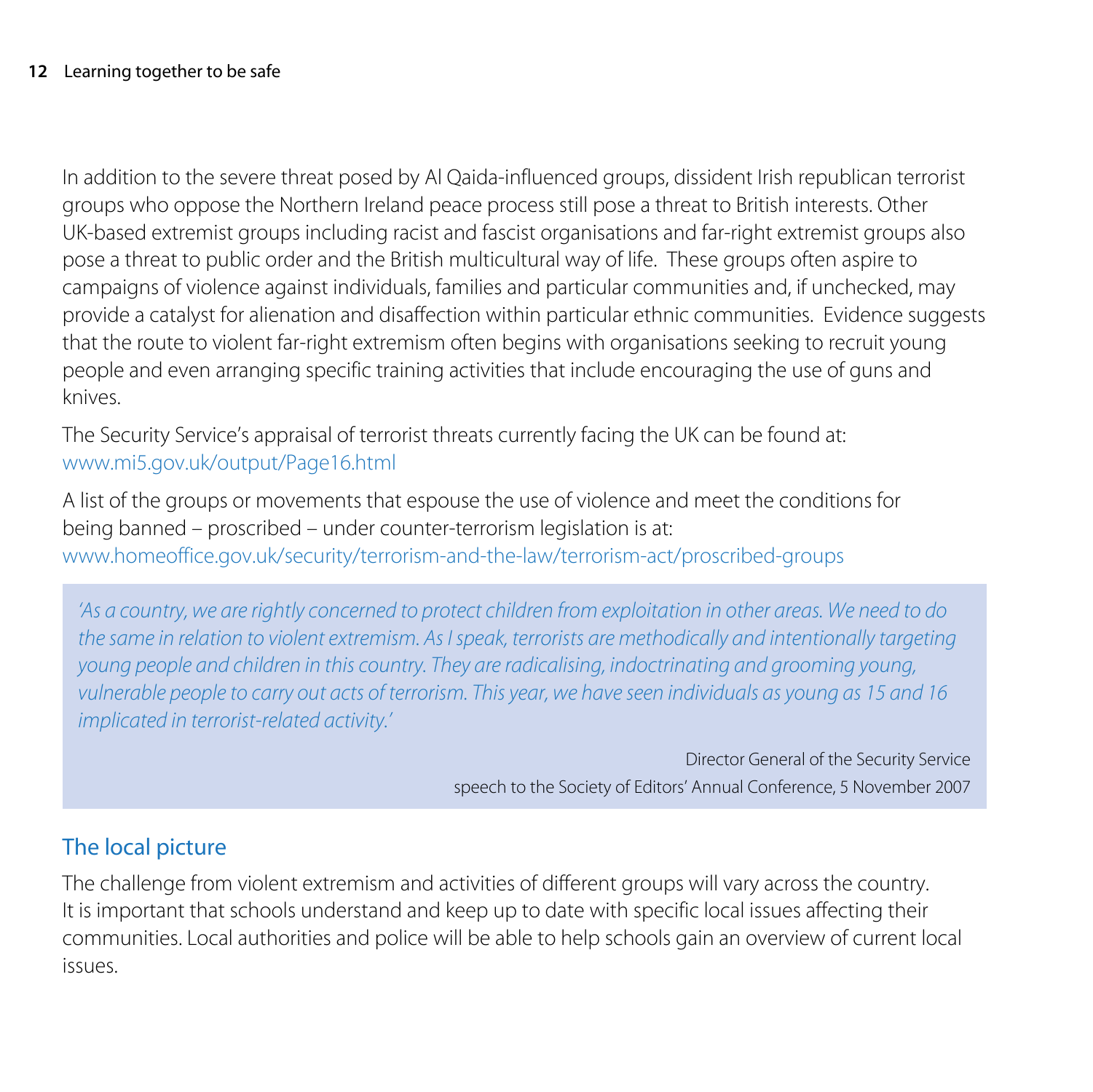Schools can also help local authorities and police understand tensions affecting their pupils. Schools will observe or hear how communities are **feeling**, may witness an **event** that has happened, or be aware that something **might happen**. In all these three types of situation information from schools is important to help the local authority or police gain a whole community view and so protect young people from harm or causing harm.

Schools, in conjunction with local authorities, the police and other agencies should **agree appropriate mechanisms and fora for sharing information** relating to threats or community tensions. This could be as part of existing local tension monitoring arrangements and should build on protocols for monitoring and reporting racists incidents.

## *i* – local information available

## **2. What the Government is doing to prevent violent extremism**

The Government has a **'Prevent'** strategy as part of its overall approach to countering terrorism with the aim of **preventing people becoming terrorists or supporting violent extremism**.

The Prevent strategy has five strands designed to address the factors that research suggests can cause people to become involved in Al Qaida-associated violent extremism. These factors are also relevant to preventing other forms of violent extremism. The five strands are:

- **challenging** the violent extremist ideology and supporting mainstream voices
- **· disrupting** those who promote violent extremism and supporting institutions where they may be active
- **supporting individuals** who are being targeted and recruited to the cause of violent extremism
- increasing the **resilience** of communities to violent extremism
- **addressing grievances**, both genuine and perceived, that ideologues are exploiting. These can stem from national or international issues – for example relating to foreign policy, or perceptions of distorted media representation; or be based on local perceptions of inequality or experiences of racism or community conflict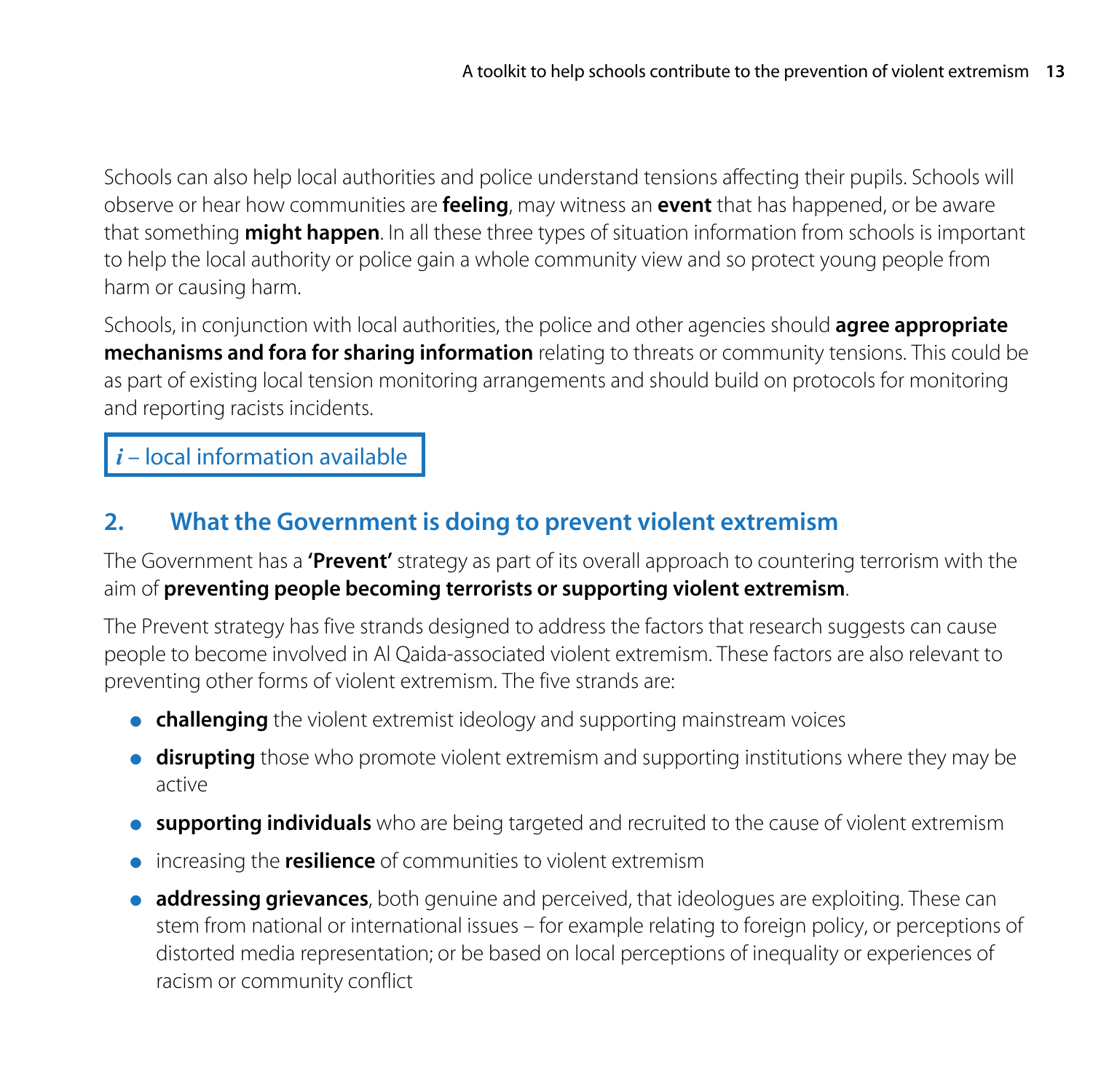Activities are taking place at a local, national and international level under each of the strands, in partnership with community organisations. Many of these activities are focused on working with young people. More detail is available in Government guidance to local partners published in June 2008: [www.dcsf.gov.uk/publications/violentextremism](http://www.dcsf.gov.uk/publications/violentextremism)/preventstrategy.

In addition to the Prevent strategy, there are a range of policies, locally and nationally, to tackle racism and inequalities and to promote cohesion and interfaith relations. These include activities to prevent young people from joining far-right organisations, often falling under the umbrella of preventing hate crime. The Communities and Local Government website explains this:

www.communities.gov.uk/communities/about/raceandfaith.

*'A strong civil society is one that is not afraid to critique but which has people with the skills and dispositions to engage in this without violence.'* 

> Professor Lynn Davies, 'Educating Against Extremism' Trentham Books, 2008

## **Roles of local agencies and partners**

The June 2008 guidance encourages local areas to have a preventing violent extremism action plan with activities across all five strands of the Prevent strategy. These will involve a range of partners led by the local authority, the police and other statutory and voluntary agencies and include the active involvement of local communities. The range of activities will vary depending on scale of the challenges in the local area.

All local authorities are monitored against a 'National Indicator' measure of their activity to '*build resilience to violent extremism*', including the extent of their partnership working. Some local authorities have included this as one of their priority indicators in their Local Area Agreements.

Schools should be included in local partnership working on the prevention of violent extremism and on promoting community cohesion. Local authorities, the police and other partners can also be a source of support and advice for schools on issues concerning extremism and engagement with local community organisations.

*i* – local information available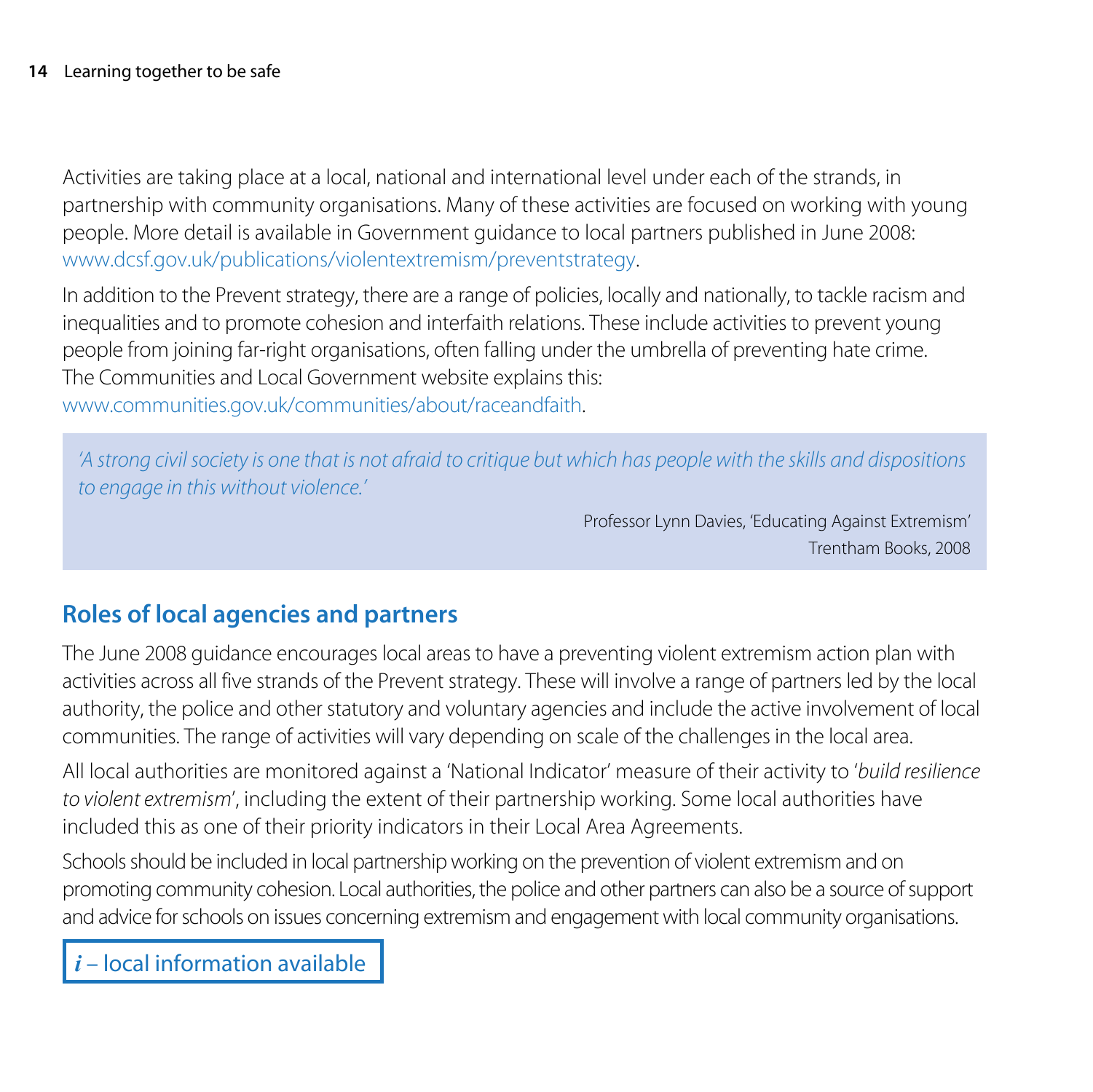## **3. Understanding the causes of violent extremism**

We have a growing body of knowledge about the path followed by those who have become involved with Al Qaida-associated violent extremism from research and from case histories of those who have attempted or perpetrated terrorist acts.

Evidence suggests that this path, or 'radicalisation' process, is not linear or predictable. The length of time taken can differ greatly from a few weeks to years and proceeding down a radicalisation path does not always result in violence.

For some, but not all, of those who have become involved in violent extremism, the transition to *post*secondary school learning was a crucial time. However the secondary school age period was often when the process of radicalisation started which eventually tipped them into choosing to undertake violent or criminal acts.

Some common factors emerge:

## Contact with recruiters

Although there are isolated incidents of 'self-radicalisers', young people will generally become involved in violent extremist movements under the influence of others. Initial contact could be via peers, older siblings, other family members or acquaintances. The process of radicalisation can often be a social one. Interaction is most likely to be outside school settings, often in unsupervised environments such as gyms or cafés, or in private homes.

## Access to violent extremist material

Access in the past has often been via leafleting and local contacts but evidence suggests that the internet is now playing a much more important role – both violent extremist videos and propaganda accessed via websites or contact via social networking sites.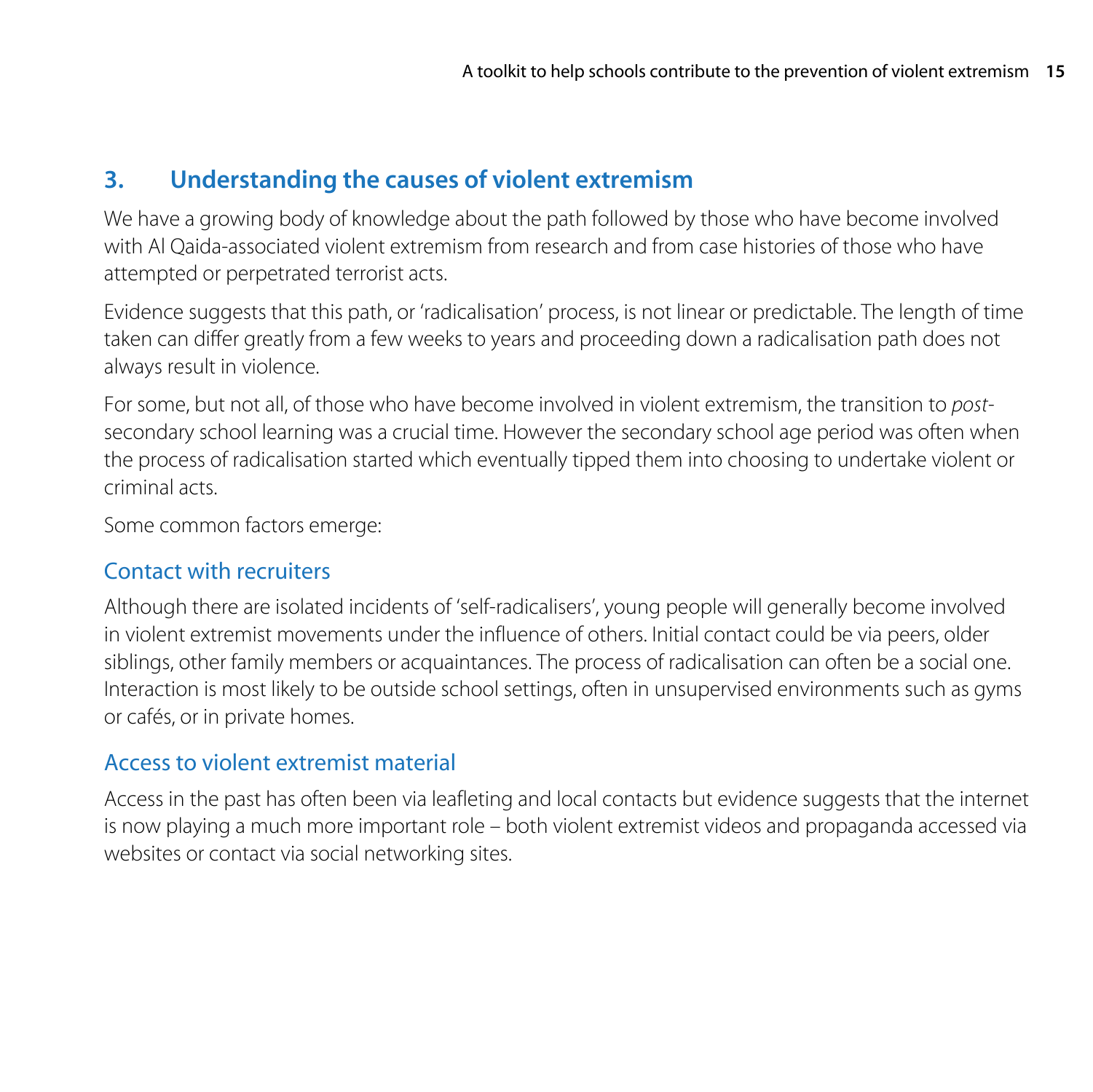## Use of extremist narratives

Violent extremists *of all persuasions* usually attract people to their cause through a persuasive narrative:

- $\bullet$  to explain why I/my family/my community am/are experiencing disadvantage/suffering/lack of respect e.g. perceived persecution, inequality, oppression by a governing class, national or international politics
- to explain why the conventional family/school/community solutions do not provide answers to the core grievances e.g. 'the law does not protect us, my family is isolated from 'real life' and does not know what it is like for young people'
- and then go on to justify violent or criminal remedies either in local, or national settings e.g. 'we need to force a change of views, the only way to achieve change is through action' or 'we need to avenge a wrong we have suffered'
- in some cases the cause is part of a wider global movement which may claim a political, ideological or theological basis, however distorted

Extremist narratives have the potential to influence views to varying degrees: inspiring new recruits, helping to embed beliefs of those with established extreme views, or persuading others of the legitimacy of their cause.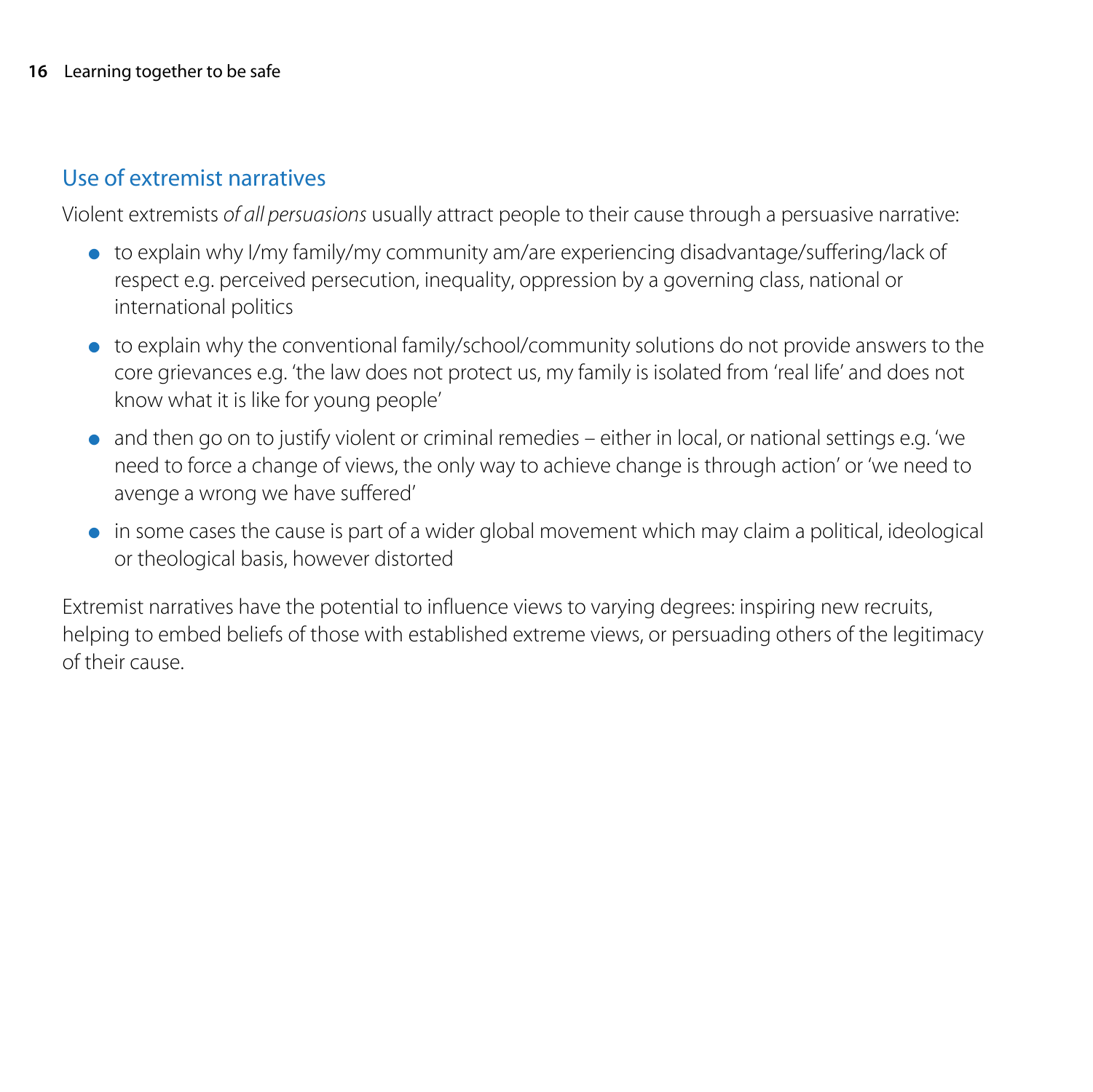#### Examples of extremist narratives:

- **a)** Al Qaida and associated groups use a 'single narrative' linking a particular interpretation of history, politics and religion with a number of current grievances – some of which may be quite widely shared by Muslims and non-Muslims alike – to build up a picture of a global conspiracy against Muslims dating back to the crusades. They adopt an extreme interpretation of Islamic teaching that they believe places an obligation to fight and kill to achieve their aims. Most Muslims and the world's leading Islamic scholars reject this interpretation. A fuller description is included in the on-line toolkit.
- **b)** Far-right extremist ideology provides a hate-based story based on a sense of poverty, discrimination, alienation and threat. It uses local economic and social grievances and distorts analysis of migration, globalisation and history and justifies violence to 'protect the indigenous people'. Far-right groups often associate themselves with the Nazis, or other movements such as the Ku Klux Klan. For example 'Combat 18' is the name adopted by a loose collection of violent activists with extreme right-wing neo-Nazi views. '18' represents Hitler, his initials being the 1st and 8th letters of the alphabet.

#### What can make a young person susceptible to adopting extremist views and supporting violence?

The key conclusion from available evidence is that there is no single profile of a person likely to become involved in extremism, or single indicator of when a person might move to adopt violence in support of extremist ideas.

However it does appear the decision by a young person to become involved in violent extremism:

- may begin with a search for answers to questions about identity, faith and belonging
- may be driven by the desire for 'adventure' and excitement
- may be driven by a desire to enhance the self esteem of the individual and promote their 'street cred'
- is likely to involve identification with a charismatic individual and attraction to a group which can offer identity, social network and support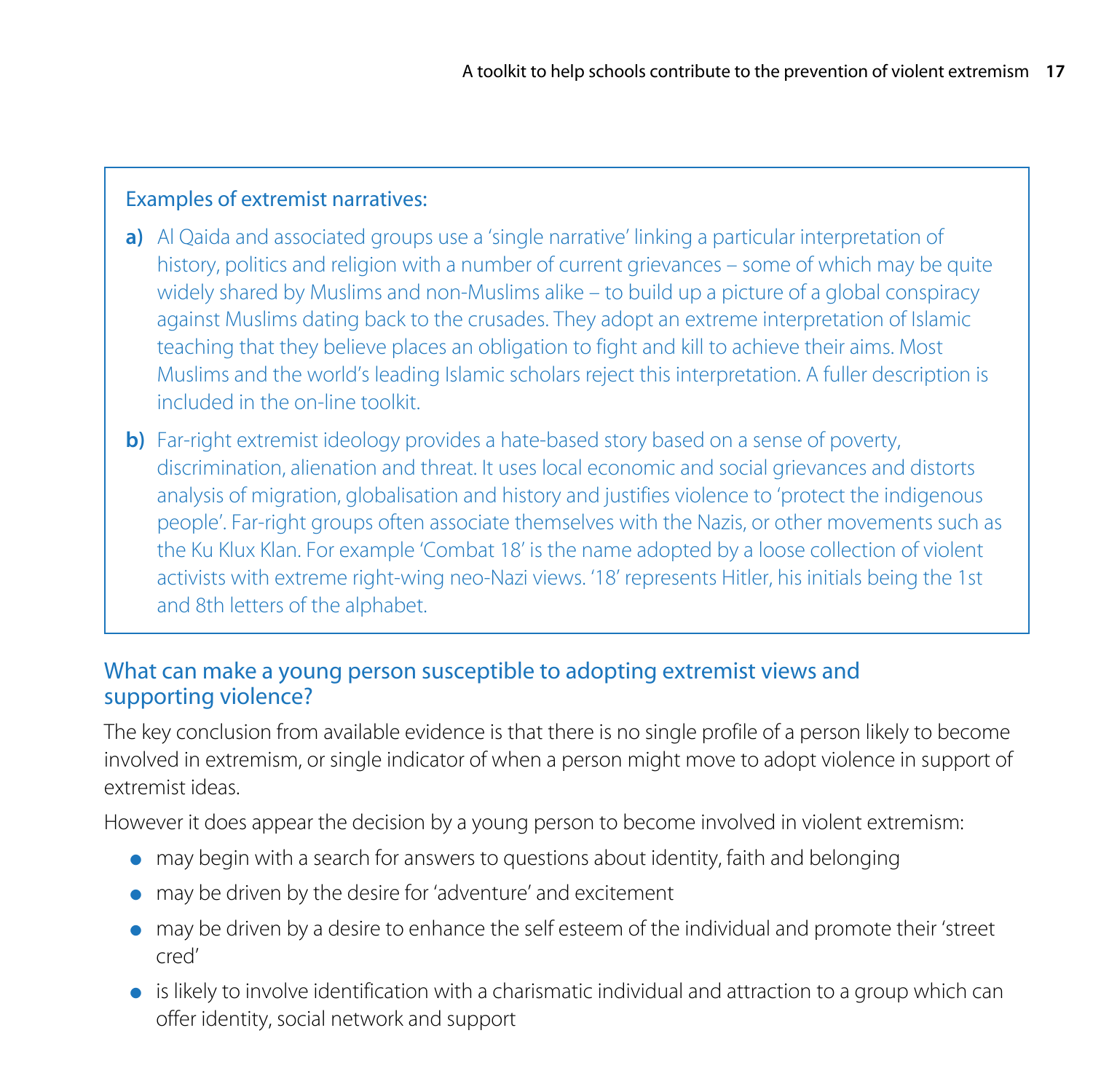● is likely to be fuelled by a sense of grievance that can be triggered by personal experiences of racism or discrimination

## **Lessons from recent case histories about factors that may make young people susceptible to exploitation by violent extremists:**

## **Identity crisis**

Adolescents exploring issues of identity can feel both distant from their parents' cultural and religious heritage and uncomfortable with their place in society around them. Extremist ideas can help provide a sense of purpose or feeling of belonging.

## **Personal crisis**

This may for example include significant tensions within the family which produce a sense of isolation of the young person from the traditional certainties of family life.

## **Personal circumstances**

The experience of migration, local tensions or events affecting families in countries of origin may contribute to alienation from UK values and a decision to cause harm to symbols of the community or state.

## **Un- or underemployment**

Young people may perceive their aspirations for career and lifestyle undermined by limited school achievement or employment prospects. This can translate to a generalised rejection of civic life and adoption of violence as a symbolic act.

## **Criminality**

A young person may have been involved in group offending or, on occasion, linked to organised crime and be drawn to engagement in extremist, potentially criminal, activities.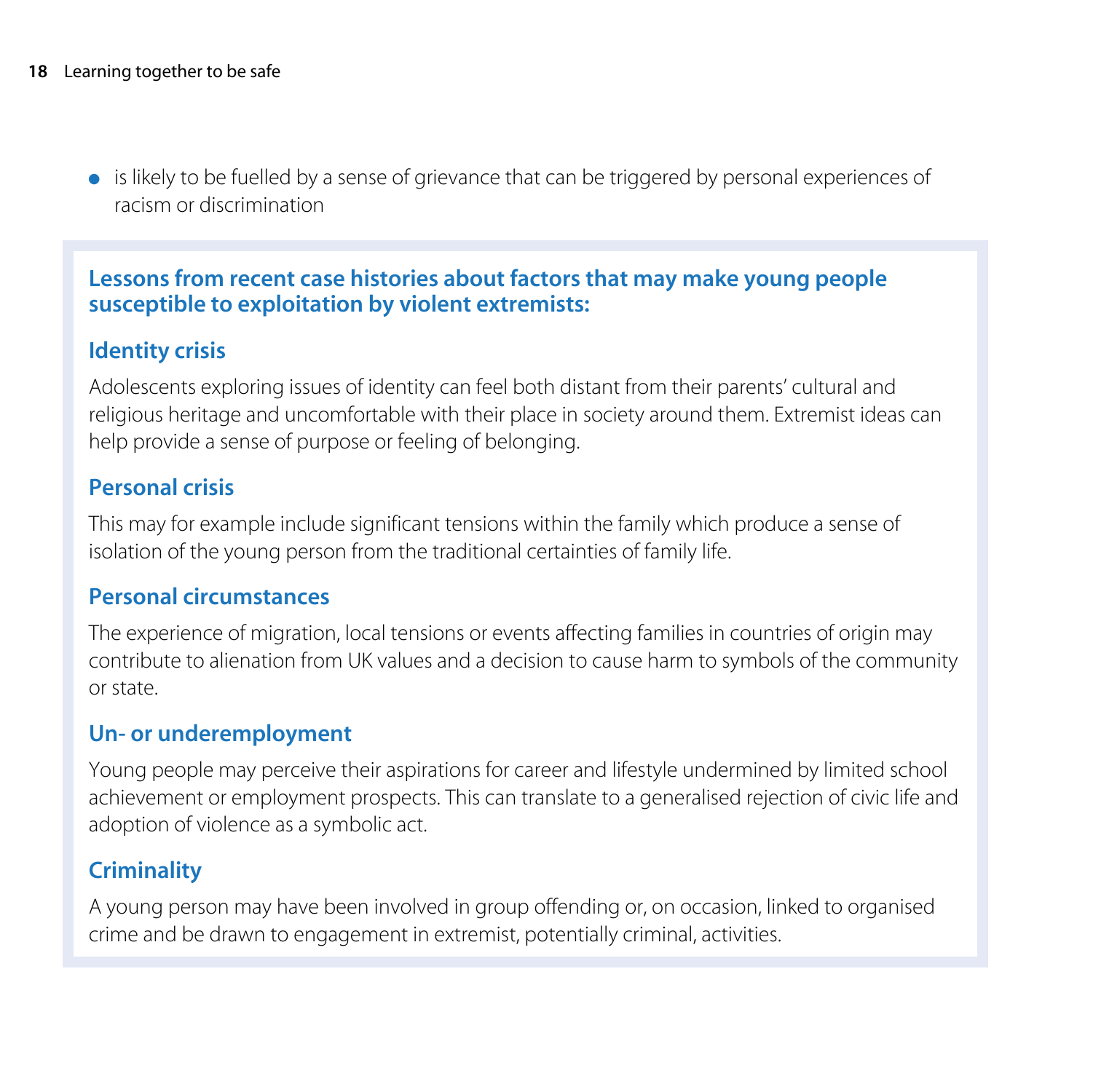There is some similarity with the factors researchers<sup>1</sup> have found are likely to contribute to young people joining racist or far-right groups:

- ideology and politics
- provocation and anger
- need for protection
- seeking excitement and action
- fascination with violence, weapons and uniforms
- youth rebellion
- seeking family and father substitutes
- seeking friends and community
- seeking status and identity

The Quilliam Foundation, an independent UK-based think tank created by former activists who have rejected extremism, has compiled advice on understanding what could indicate a young person is being influenced by Al Qaida-associated extremists, based on the personal experience of its founders. It has also suggested approaches to engage young people to help make them less likely to follow a path of extremism. This is available in the on-line toolkit.

## **Key points**

- **Extremists use persuasive narratives to attract people to their cause** based on a particular interpretation or distortion of history, politics or religion. Education can play a powerful role in encouraging young people to challenge ideas, think for themselves and take responsibility for their actions. The teaching, learning and the curriculum section provides suggestions for how to do this.
- **There is no obvious profile of a person likely to become involved in extremism, or single indicator of when a person might move to adopt violence in support of extremist ideas**. The starting point for schools, as in all learning, is knowing their pupils, listening and responding to their

<sup>1</sup> This is based on work by Professor Tore Bjorgo, Research Director, Norwegian Police University College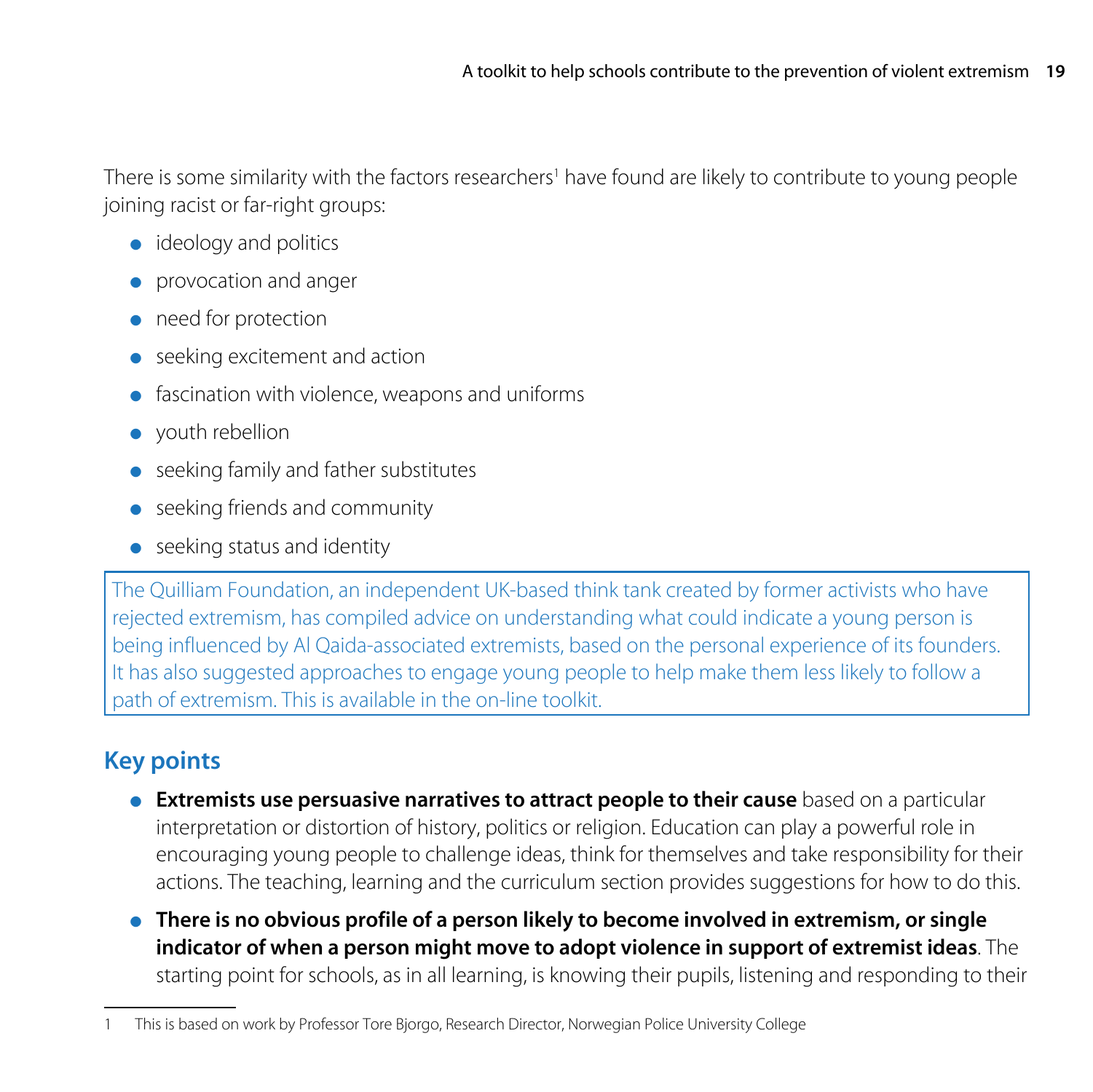changing needs. If members of staff do have concerns about behaviour patterns, they should seek advice from other partners and use their professional judgement to consider whether a young person might be at risk. The pupil support and challenge section provides practical advice. Case studies to download to review school practice are available in the on-line toolkit.

- **The particular risks to pupils and for school communities from extremist groups will vary across the country.** Schools should seek advice from their local authorities and the police (via their school liaison police officer or safer neighbourhood team) on their local context and make sure mechanisms are in place to keep abreast of local issues.
- There will be a **range of activities taking place in local areas** aimed at the prevention of violent extremism which may be relevant to schools or the school community. Local authorities can help individual schools to become involved in local partnership working and understand what resources and projects are available locally.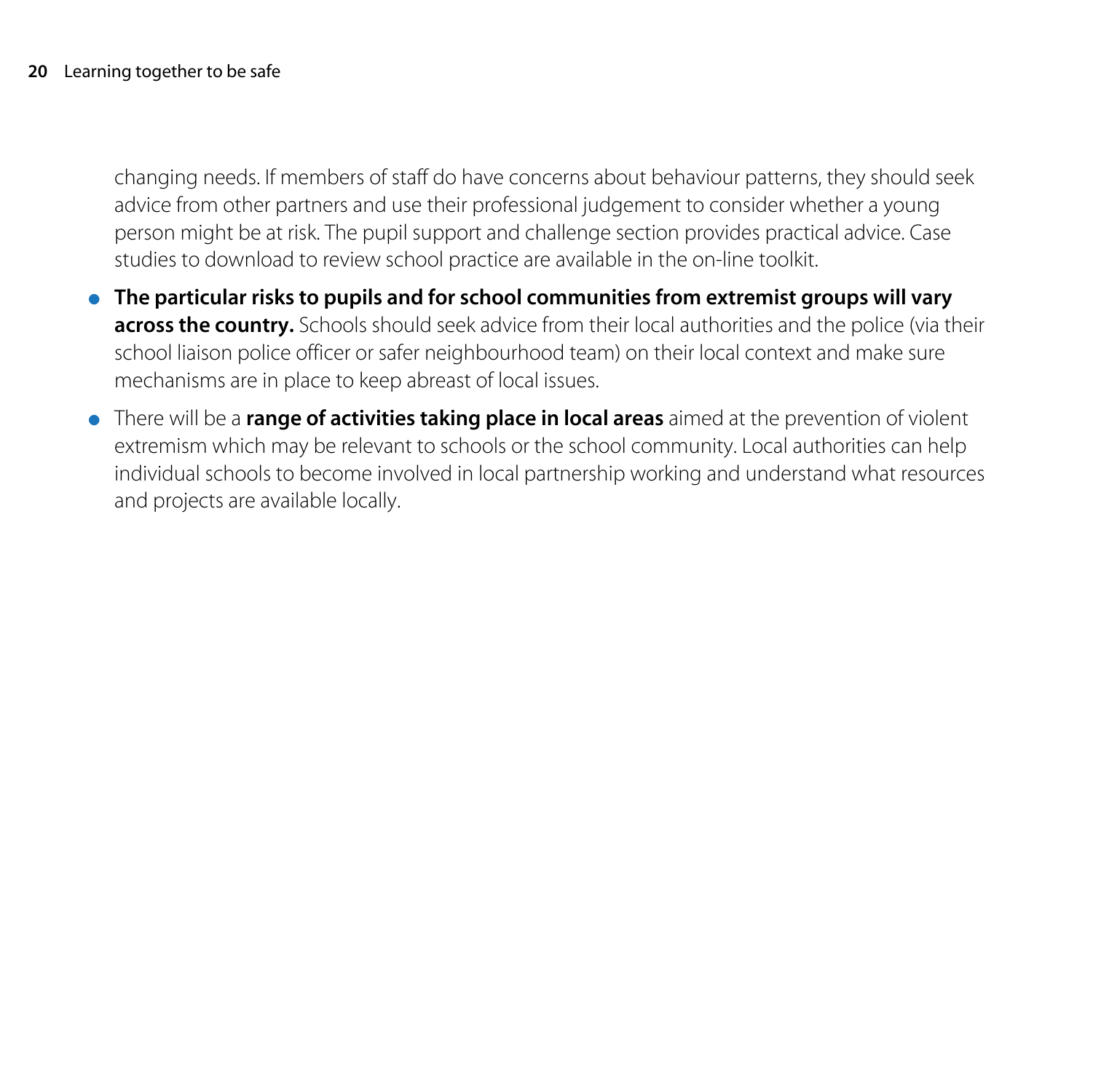## Practical Advice for Schools Leadership and Values

This sets out how schools can contribute to preventing violent extremism through:

- ✔ specific **leadership roles** including developing **local partnerships**
- ✔ a **values-based** approach

Underpinning the ethos of a school which plays a positive role in preventing violent extremism are **specific values** and **leadership strategies**.

These should be developed, understood and shared by leaders at all levels in the school – governors, the senior leadership team and all staff in their leadership roles – and then made explicit to pupils, parents and the community served by the school. The pupil voice, parent and community engagement processes of the school can inform school improvement planning, self evaluation and policy review.

## **In preventing violent extremism schools leaders need to:**

## **i) Uphold a clear ethos which:**

|                                                                                          | Possible school actions                                                                                                                               |
|------------------------------------------------------------------------------------------|-------------------------------------------------------------------------------------------------------------------------------------------------------|
| - is based on the promotion of human<br>rights, equalities and freedoms under<br>the law | - creating explicit value statements that are inclusive of all<br>students<br>- reviewing curriculum and pupil participation and support<br>processes |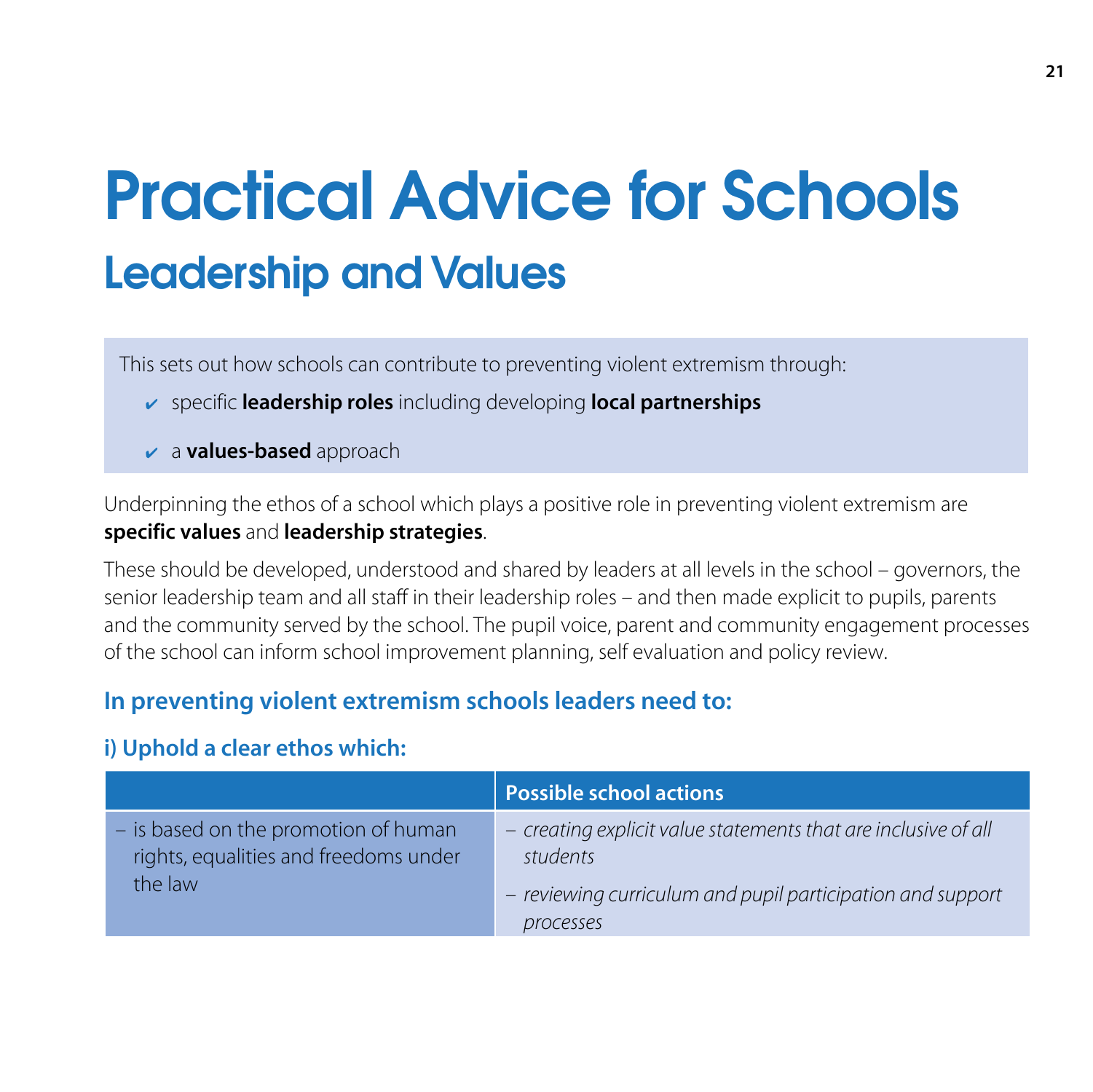|                                                                                                                                                                                              | <b>Possible school actions</b>                                                                                                                               |
|----------------------------------------------------------------------------------------------------------------------------------------------------------------------------------------------|--------------------------------------------------------------------------------------------------------------------------------------------------------------|
| promotes critical scholarship and<br>informed moral purpose in engaging<br>pupils with local, national and<br>international issues and grievances                                            | - developing critical personal thinking skills and using<br>curriculum opportunities including small group work                                              |
| - recognises and meets the social and<br>emotional learning needs of pupils and<br>staff                                                                                                     | - implementing social and emotional aspects of learning                                                                                                      |
| - promotes a shared culture of openness<br>and pluralism in the school and with<br>the wider community, regardless of the<br>specific status, location or faith<br>affiliation of the school | - exploring and promoting diversity and shared values<br>between and within communities<br>challenging Islamophobia, anti-Semitism and other<br>prejudices   |
| - promotes a strong sense of belonging,<br>shared community care and<br>responsibility for others                                                                                            | - focusing support on those at risk of being isolated<br>- building ties with all local communities, seeking<br>opportunities for linking with other schools |
| - challenges any behaviours which harm<br>the ability of individuals and groups to<br>work together and models ways to<br>recognise grievance and repair harm                                | - using 'Safe to learn' anti-bullying strategies to minimise<br>hate and prejudice based bullying<br>- using restorative approaches to repair harm caused    |

**School Action:** evaluate the evidence which would demonstrate to pupils, staff and the community the school's commitment to these principles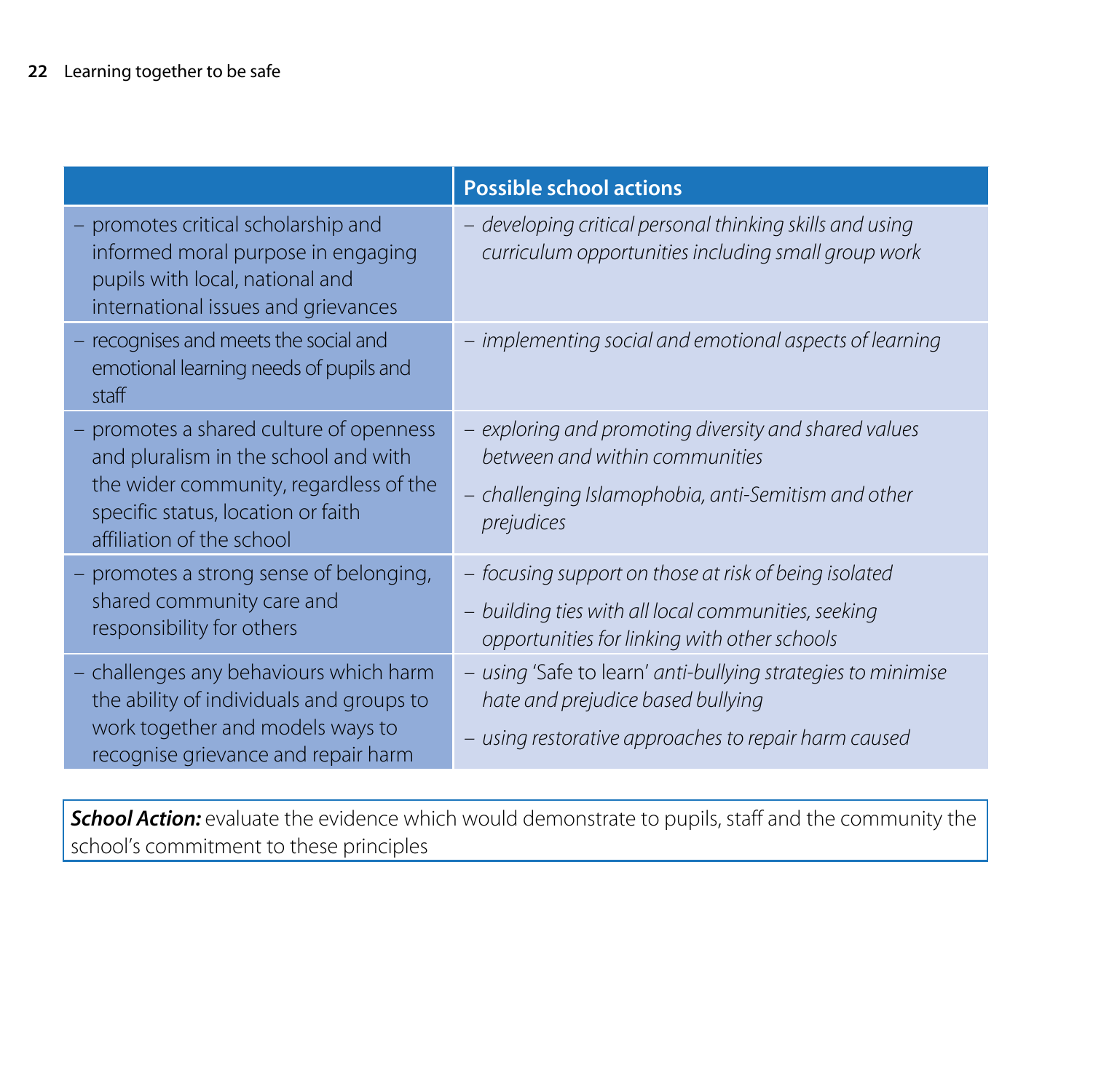|                                                                                                                                                               | <b>Possible school actions</b>                                                                                                                                                                    |
|---------------------------------------------------------------------------------------------------------------------------------------------------------------|---------------------------------------------------------------------------------------------------------------------------------------------------------------------------------------------------|
| - upholding the rights to equality under<br>the law by people regardless of gender,<br>age, race, belief, class, ability or<br>disability, sexual orientation | - including clear statements in the induction of pupils, staff,<br>governors and in the curriculum<br>- following the UNICEF Rights Respecting Schools approach                                   |
| - promoting the use of due processes to<br>resolve disagreement and to protect<br>the vulnerable                                                              | - ensuring fair processes which protect those harmed or<br>affected                                                                                                                               |
| - modelling participatory and<br>representative democracy by engaging<br>and examining views expressed                                                        | - modelling freedom of speech through pupil participation,<br>while ensuring protection of vulnerable pupils and<br>promoting critical analysis of evidence                                       |
| - modelling positive problem solving                                                                                                                          | - promoting active citizenship to model how perceived<br>injustice can be peacefully challenged<br>- developing restorative approaches to resolve personal<br>conflicts and so repair harm caused |

**School Action:** review the policies and practice for pupils and staff which encompass democratic values

.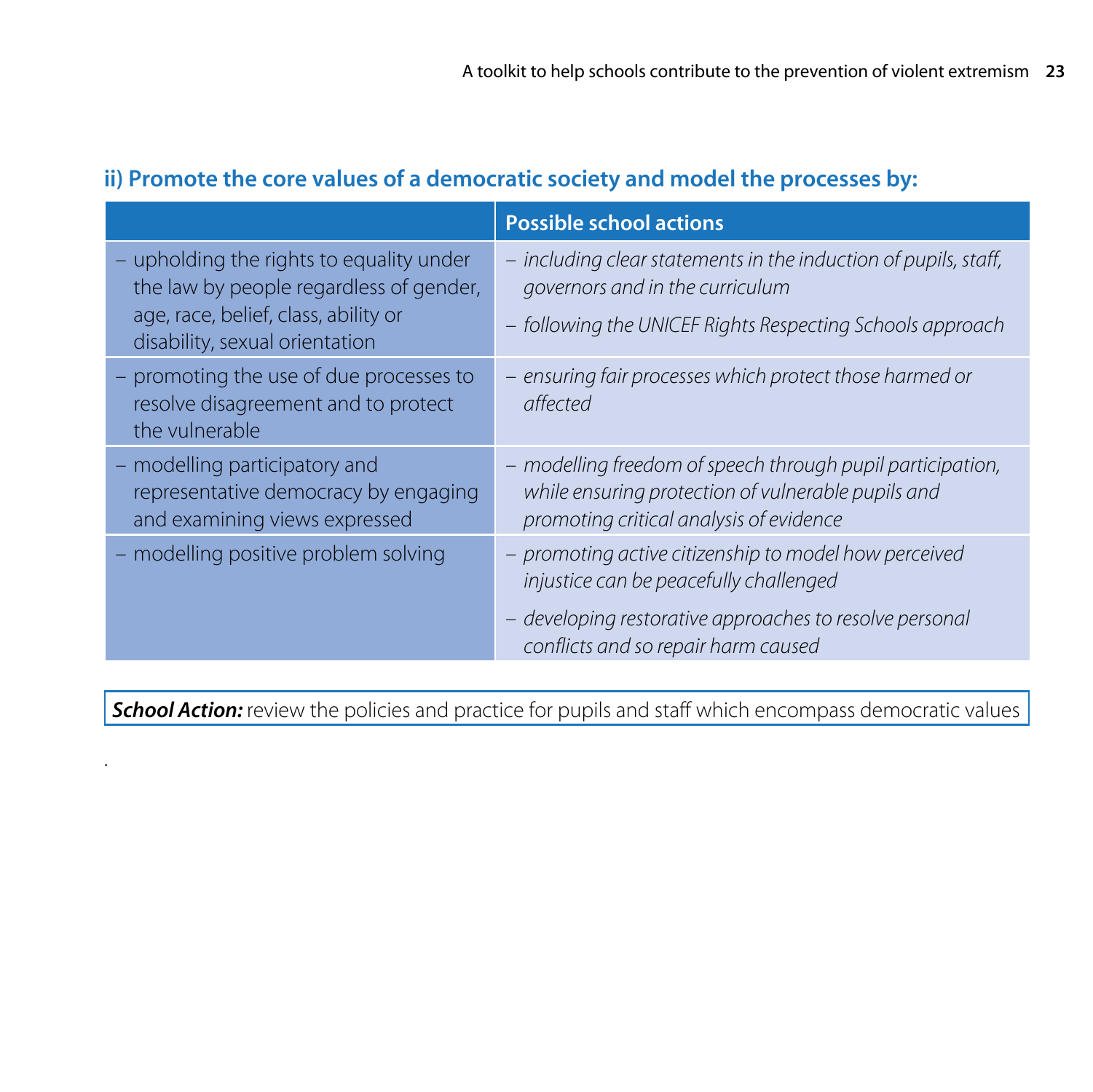|                                                                              | <b>Possible school actions</b>                                                        |
|------------------------------------------------------------------------------|---------------------------------------------------------------------------------------|
| - to build staff awareness of local issues                                   | - reviewing routines for briefing and engaging staff and<br>governors on local issues |
| - to provide the safe place for discussion<br>which can deal with grievances | - developing teaching skills for dealing with controversial<br><i>issues</i>          |
|                                                                              | - providing opportunities for small group supported<br>discussion                     |
| - to promote the wellbeing of pupils                                         | - raising awareness amongst staff of pupil support processes                          |
| including when vulnerable to group<br>pressures linked to violent extremism  | - enforcing safe behaviours in the use of the internet                                |
| - to play relevant roles in targeted and<br>specialist provision             | - ensuring relevant staff are engaged in linking with local<br>provision              |
| - in responding to events which affect                                       | - promoting opportunities for informed discussion                                     |
| the school, pupils or local communities                                      | - directing pupils and staff to sources of help                                       |

## **iii) Build staff understanding of their roles and confidence in their skills***:*

**School Action:** review professional development needs for staff to build capacity for preventing violent extremism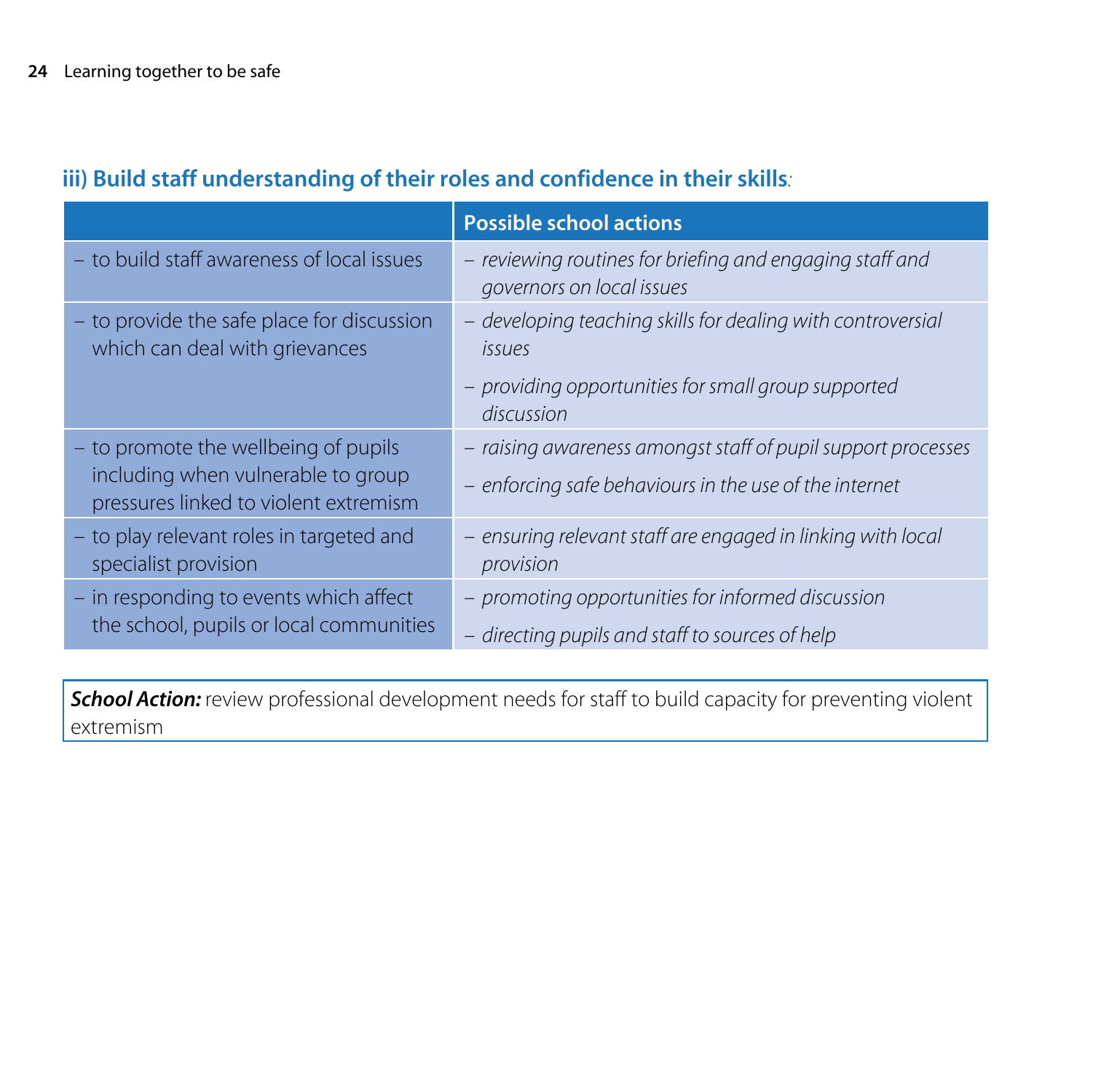|                                                                                                                                                                    | <b>Possible school actions</b>                                                                                                                                                                                                                                                       |
|--------------------------------------------------------------------------------------------------------------------------------------------------------------------|--------------------------------------------------------------------------------------------------------------------------------------------------------------------------------------------------------------------------------------------------------------------------------------|
| - openness to hearing and<br>understanding tensions within the<br>communities served by the school                                                                 | - promoting ways for pupils, staff, parents and others to<br>channel concerns to those who can help                                                                                                                                                                                  |
| being an active partner in community<br>leadership (with other school leaders,<br>statutory agencies and with community<br>groups)                                 | - reviewing how the school and local authority partners are<br>engaged in support for different communities<br>developing links with local faith communities and<br>supplementary schools<br>- understanding how pupils from all communities can access<br>extended school provision |
| encouraging pupils as citizens to<br>support the vulnerable and to use<br>democratic and lawful vehicles for<br>protest                                            | - modelling how pupils can express their views for example<br>on media coverage of local or national issues, or through<br>involvement with local decision making processes                                                                                                          |
| - respectful engagement with families<br>and community groups which also,<br>when necessary, challenges<br>unacceptable views and models ways<br>to solve problems | - developing school and school partnership understanding of<br>community issues and finding respectful ways to promote<br>school values to local communities                                                                                                                         |

## **iv) Deepen engagement with the communities the school serves by:**

**School Action:** evaluate and develop processes for community engagement by the school - especially with communities that may be vulnerable because of prejudice or where there are communication barriers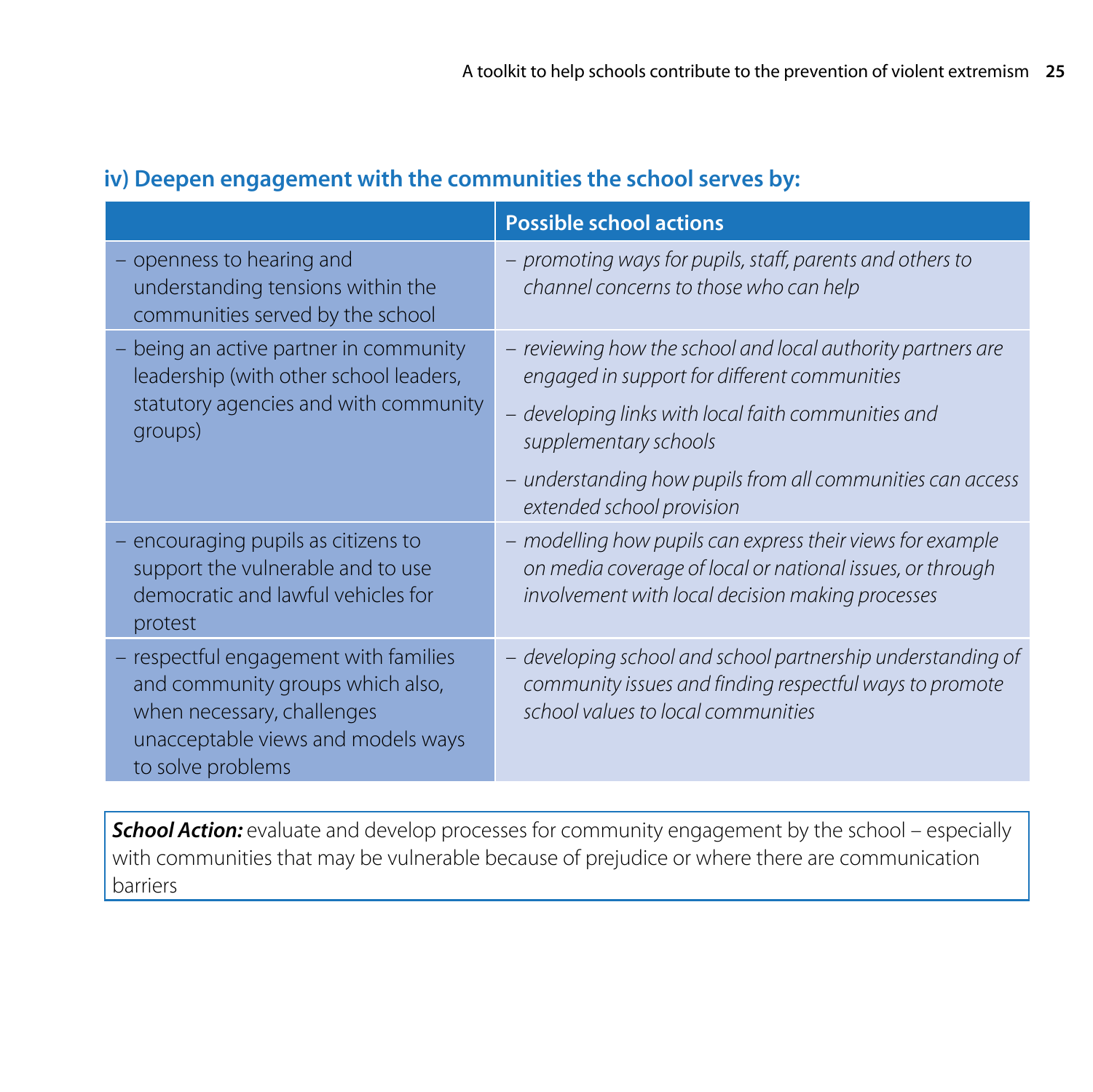In contributing to the prevention of violent extremism, school leaders should work in **partnership** with other schools and colleges, the local authority and other agencies, including the police (through safer schools partnerships, safer neighbourhood teams or their equivalent):

- to understand local issues, share knowledge about support and prevention
- for specific teaching and learning activities and professional development strategies
- for individual case support, safeguarding, prevention programmes, family strategies, community safety and tension monitoring

**School Action:** evaluate school links with local partners and agencies and ensure contact points for advice and support are clearly identified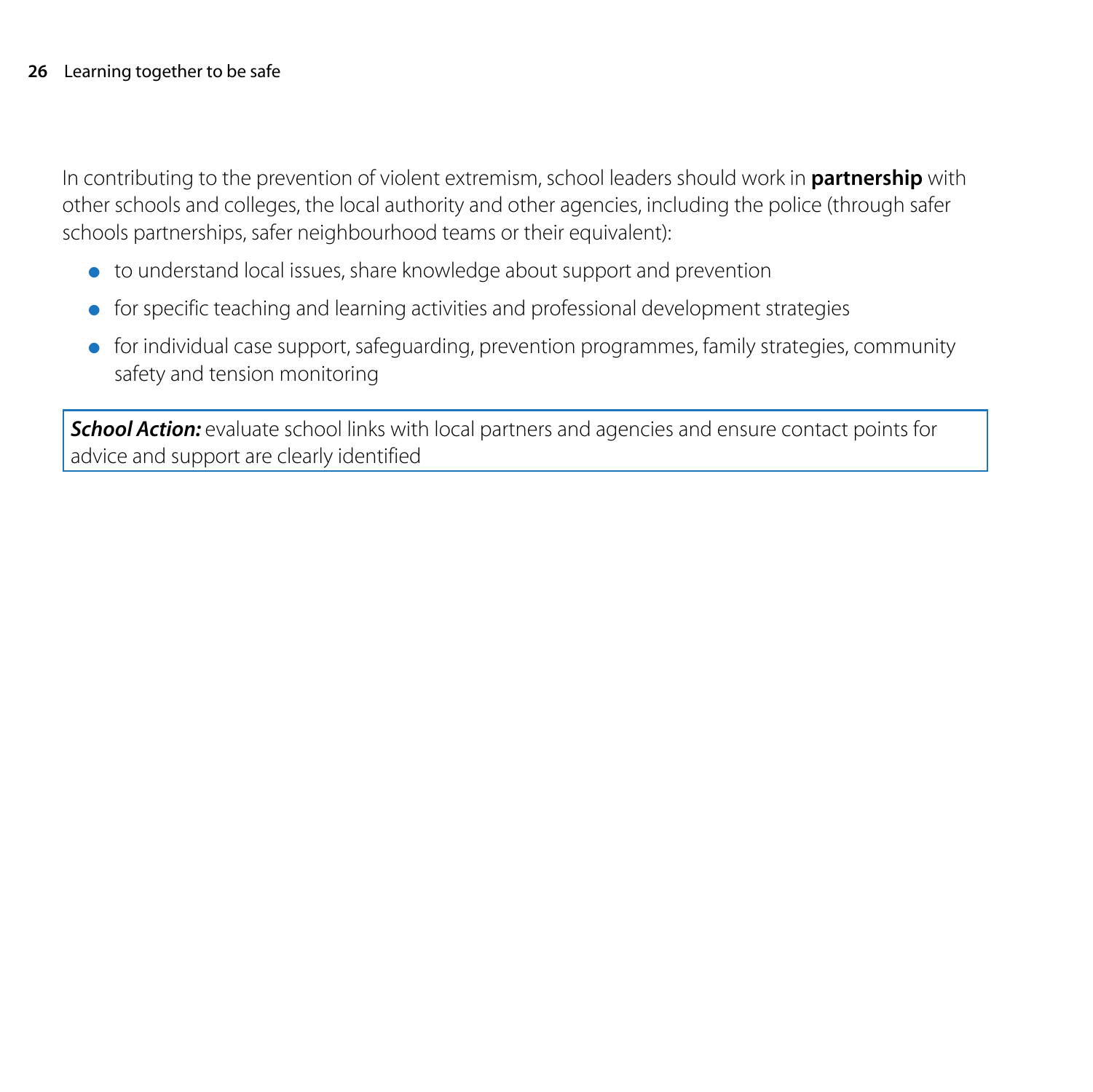## Teaching, Learning and the Curriculum

This section sets out how schools can contribute to preventing violent extremism through:

- ✔ a **curriculum** which is adapted to recognise local needs, challenge extremist narratives and promote human rights
- ✔ **teaching and learning strategies** which explore controversial issues in a way which promotes critical analysis and pro-social values
- ✔ the use of **external programmes or groups** to support learning while ensuring that the input supports the school goals and values

In using teaching, learning and the curriculum to build resilience to violent extremism, schools can build on what they already do to:

- help pupils to develop knowledge of religion, history, geography, citizenship, English (particularly the critical study of the media) and analyse current issues of concern
- help pupils to develop the skills needed to evaluate effectively and discuss potentially controversial issues
- provide safe spaces for pupils to discuss openly issues that concern them including exploring their own identities and how these relate to the diversity of the society in which they live
- provide opportunities for pupils to understand, meet and engage with people from different backgrounds in ways which promote the common values while recognising diversity within communities

Violent extremists use narratives that mix fact or selected fact with assertions, subjective opinion and emotion to justify their actions and promote violence. The narratives do not allow for alternative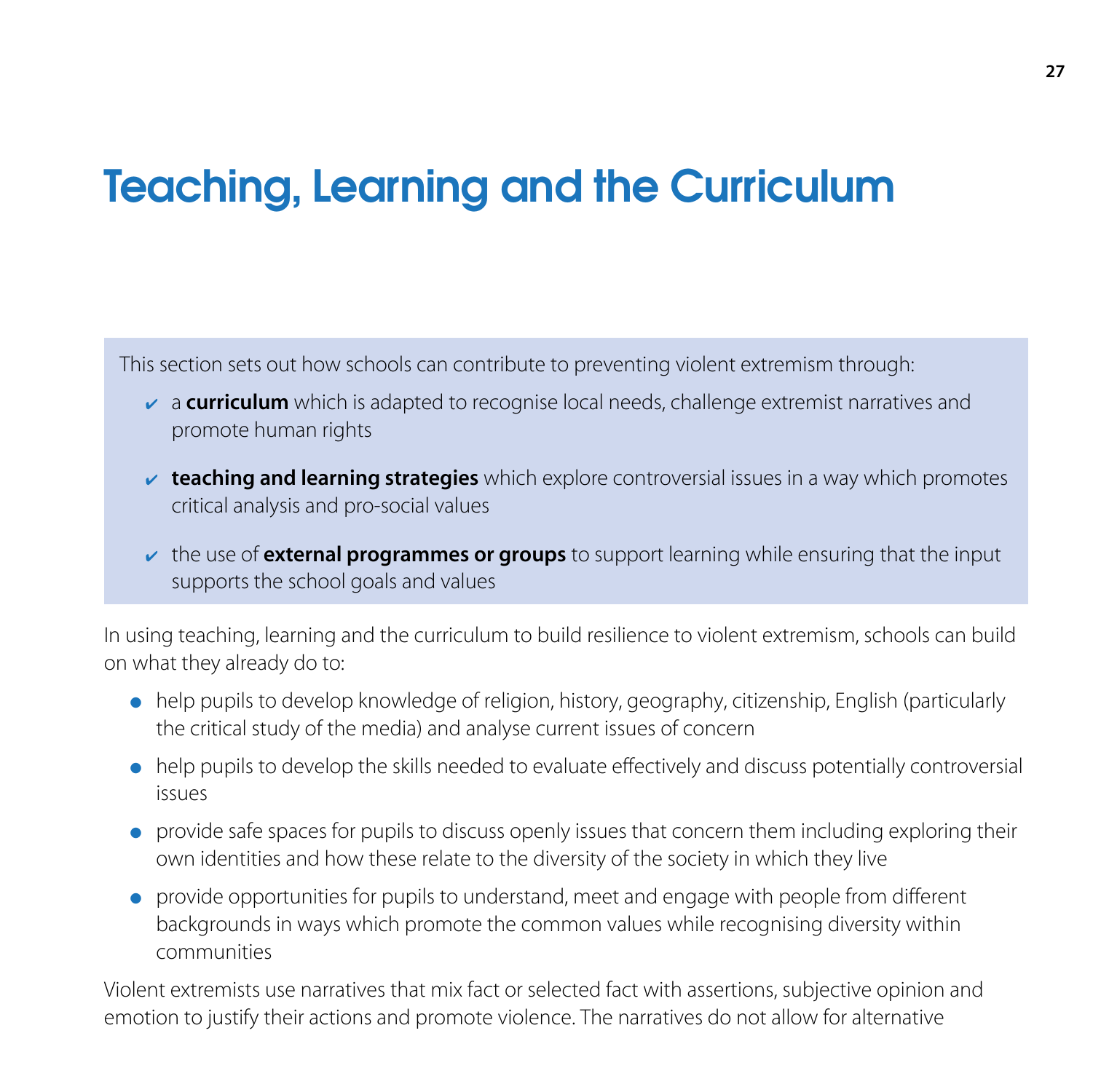interpretations and deny contradictory factual evidence or analysis. Violent extremism, and racial or hate-driven discrimination of all forms, also relies on sustaining and exaggerating divisions in society, often by exploiting people's fears or lack of understanding of others.

Education in a democracy should encourage each issue to be critically discussed and debated on its own merits with proper intellectual and ethical rigour. It should also promote the rights of citizens to lawful protest.

## **The curriculum**

The core aims of the National Curriculum are to produce pupils who are:

- *responsible citizens*  which includes understanding identity, valuing diversity, working cooperatively to promote positive change
- *confident individuals*  which includes developing independence, self awareness and moral judgements
- *successful learners* which includes developing enquiring minds, and engaging with the big issues of our world

Alongside the 14-19 curriculum, and whole curriculum elements such as SEAL, this provides many opportunities for work to build resilience to violent extremism.

## i) Using and adapting the curriculum

Schools will already be familiar with adapting the curriculum in order to meet the needs of their pupils.

The role of religious education (RE), citizenship and history will be particularly critical in developing a stronger shared understanding of and respect for culture, belief and heritage, across all communities and dealing explicitly with aspects of violent extremist narratives. Opportunities to challenge myths and to discuss issues related to violent extremism may also arise in other lessons and in informal discussions in school with pupils or staff.

Tables highlighting the relevant **concepts**, **range and content**, **processes** and **curriculum opportunities** within the Key Stage 3 (KS3) programmes of study for citizenship, English, geography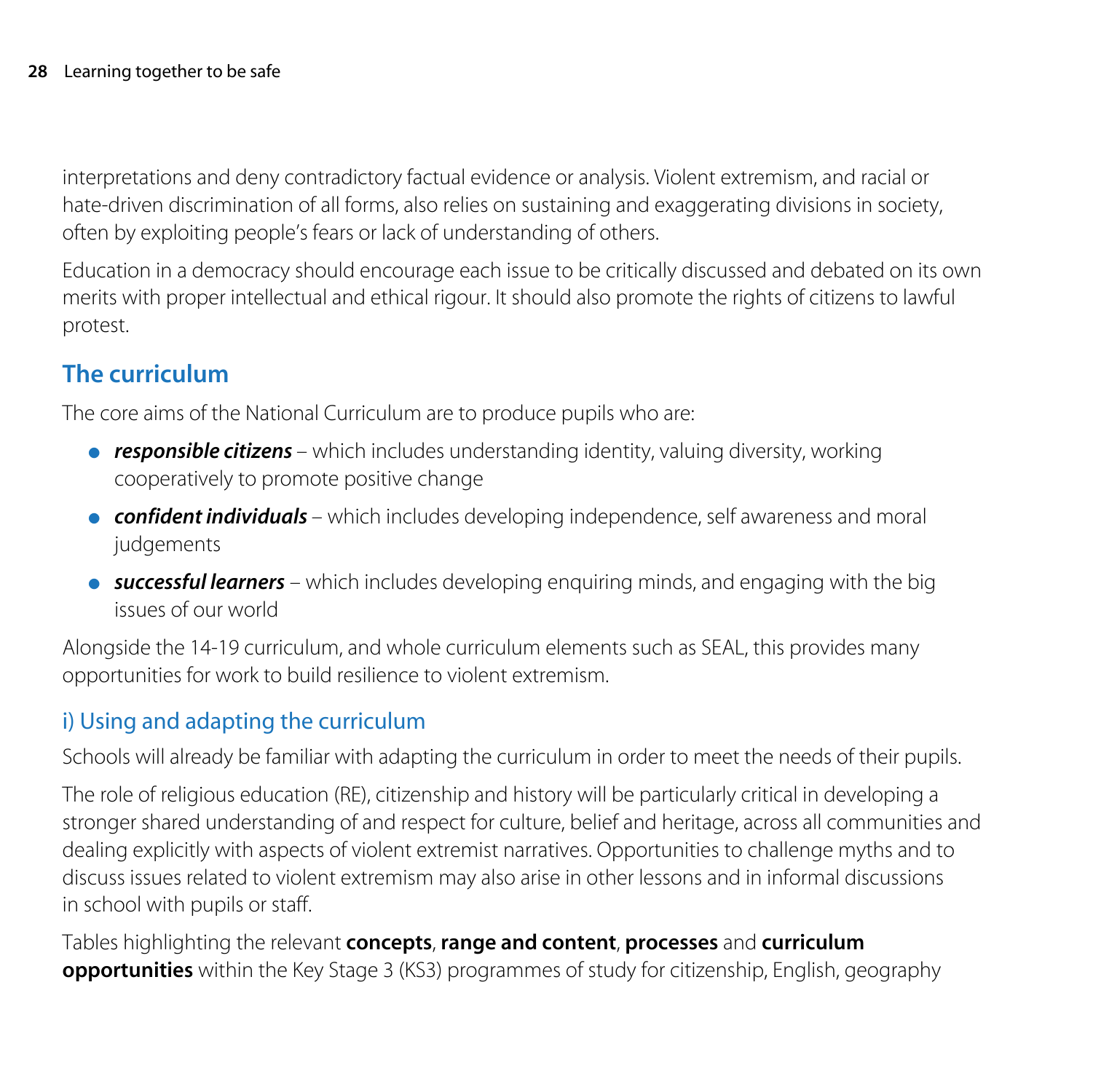history, PSHE and RE are available to download in the on-line toolkit. Similar themes are described on the QCA website for KS1, 2 and 4.

## ii) Cross-curricular dimensions

Three cross-curricular dimensions can contribute particularly to preventing violent extremism:

- **media and technology** becoming critical users of media messages
- **global dimension and sustainable development**  becoming global citizens
- **identity and cultural diversity** becoming comfortable with self identity in a plural community

**School Action:** review and develop curriculum use and SEAL, drawing on available tools from the QCA and DCSF

## iii) Developing relevant skills

The development of personal, learning and thinking skills supports pupils in resisting the messages of violent extremists, in particular the skills of independent enquiry and effective participation:

- **independent enquirers** evaluating evidence to take reasoned decisions while recognising the beliefs of others
- **e effective participators** responsible participants to engage issues and help improve school and community

**School Action:** identify skills development needs and opportunities

Possible examples:

- a cross-school focus on developing critical skills in managing harmful media and internet information about particular communities
- a school theme to model how peaceful action has achieved results at local national or international levels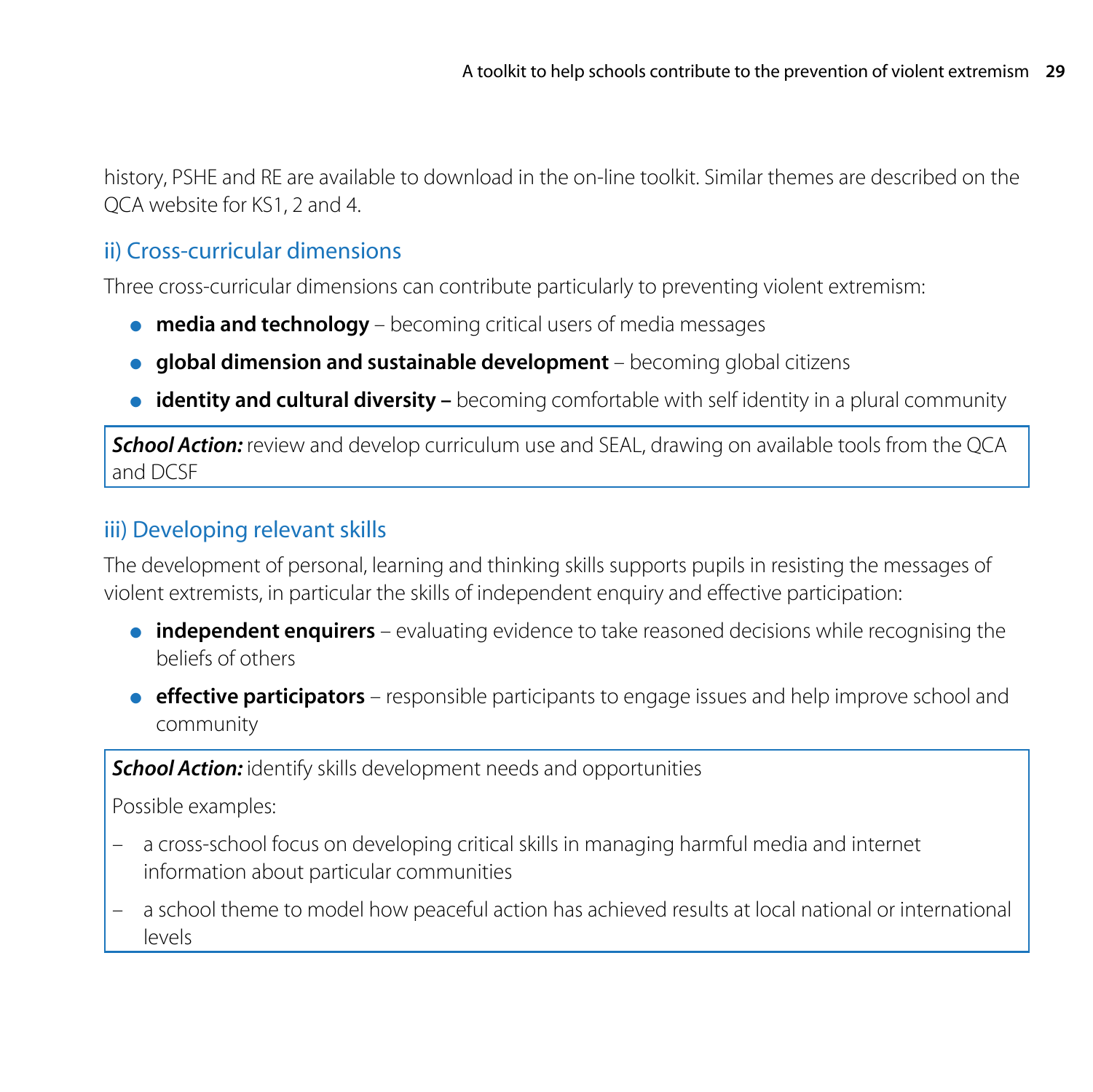## Lancashire schools in Burnley debate extremism

Year 10 students from two Burnley schools came together to debate the motion '**One man's freedom fighter is another man's terrorist'**, with the support of a local community group and the County Council. A six-week programme of research and discussion into controversial figures Osama Bin Laden, Martin McGuinness, Martin Luther King and Nelson Mandela culminated in a formal debate in the Council Chamber. Muslim and Christian students really enjoyed sharing views and beliefs in a safe and respectful environment.

Hira, from Sir John Thursby Community College, said: "*It went really well. It's not every day we get to meet with people from other schools and discuss big, big issues. It helps us to learn how things like parliament work and to see other people's points of view*."

Nicolo, from Blessed Trinity R.C. College, said: "*It was good to meet new people. I've always enjoyed arguing a point so it was good to be able to do it in this atmosphere*."

Rauf Bashir from 'Building Bridges Pendle' chaired the event. His organisation links people together from different races, religions and cultural backgrounds.

Chairman of the County Council, Alan Whittaker, observed: '*This is the world young people are living in. They hear about these issues every day and need to learn to discuss them while respecting each other's views. It was a brilliant debate. Our future is safe in the hands of these young people*.'

The schools plan to continue to work together on future projects as part of their citizenship curriculum.

## **Teaching and learning strategies**

The Ajegbo report 'Identity and Diversity: A Curriculum Review' (DCSF 2007) highlighted that *'engaging pupils in sometimes controversial but deeply relevant issues will excite them, involve them, develop their thinking skills and both raise standards and make our country an even better place'*.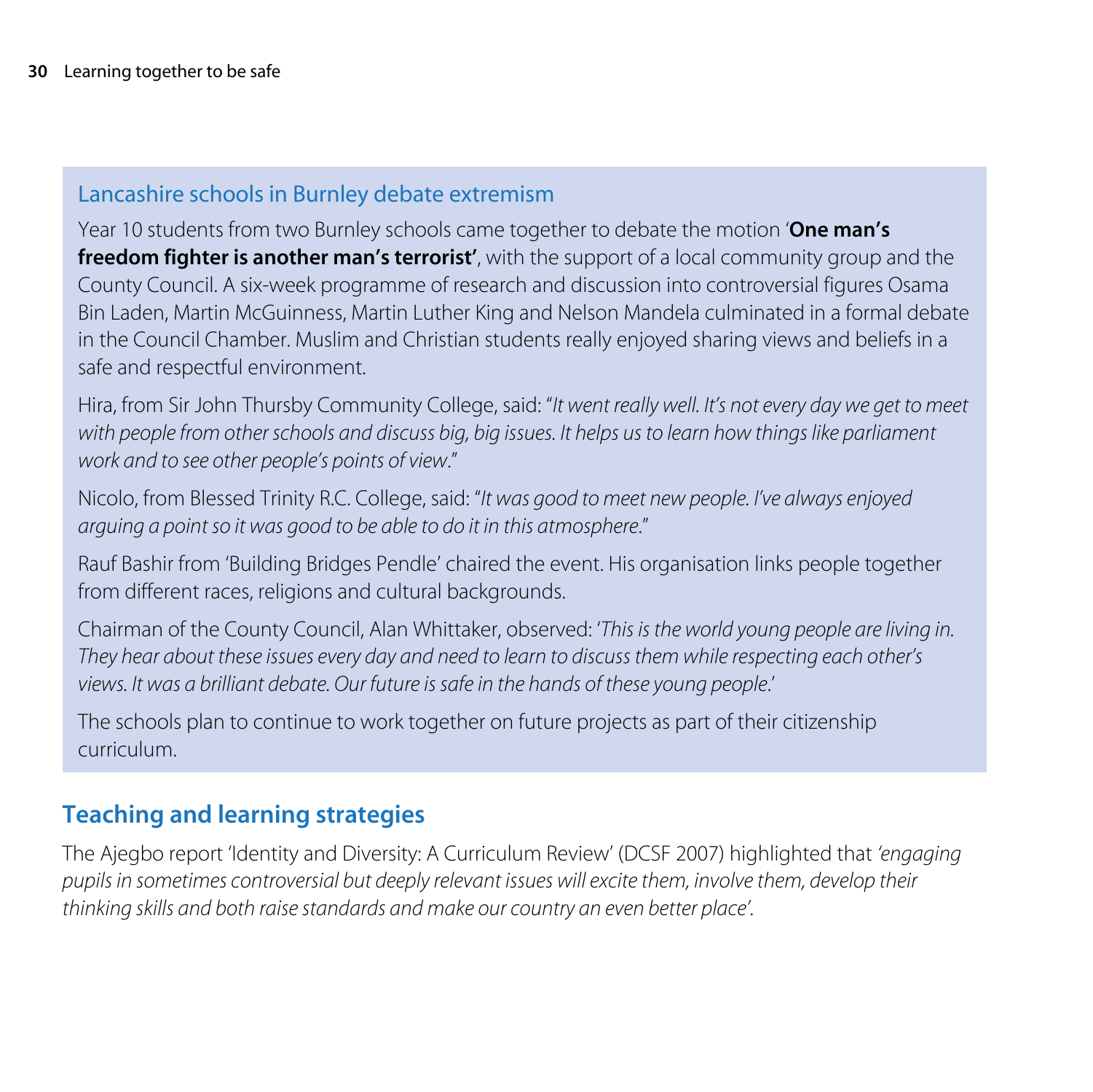Effectively addressing controversial issues will also help to challenge misinformed views and perceptions amongst pupils, challenge commonly held 'myths' and build understanding and appreciation about others. This requires:

- questioning techniques to open up safe debate
- confidence to promote honesty about pluralist views
- ensuring both freedom of expression and freedom from threat
- debating fundamental moral and human rights principles
- promoting open respectful dialogue
- affirming the multiple dynamic identities we all have

**School Action:** review staff confidence in the core approaches to dealing with controversial issues and define professional development needs

## **Using external programmes and groups**

Engaging with external speakers, programmes or groups can be an effective way of building awareness and skills of young people and encouraging debate. For example, theatre and drama productions are often a powerful stimulus for learning about controversial issues.

The **Khayaal Theatre Company's** production *'Hearts and minds'* is a production for schools and colleges which aims to encapsulate some of the dilemmas and discourses occupying the hearts and minds of young people, including issues of extremism. <http://www.khayaal.co.uk/>

The **GW Theatre Company** production *'One Extreme to the Other'*, aimed at young people aged 14-25, includes a comprehensive multi-media follow-up package including a website to inform further discussion and lead in good practice.<http://www.gwtheatre.com/>

Which criteria should schools use for selecting programmes or groups?

● What evidence is there to validate the approach used? This might be available from published evaluations, other schools or the local authority.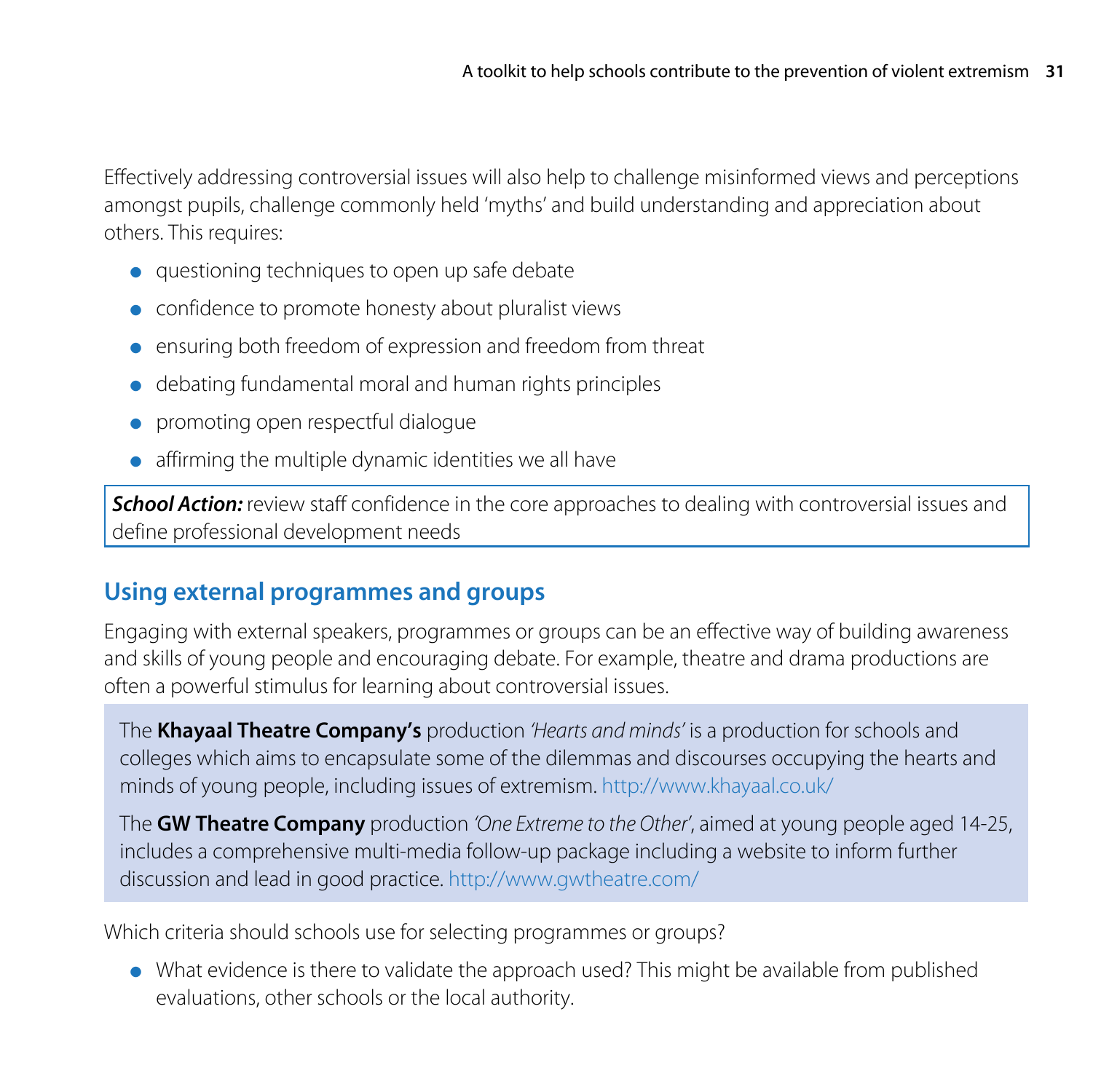- Is the programme explicitly aligned with the values which the school promotes?
- Is it clear how the preparation, activity and follow-up (including evaluation) will take place to ensure effective learning?
- If using local groups to support learning around issues of politics, ethnicity or faith are the adults clear about the school expectations and, as needed, do they have CRB checks?
- What follow-up personal or learning support is available for individuals or groups as needed?

## The Oxford Muslim Pupils' Empowerment Programme

Monawar Hussain, the Imam of Eton College, has designed an educational programme to engage Muslim school pupils through the creation of space within the school context dedicated to confidential discussion and debate of issues of concern to them. The programme, based in an Oxford secondary school, consists of a series of lunchtime forums at which pupils can explore subjects such as British foreign policy, Islamic History, Theology, Our'ān and Hadïth, Sharī'ah and the questions revolving around identity and belonging. The aim throughout is for Muslim pupils to be equipped with a deeper understanding of the Islamic tradition, be able to recognise the complex nature of identity, to equip them with arguments against a violent extremist ideology and to develop the foundations for a British Islamic identity. Other pupils in the school are fully informed about the programme and work is now being developed with whole year groups. The programme is being extended to other local schools.

The on-line toolkit includes a more detailed description of the programme and sets out the questions young people have raised and the responses Monawar Hussain has formulated to stimulate discussion.

**School Action:** seek advice from other schools, local authorities or other sources to identify local groups to engage with schools

Links to further information, curriculum resources and examples of external organisations schools could engage with are set out at Annex 1. A more comprehensive set of links and examples are available in the on-line toolkit.

*i* – local information available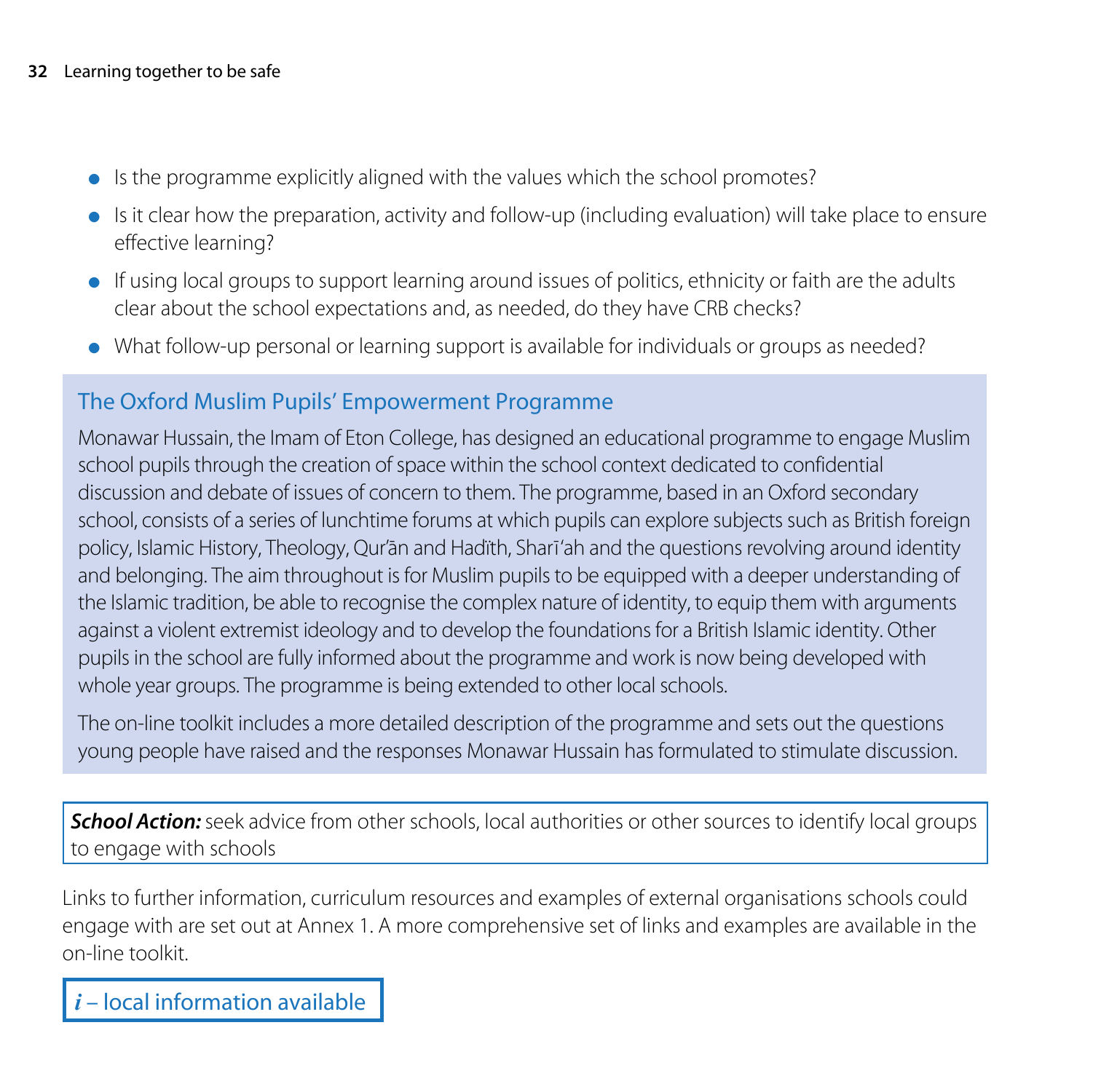## Pupil Support and Challenge

This section addresses how schools can support the welfare of individuals and groups of pupils through:

- $\triangleright$  using normal school pupil support approaches but, when relevant, being confident to seek further support
- $\triangleright$  using informed professional judgement to implement strategies in individual cases
- $\sim$  drawing on wider support from the community and other local partners to work with individuals or groups of pupils

## Responsibilities

The professional standards for teachers, contractual and safeguarding frameworks for all adults working with children and young people, and the ECM outcomes for young people all require the exercise of a duty of care and, where necessary, the taking of actions for safeguarding and crime prevention. This includes challenging unacceptable behaviour such as racism or bullying that can impact on the wellbeing of individual or groups of pupils and supporting those who may be vulnerable to being drawn into violent extremist activity.

#### Understanding what is happening

The starting point for schools ensuring they are fulfilling their duty of care will be knowing their pupils and the wider community and listening and responding to their changing needs.

There are a number of signs or behaviours that school may come across that may cause staff concern and which would require them to use their professional judgement to determine whether a response is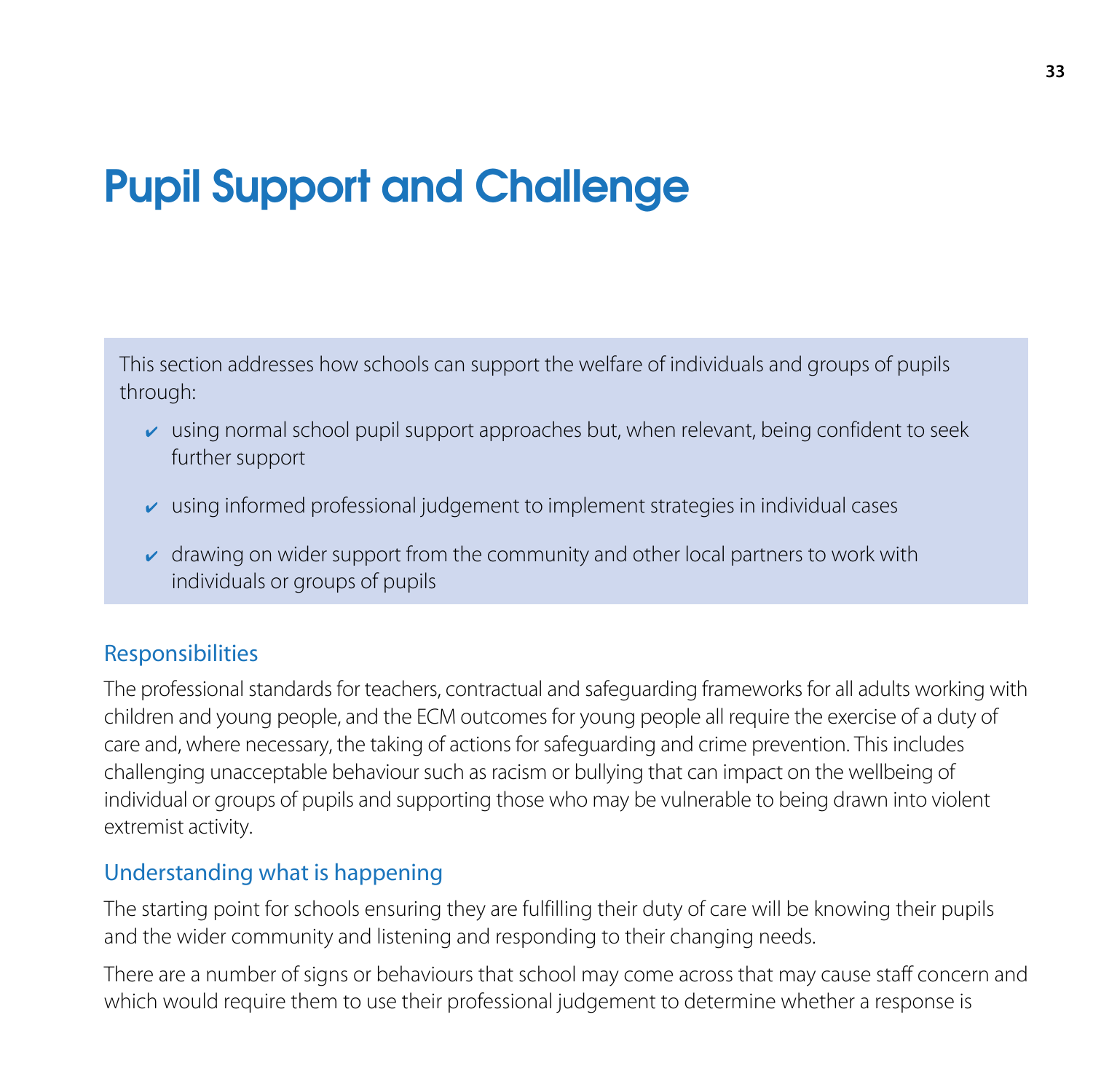needed. Staff will need to take into consideration how **reliable** or **significant** signs are and whether there are **other factors** or issues that could indicate vulnerability.

What school staff might see or hear about:

- Graffiti symbols, writing or art work promoting extremist messages or images
- Pupils accessing extremist material online, including through social networking sites
- Parental reports of changes in behaviour, friendship or actions and requests for assistance
- Partner schools, local authority services, and police reports of issues affecting pupils in other schools
- Pupils voicing opinions drawn from extremist ideologies and narratives
- Use of extremist or 'hate' terms to exclude others or incite violence

Schools may wish to refer to the advice from the Quilliam Foundation (see page 19) included in the on-line toolkit

## Challenge and support processes

Responses could be **in-school actions** (for example removing hate-related graffiti, challenging views expressed through classroom discussion or supporting pupils through normal pupil welfare strategies) or **involve external agencies** to ascertain whether there are other risk factors to be taken into account and determine an appropriate support plan.

It may be that a pupil is facing multiple challenges in their life, of which exposure to violent extremist influences is just one. The school should contribute to a multi-agency assessment where appropriate in line with the local authority protocols.

Schools may wish to identify a member of staff – this may be the child protection lead – who can act as a source of advice for others and lead on engaging with external partners.

**School Action:** review pupil support systems. Agree information sharing, support and challenge strategies locally with the multi-agency team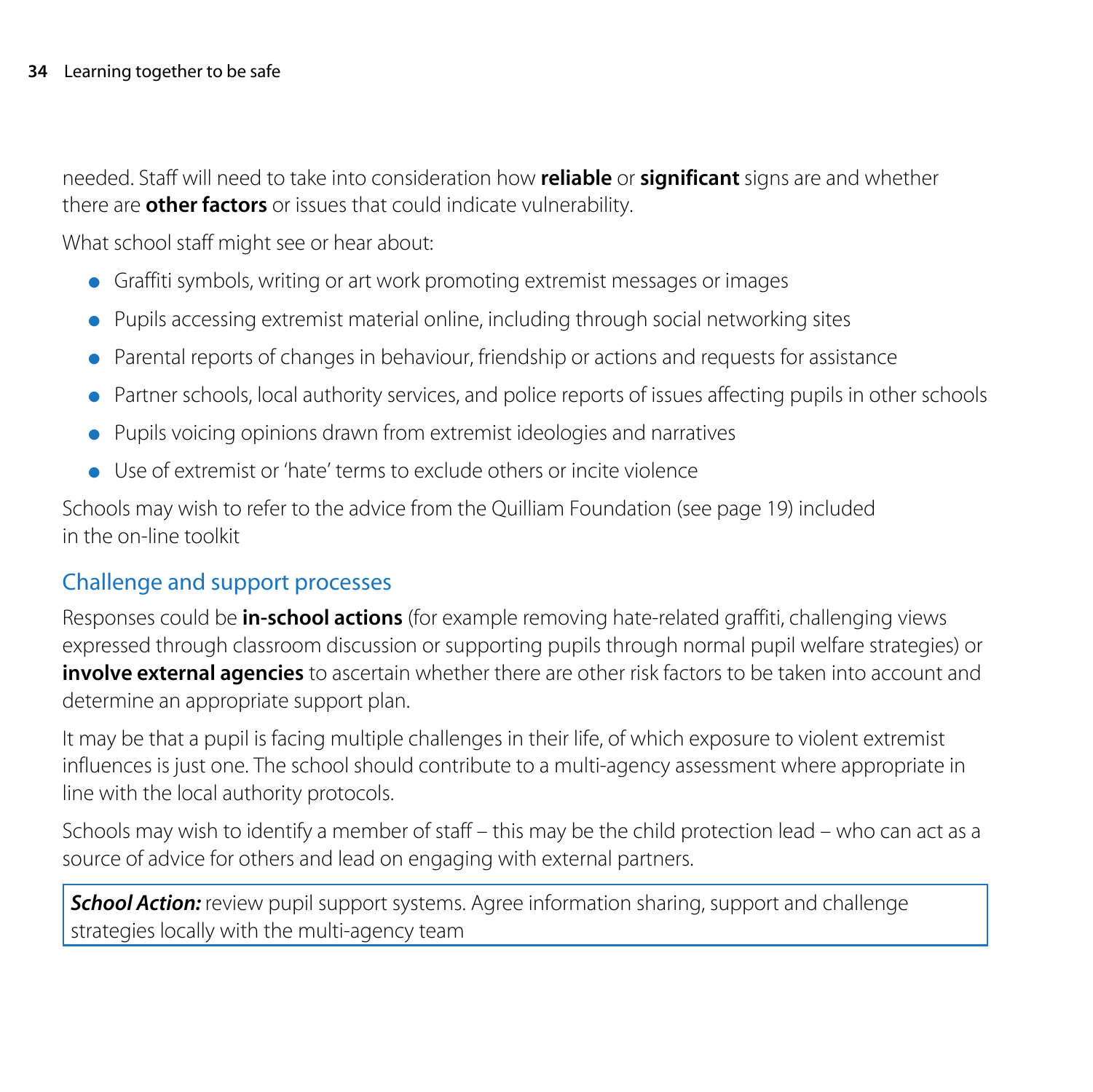#### Recent examples of concerns that have arisen in schools

- A number of pupils bring into school far-right literature encouraging violence towards a local ethnic community given out by a group who were at the school gates and in the school car park the previous night.
- A primary age pupil in the playground starts talking about the 'duty of all true Muslims to prepare for jihad war as we grow up' and talks of the '7/7 martyrs' with admiration.
- A supply teacher leaves a book in the school library which has a lengthy passage about martyrdom including a phrase 'this indicates that seeking to be killed and pursuing martyrdom are legitimate and praiseworthy acts'.
- During a primary school circle time a number of pupils say that they have been involved in physical attacks on children outside school 'to make them go back to their own country'.

Further examples, together with suggested school and partnership actions in response are included in the on-line toolkit to downloaded as a tool to review school practice.

## Engaging targeted and specialist support for young people

Schools may identify a need for specific support programmes for individuals or groups of pupils such as mentoring, or access to experts who can provide guidance on issues of faith. These could be within the school or in partnership with others – for example school partnerships, local authority services, community partners, Youth Offending Teams, the police or other voluntary or statutory organisations.

*i* – local information available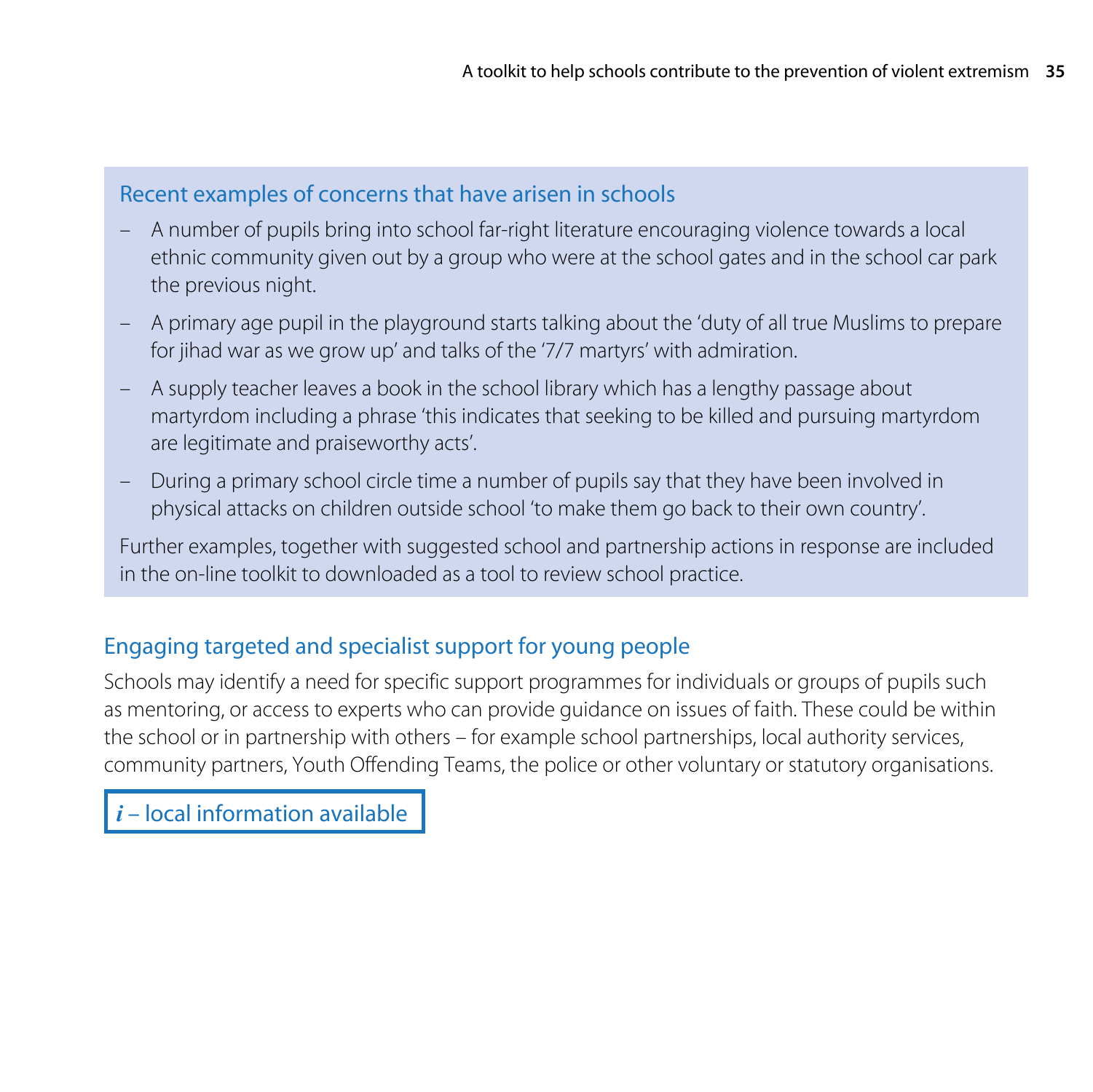## Barking and Dagenham project to support pupils at risk of joining far-right organisations

The project worked with 40 young male pupils with attitudes which could be characterised as inward-looking, having a strong geographical identity and holding racist views. Mentors were used to provide role models and to assist young male pupils develop positive responsible self-images.

Outcomes:

- a move away from extreme far-right views
- decrease in race/faith incidents
- reduction in youth crime
- $\bullet$  improvement in community safety

## Problem solving and repairing harm

Support to meet individual or group needs is often well developed within a school. Pupils also need to be helped to develop techniques for personal support, resolving conflict and repairing harm.

## Helping pupils and adults access support

Pupils, parents and families, school staff and other professionals engaging with schools may need to have access to personal advice and understand who they can turn to for support in relation to preventing violent extremism issues.

**School Action:** review problem solving and personal support available for pupils, staff and parents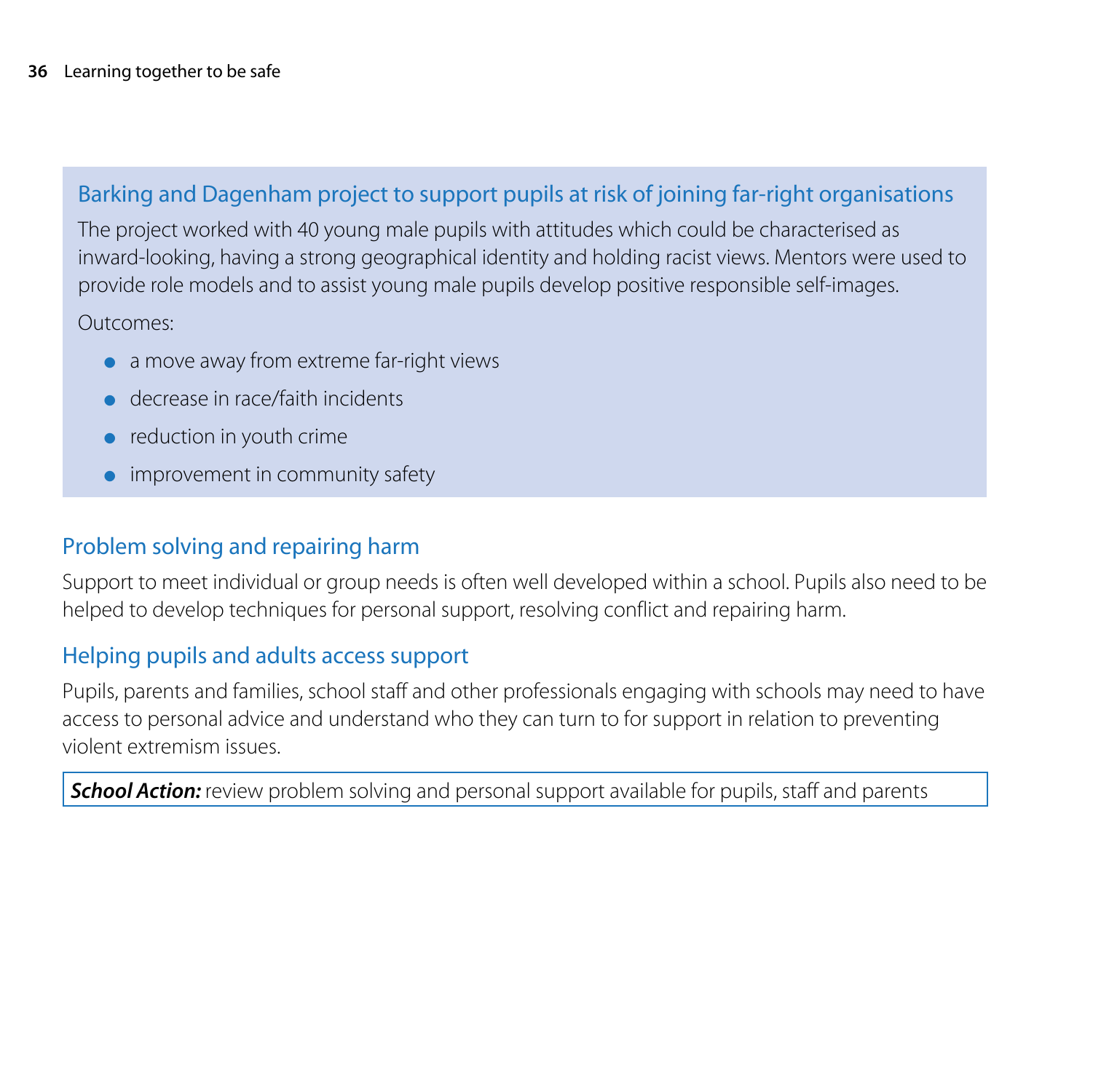## Managing Risk and Responding to Events

This section helps schools:

- $\triangleright$  to ensure they are aware of and managing potential risks to pupils and the wider school community effectively
- $\triangleright$  to respond to events which could have an impact on the school community

## **Managing Risks**

Although there are very few instances of young people being exposed to violent extremist messages *within* schools, this is a risk of which schools need to be aware. Risks could arise from:

- harmful influences on pupils for example from governors, staff, parents, external groups or other pupils
- inappropriate use of ICT systems
- external groups using school premises

Examples of legal and contractual powers that may be relevant to preventing violent extremism are set out at Annex 2. Extracts from relevant counter-terrorism, equalities and human rights legislation are included in the on-line toolkit.

## Harmful influences on pupils

School governors and staff may express views, bring material into the school, use or direct pupils to extremist websites, or act in other ways to promote violent extremist views. Their actions may constitute a breach of the relevant professional standards or may be illegal. In such an event they should be subject to the relevant discipinary procedures and, as appropriate, schools should ensure that issues are referred to the local authority and police. The Independent Safeguarding Authority (ISA) from 2009 (currently the Vetting and Barring scheme) may also need to be informed.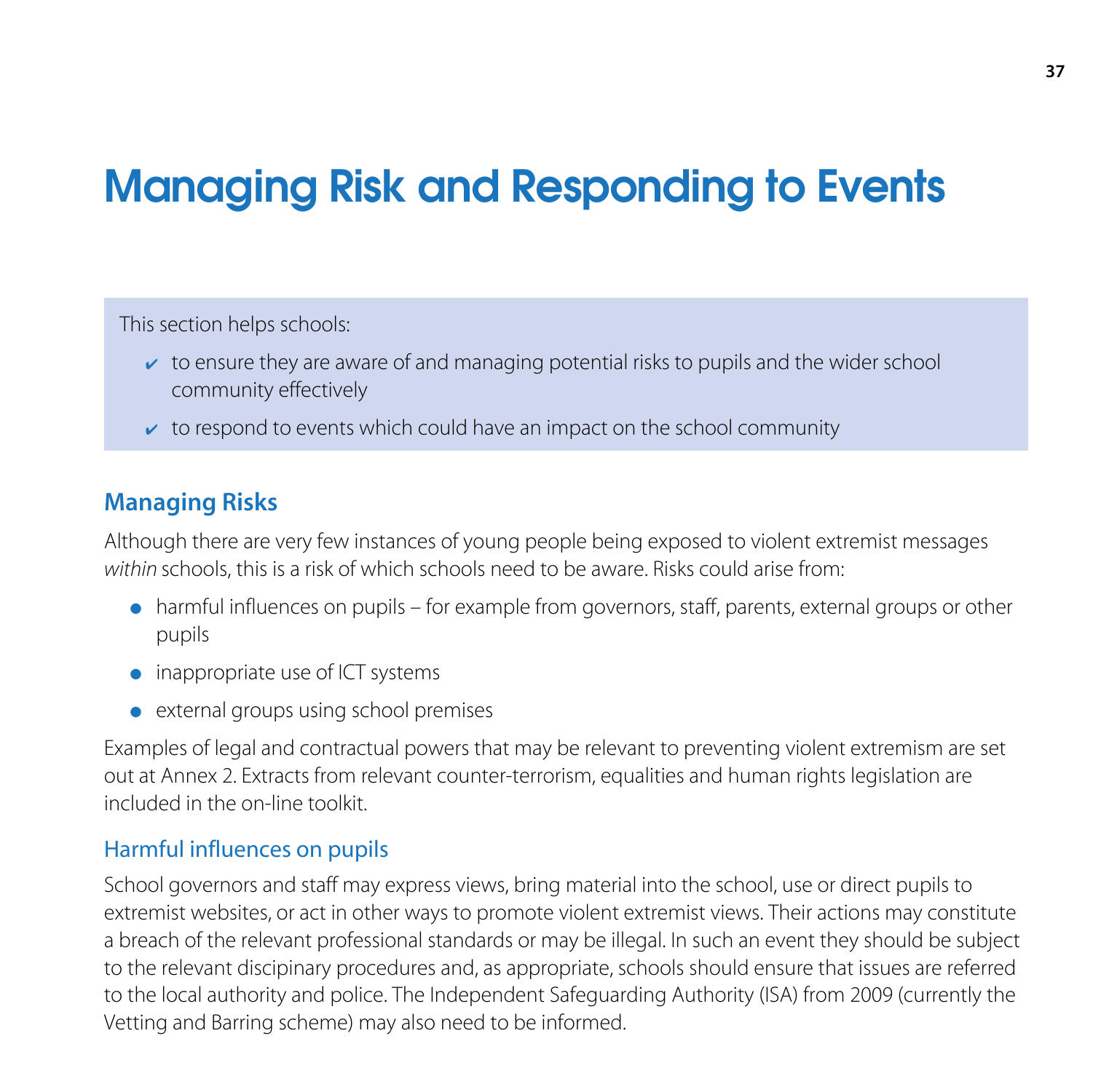Schools should review:

- whether the school's recruitment and induction arrangements (including for governors) make explicit the role of all staff and governors in keeping pupils safe from harm
- that it is operating in accordance with the relevant regulations for the conduct and vetting of staff, including CRB checks, General Teaching Council registration and referral and, from 2009, ISA registration
- whether effective arrangements are in place for monitoring and reporting racist incidents, prejudice-related bullying and hate crime

*School Action:* review relevant school personnel policies and processes

## Accessing inappropriate content through the use of ICT

Websites and social networking sites are important vehicles for violent extremists to promote their message and to encourage engagement.

Schools should do all that they can to promote effective and responsible use of ICT and to prevent staff or pupils from accessing illegal or inappropriate material through school ICT systems, including having appropriate monitoring systems in place with recourse to police and other partners as necessary.

#### **School Action:** review the ICT policy and practice to:

- ensure that hardware and software systems used in the school are accredited through **Becta's accreditation schemes** [\(www.schools.becta.org.uk/esafety](http://www.schools.becta.org.uk/esafety)). These require providers to block illegal content and at least 90% of inappropriate content. The definition of illegal content Becta uses includes racist and hate material, and material that promotes violence or attack on individuals or institutions on the basis of religious, racial or gender grounds
- review the **Acceptable Use Policy** of the school for pupils and staff to ensure that use of material related to violent extremism is prohibited; and ensure pupils, staff and governors are clear on the policy, monitoring practices and the sanctions
- ensure that staff, pupils and parents are aware of the issues regarding risk and **responsible use** and are discerning and discriminating consumers of on-line information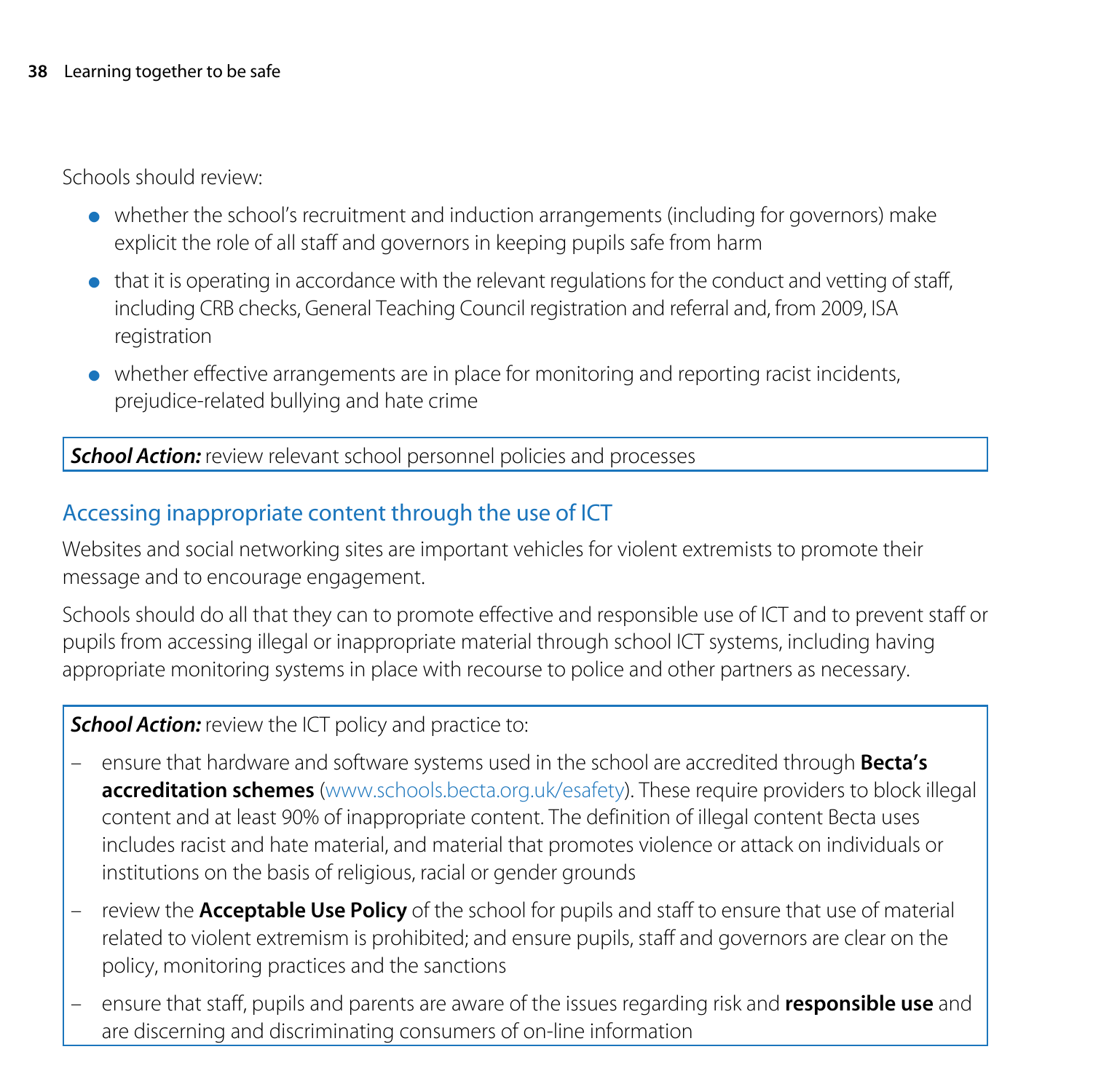## External groups using school premises or facilities

There have been examples of groups linked to violent extremism trying to use school premises for campaigning or other events. Schools should be aware of this risk and ensure that the school or local authority lettings policy sets out values of the school and makes clear that any group whose aims are counter to those values may not hire the facility.

It is recommended that schools liaise early with the local authorities or police to check the bona fides of groups if they have any concerns. This will then allow time for sensitive handling of particular applications for use of school premises.

**School Action:** review the school and local authority lettings policy and ensure that staff managing school lettings know where to seek advice

## **Responding to events**

Violent extremism is unlikely to affect most schools directly. However some schools and their communities have been affected by:

- national incidents such as the 7/7 bombings (which had a particular impact on schools in London and Leeds)
- international politics linked to and events such as the invasion of Iraq, the situation in Afghanistan, Somalia or other scenes of conflict
- domestic political events in other countries relevant to particular diaspora communities within the UK
- local counter terrorism operations and related community tensions
- media reports on political or faith groups which are seen as biased
- high profile trials of those accused of terrorist related offences

Schools need to understand their communities to be aware of what may impact on pupils and be prepared to respond.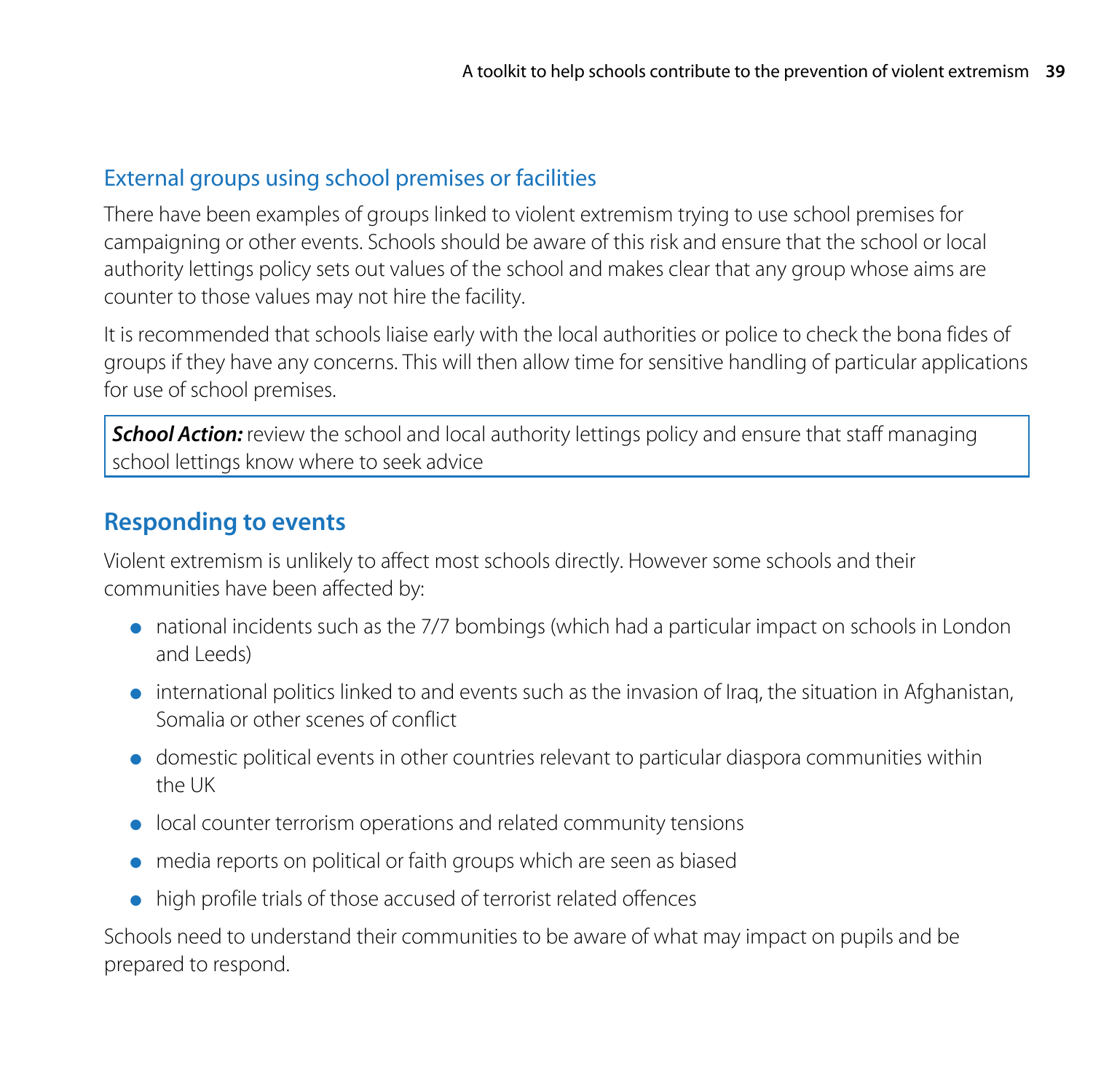#### Events in the local, national or international news

In the aftermath of an event or an incident schools may choose to undertake whole school, year group or class-based sessions to promote opportunities for informed discussion including:

- $\bullet$  getting the facts clear evidence versus rumour
- understanding motivations
- promoting human rights and legal protection freedom of speech and due process to raise grievances

Schools should also ensure personal support is in place for staff and pupils most affected by incidents.

Local authority and partner services may be drawn on for:

- advice, briefings or support from police or other agencies
- educational psychology service support for school leaders in responding to incidents
- individual pupil case work
- corporate services for media management
- human resources support for staff issues

**School Action:** review the school emergency plan including post-event actions to ensure appropriate processes for supporting pupils and staff are incorporated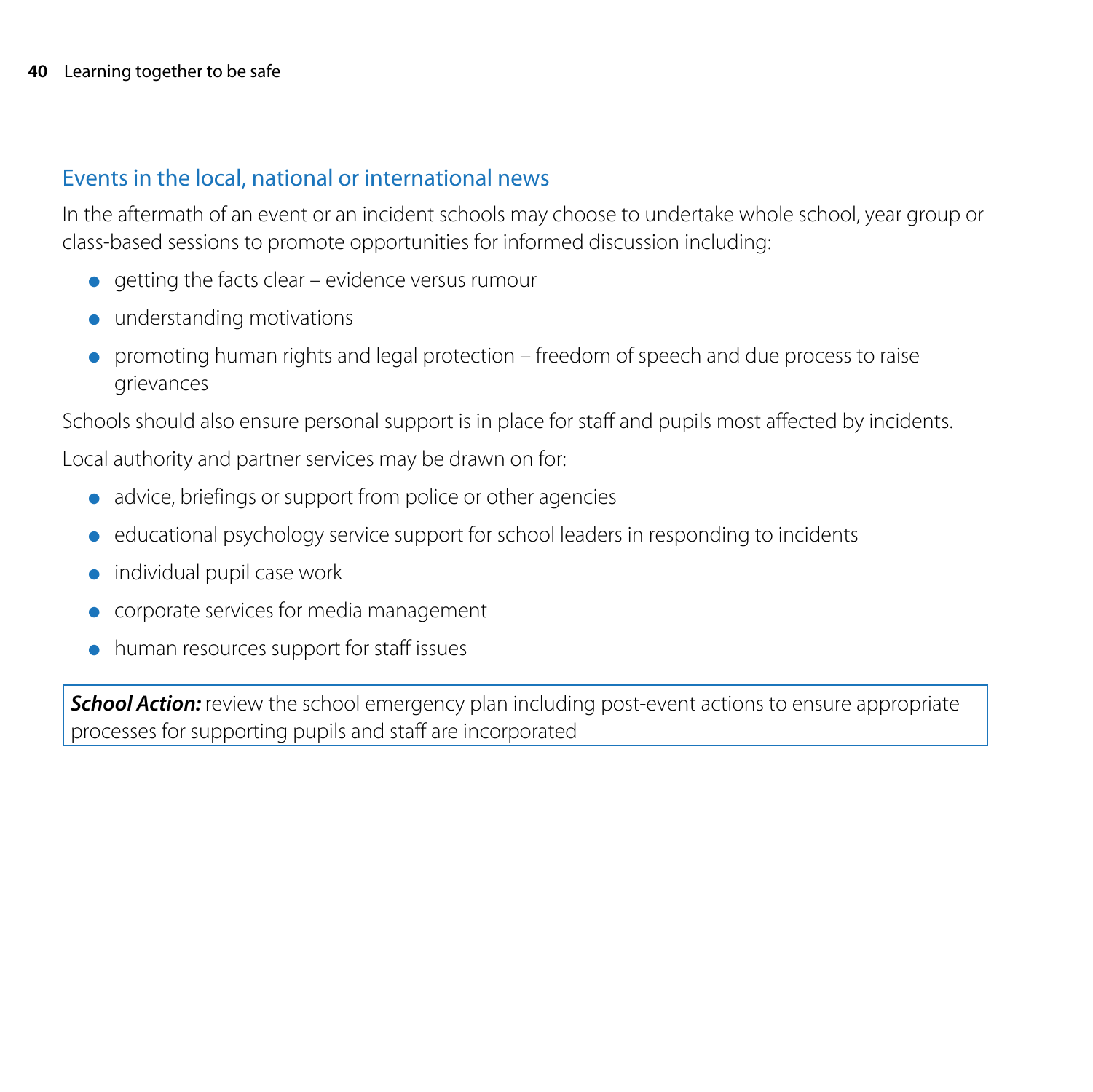# ANNEX 1

## Further information and resources

## **Information relating to extremism issues**

#### **Anti-defamation League**

Information on graphic and numerical symbols used by far-right groups. www.adl.org/hate\_symbols/Unsere.asp

#### **Educating Against Extremism** – Lynn Davies, Trentham Books, 2008

Looks at the processes that can lead individuals to extreme beliefs or the use of violence and suggests ways in which education can help.

#### **Improvement and Development Agency (IDeA)**

The 'knowledge' section of the IDeA website provides policy updates, information, useful links and resources on preventing violent extremism. www.idea.gov.uk/idk/core/page.do?pageId=7890410

#### **Security Service**

Information on the radicalisation process and extremist groups, including Al Qaida. www.mi5.gov.uk/output/Page19.html

## **Teaching, learning and the curriculum links**

#### **1001 Inventions**

A resource that looks at the heritage which the Muslim community share with other communities in the UK, Europe and across the World. www.1001inventions.com

#### **Adapting the curriculum** – QCA http://curriculum.qca.org.uk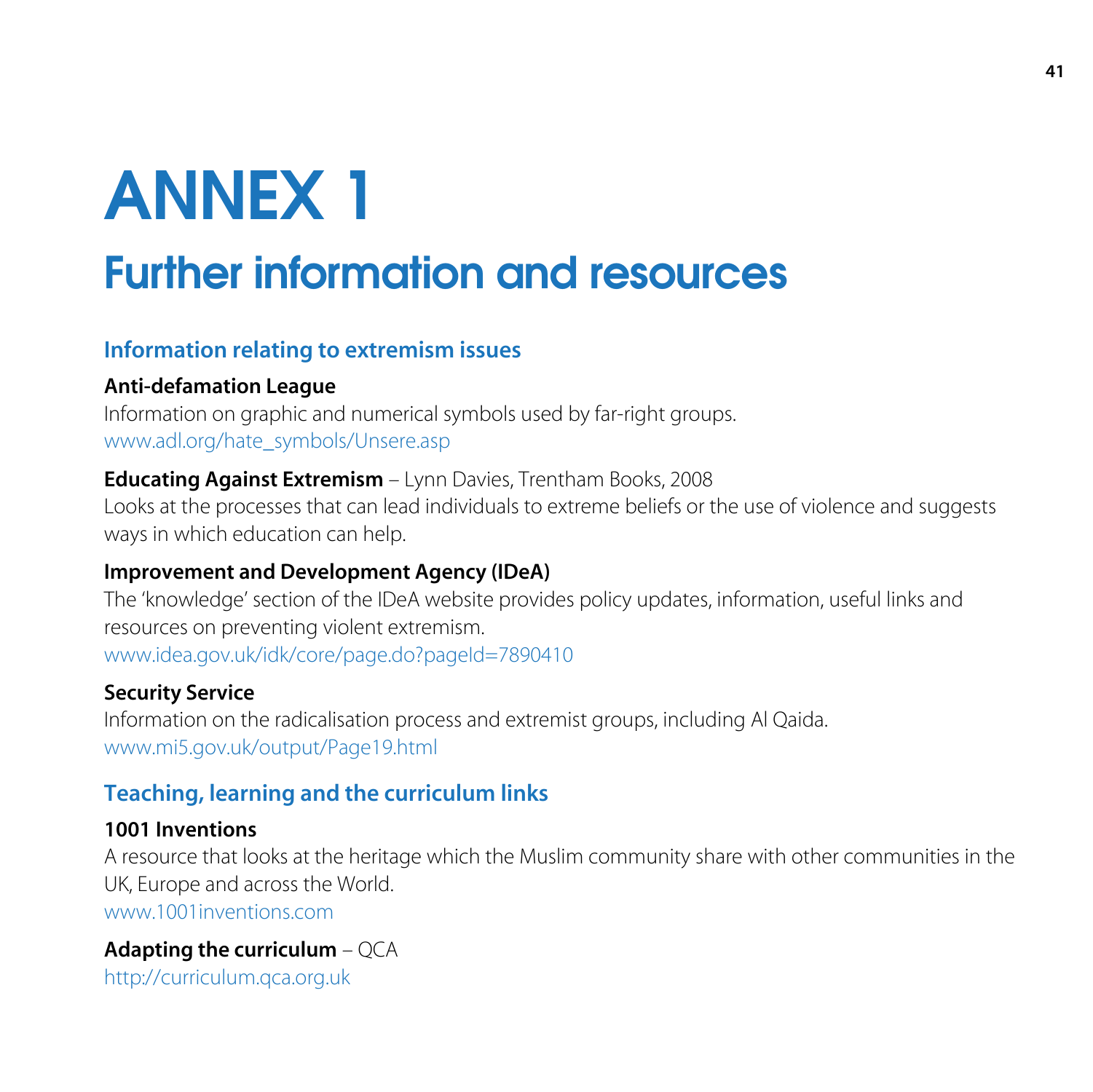## **Defeating Organised Racial Hatred** – Commission for Racial Equality

Information to challenge common myths about people from minority groups. www.equalityhumanrights.com/Documents/Race/Employment/Defeating\_organised\_racial\_hatred.pdf

## **Diversity and Dialogue**

An online directory of projects and resources aimed at bringing young people from different faiths and backgrounds together.

www.diversityanddialogue.org.uk

## **Global Citizenship Guides: Teaching Controversial Issues** – Oxfam

Strategies and activities to help teachers address controversial issues. www.oxfam.org.uk/education/teachersupport/cpd/controversial

## **Global Dimension** – DEA

A guide to resources which support global and intercultural understanding. www.globaldimension.org.uk

## **The Holocaust Centre and Holocaust Educational Trust**

Outreach programmes and teaching materials to educate young people about the Holocaust and lessons to be learned on combating prejudice and racism. www.holocaustcentre.net and www.het.org.uk/content.php

## **Racism, anti-Semitism and Islamophobia** – Teachernet

Links to a variety of resources to support the school workforce in tackling issues of racism, anti-Semitism and Islamophobia.

www.teachernet.gov.uk/wholeschool/behaviour/tacklingbullying/racistbullying/ developing/racismantisemitism

## **Radical Middle Way**

Information, resources and events aimed at articulating a relevant mainstream understanding of Islam that is proactive and relevant to young British Muslims. www.radicalmiddleway.co.uk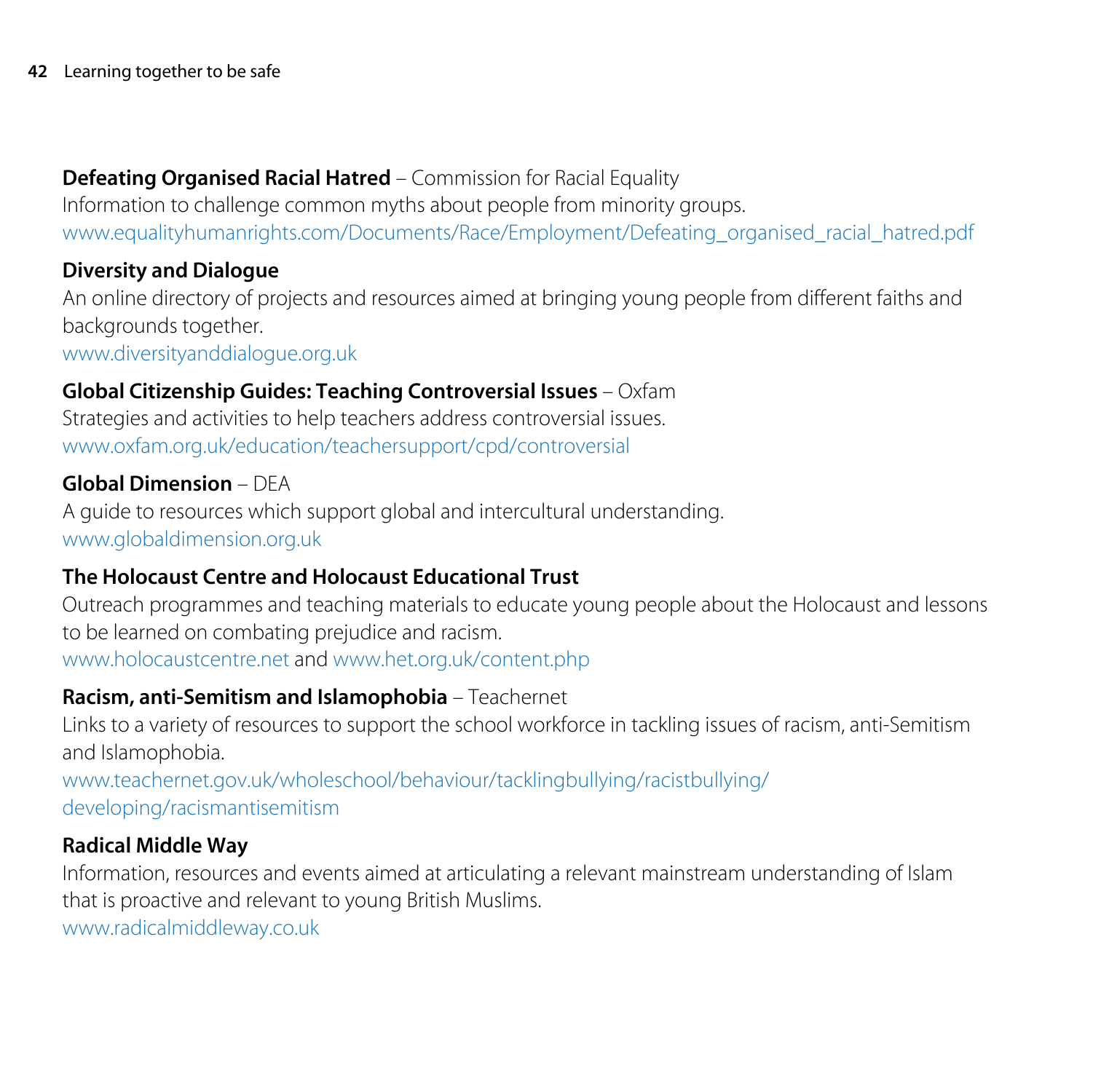## **Respect For All** – QCA

A range of whole school and subject related guidance and resources on valuing diversity and challenging racism through the curriculum. www.qca.org.uk/qca\_6753.aspx

#### **Schools Linking Network**

A website that allows schools to seek a linking partner online, with support. www.schoolslinkingnetwork.org.uk

#### **Teaching about controversial issues** – Teachernet

Guidelines for handling controversial issues, both in the classroom and in informal conversations with pupils, drawing on recent publications in this area. www.teachernet.gov.uk/wholeschool/behaviour/tacklingbullying/racistbullying/ preventing/controversialissues

## **Watch Over Me** – Miss Dorothy.com

Web presence and teaching materials designed to help children handle risk. Copies of the 'Watch Over Me' DVD resources are available free to schools, enquiries should be addressed to office@thekidstaskforce.com.

www.missdorothy.com

## **A more comprehensive list of resources is available in the on-line toolkit.**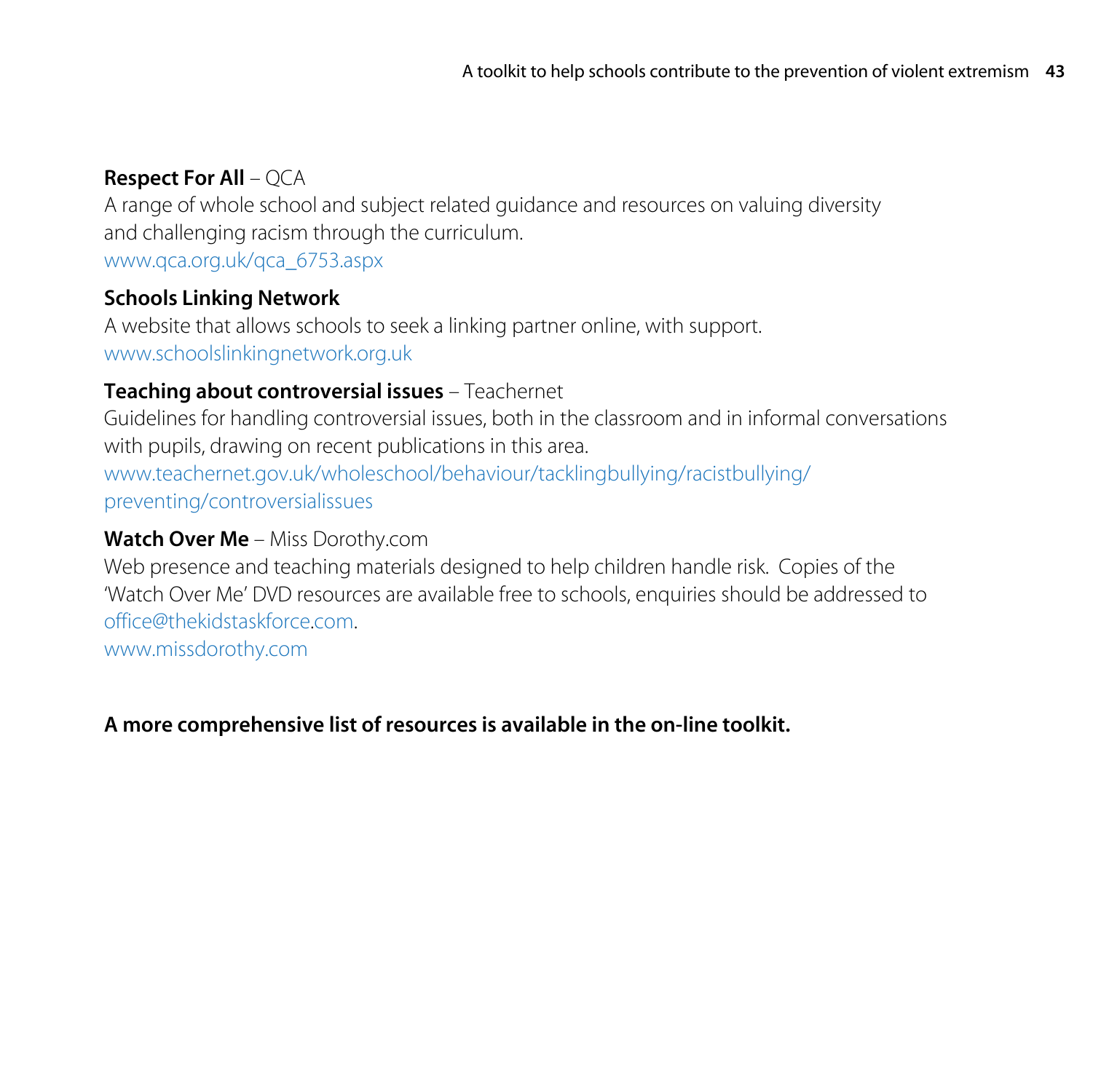# Annex 2:

## Legal and contractual powers

| <b>Issue</b>            | <b>Legal and contractual powers</b>                                                                                                                                                                                                                                                                                                                                                                                                                                                                                                                        |
|-------------------------|------------------------------------------------------------------------------------------------------------------------------------------------------------------------------------------------------------------------------------------------------------------------------------------------------------------------------------------------------------------------------------------------------------------------------------------------------------------------------------------------------------------------------------------------------------|
| Staff conduct           | The GTC statement of professional values and practice for teachers includes<br>the statement that:                                                                                                                                                                                                                                                                                                                                                                                                                                                         |
|                         | 'Within [the legal] framework [teachers] place particular importance on<br>promoting equality of opportunity – challenging stereotypes, opposing<br>prejudice, and respecting individuals regardless of age, gender, disability,<br>colour, race, ethnicity, class, religion, marital status or sexual orientations'.                                                                                                                                                                                                                                      |
|                         | Section 406 of the Education Act 1996 provides that the local authority,<br>governing body and head teacher of a maintained school must forbid the<br>promotion of partisan political views in the teaching of any subject in the<br>school. Section 407 provides that the local authority, governing body<br>and head teacher of a maintained school must take such steps as are<br>reasonably practicable to secure that where political issues are brought<br>to the attention of pupils they are offered a balanced presentation of<br>opposing views. |
|                         | Any action in breach of legislation or the GTC standards should trigger<br>relevant disciplinary procedures.                                                                                                                                                                                                                                                                                                                                                                                                                                               |
| School behaviour policy | In setting a school behaviour policy, governors, working with the head, staff<br>and pupils, can set a framework which supports the leadership values<br>recommended in this toolkit.                                                                                                                                                                                                                                                                                                                                                                      |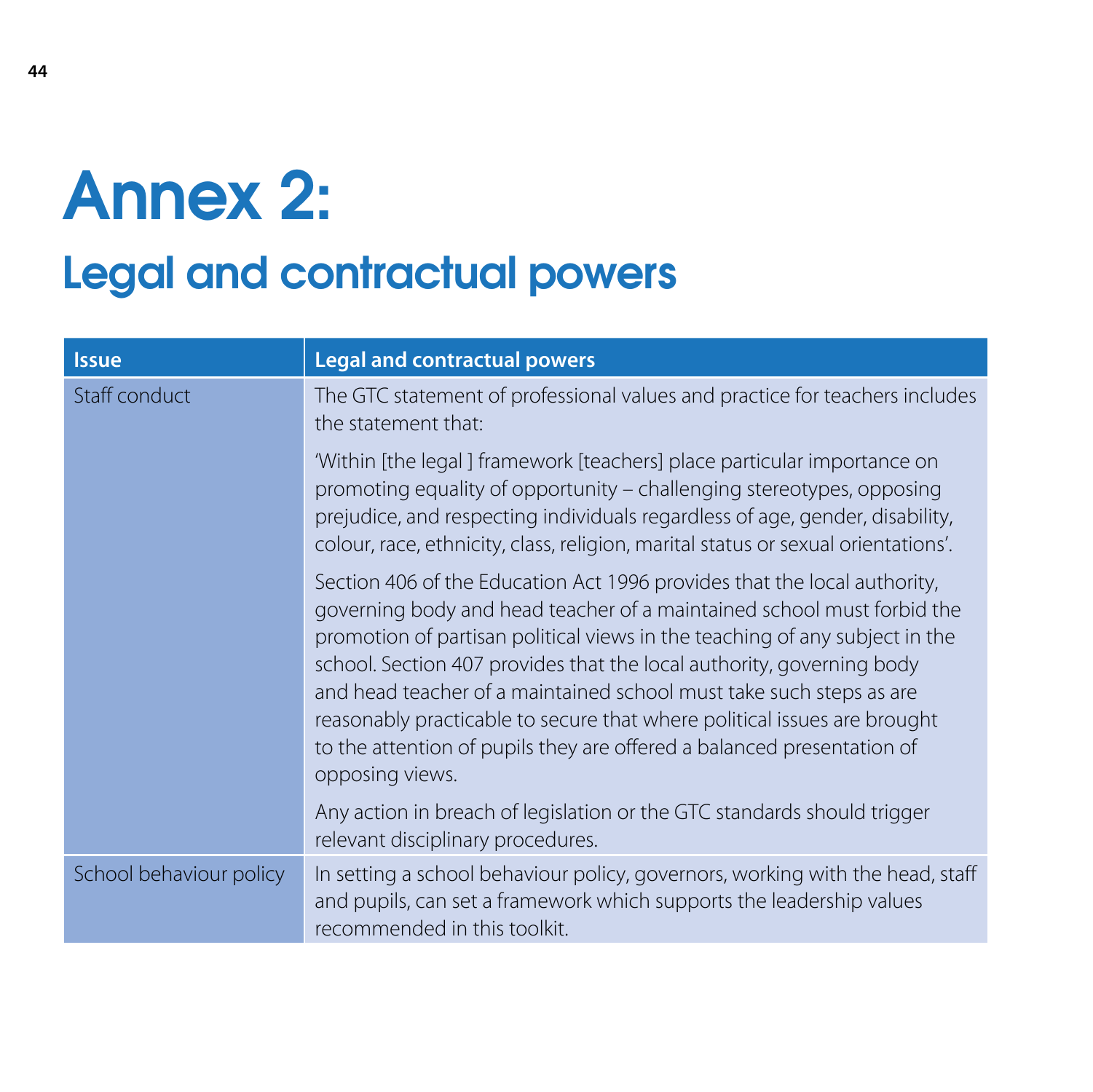| <b>Issue</b>                                                | <b>Legal and contractual powers</b>                                                                                                                                                                                                                                                                                                                                                                                                                                                                                                                                                                                                                                                |
|-------------------------------------------------------------|------------------------------------------------------------------------------------------------------------------------------------------------------------------------------------------------------------------------------------------------------------------------------------------------------------------------------------------------------------------------------------------------------------------------------------------------------------------------------------------------------------------------------------------------------------------------------------------------------------------------------------------------------------------------------------|
| Searching for and<br>confiscation of<br>inappropriate items | Under the 2006 Violent Crime Reduction Act schools have powers to search<br>a pupil without consent for:                                                                                                                                                                                                                                                                                                                                                                                                                                                                                                                                                                           |
|                                                             | (a) an article to which section 139 of the Criminal Justice Act 1988 applies<br>(knives and blades etc.), or                                                                                                                                                                                                                                                                                                                                                                                                                                                                                                                                                                       |
|                                                             | (b) an offensive weapon (within the meaning of the Prevention of Crime<br>Act 1953).                                                                                                                                                                                                                                                                                                                                                                                                                                                                                                                                                                                               |
|                                                             | Section 550AA of the Education Act 1996 states that items obtained should<br>be passed onto a police constable who may retain or dispose of them.                                                                                                                                                                                                                                                                                                                                                                                                                                                                                                                                  |
|                                                             | Specific guidance on searching pupils for weapons is available<br>(www.teachernet.gov.uk/docbank/index.cfm?id=11454).                                                                                                                                                                                                                                                                                                                                                                                                                                                                                                                                                              |
|                                                             | Schools can also use common law powers of confiscation under the<br>Education and Inspections Act 2006 for any item including clothing, signs or<br>colours. Section 94 of the Education and Inspections Act 2006 provides that<br>where an item which a pupil has with him or in his possessions is seized, and<br>the item is retained for any period or is disposed of as a disciplinary penalty,<br>the person who seizes, retains or disposes of the item is not liable in any<br>proceedings provided the confiscation is lawful (www.teachernet.gov.uk/<br>wholeschool/behaviour/schooldisciplinepupilbehaviourpolicies/<br>nonstatguidanceforheadsandstaff/confiscation/). |
| Enforcement of uniform<br>code                              | Schools are able to ban items of clothing against school uniform rules. Case<br>law shows that these rules must be established sensitively in consultation<br>with partners in the local authority and community or it becomes a<br>grievance in itself.                                                                                                                                                                                                                                                                                                                                                                                                                           |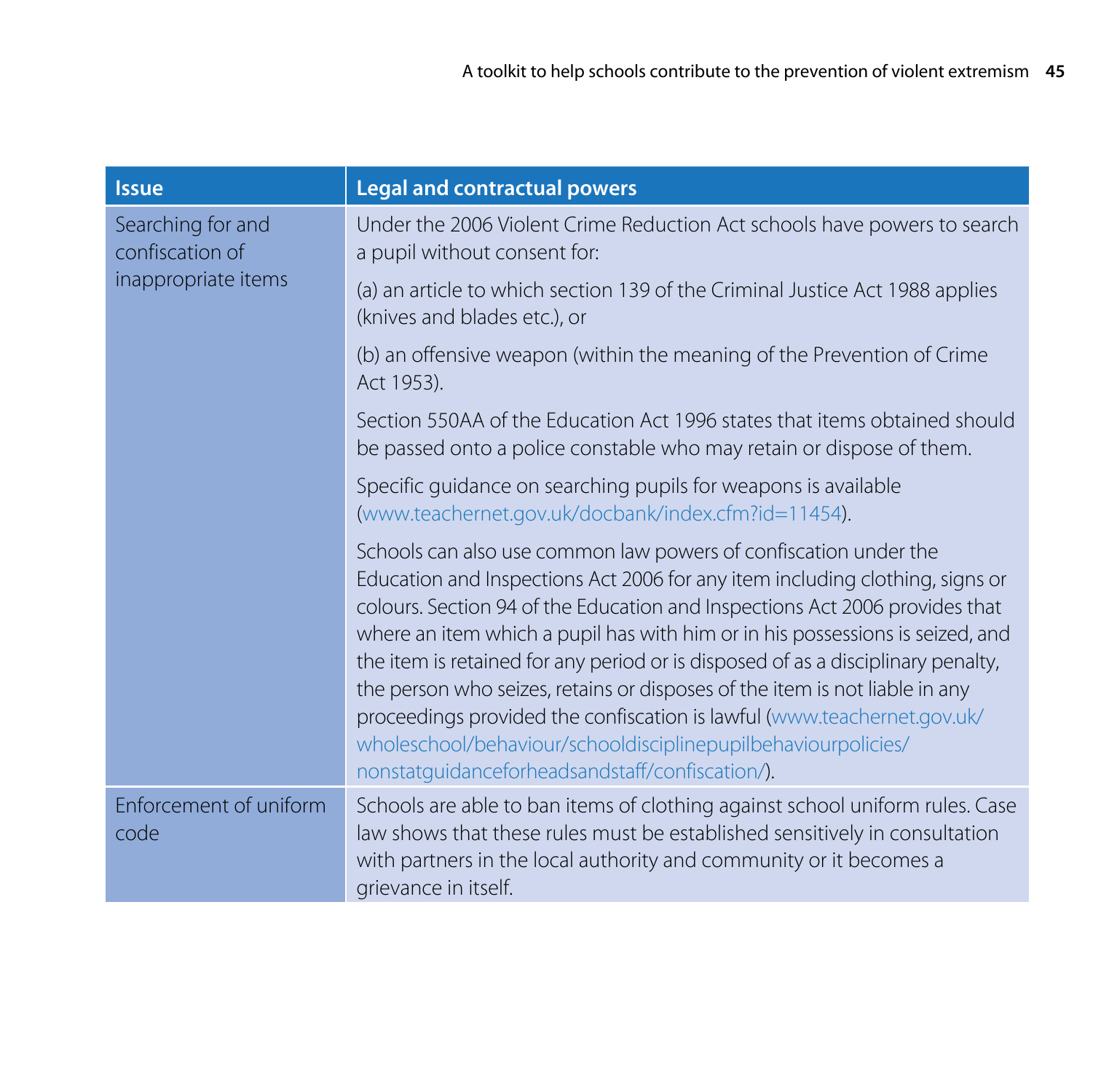| <b>Issue</b>                                                                                                                                | <b>Legal and contractual powers</b>                                                                                                                                                                                                                                                                                                                                                                                               |
|---------------------------------------------------------------------------------------------------------------------------------------------|-----------------------------------------------------------------------------------------------------------------------------------------------------------------------------------------------------------------------------------------------------------------------------------------------------------------------------------------------------------------------------------------------------------------------------------|
| An individual or group<br>intruding on school<br>premises to promote<br>leaflets or activities<br>against the wishes of the<br>head teacher | Section 547 of the Education Act 1996 provides that any person who<br>without lawful authority is present on premises to which this section<br>applies and causes or permits nuisance or disturbance to the annoyance of<br>persons who lawfully use those premises (whether or not any such persons<br>are present at the time) is quilty of an offence (www.teachernet.gov.uk/<br>wholeschool/healthandsafety/schoolsecurity/). |
| Preventing use of violent<br>extremist websites                                                                                             | The school can require pupils and staff to abide by Acceptable User Policies<br>which make clear that accessing such sites is unacceptable. Using school<br>computers to email violent extremist publications to others would be a<br>criminal offence.                                                                                                                                                                           |

Extracts from the legislation relating to terrorism, equalities and human rights are included in the on-line toolkit.